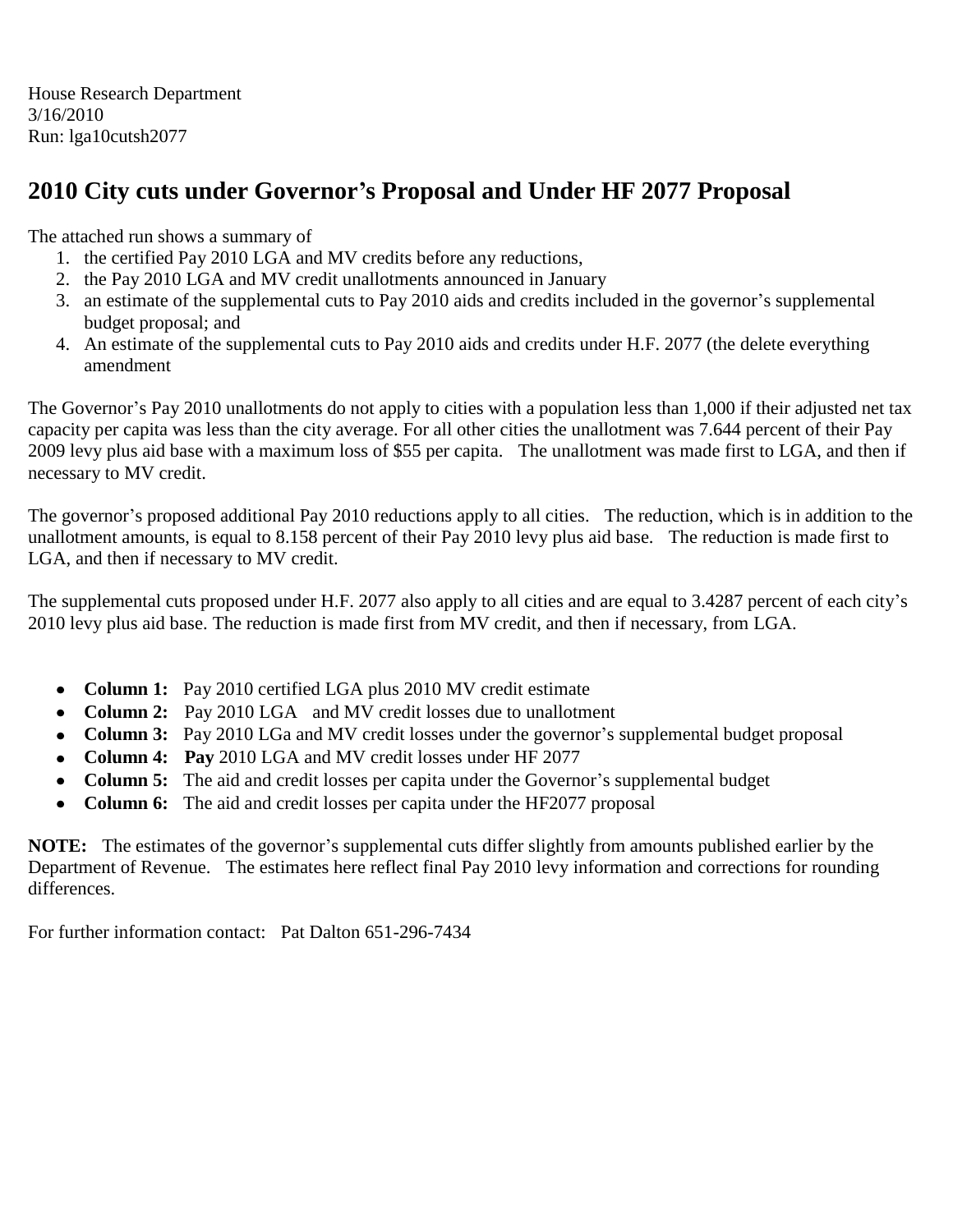# Run:LGA10cutsH2077 **2010 City Cuts under Governor's Proposal and under HF 2077 Proposal**

LMC City Cluster Listing Page 1 of 25

| Cityname:                 | Certified 2010 LGA<br>+MV credits | Governor's 2010<br><b>Total Unallotments</b> | Governor's Suppl.<br>2010 cuts | HF2077<br>Supplemental cuts | Gov. Suppl.<br>cuts/capita | HF2077 Suppl.<br>cuts/capita |
|---------------------------|-----------------------------------|----------------------------------------------|--------------------------------|-----------------------------|----------------------------|------------------------------|
|                           | (1)                               | (2)                                          | (3)                            | (4)                         | $(5=3$ /pop.)              | $(6=4$ /pop)                 |
| Metro                     |                                   |                                              |                                |                             |                            |                              |
| <b>Center Cities</b>      |                                   |                                              |                                |                             |                            |                              |
| <b>MINNEAPOLIS</b>        | 183,847,742                       | 21,341,100                                   | 28,946,041                     | 10,923,668                  | 74                         | 28                           |
| <b>ST PAUL</b>            | 131,065,748                       | 11,607,442                                   | 12,945,795                     | 5,440,947                   | 45                         | 19                           |
| <b>Group Total</b>        | 314,913,490                       | 32,948,542                                   | 41,891,836                     | 16,364,615                  | 62                         | 24                           |
| <b>Older Cities</b>       |                                   |                                              |                                |                             |                            |                              |
| <b>ANOKA</b>              | 3,352,387                         | 557,088                                      | 607,051                        | 255,135                     | 34                         | 14                           |
| <b>BAYPORT</b>            | 931,423                           | 113,445                                      | 122,537                        | 51,501                      | 37                         | 16                           |
| <b>BLAINE (JT)</b>        | 741,834                           | 741,834                                      | 170,697                        | 167,218                     | 3                          | 3                            |
| <b>BROOKLYN CENTE</b>     | 3,093,680                         | 1,069,476                                    | 1,041,228                      | 504,022                     | 34                         | 17                           |
| <b>COLUMBIA HEIGHT</b>    | 3,588,072                         | 697,703                                      | 870,321                        | 365,784                     | 48                         | 20                           |
| CRYSTAL                   | 4,906,099                         | 766,119                                      | 921,363                        | 387,237                     | 42                         | 17                           |
| <b>FRIDLEY</b>            | 3,608,515                         | 825,939                                      | 954,936                        | 401,347                     | 36                         | 15                           |
| HASTINGS (JT) CIT         | 1,285,741                         | 912,884                                      | 129,338                        | 100,511                     | 6                          | 4                            |
| <b>HOPKINS</b>            | 332,850                           | 282,850                                      | 0                              | 0                           | 0                          | 0                            |
| <b>INVER GROVE HEI</b>    | 590,788                           | 590,788                                      | 78,158                         | 67,603                      | 2                          | $\overline{2}$               |
| LITTLE CANADA             | 751,728                           | 229,542                                      | 243,574                        | 102,371                     | 24                         | 10                           |
| <b>LONG LAKE</b>          | 259,354                           | 89,194                                       | 66,928                         | 40,076                      | 39                         | 23                           |
| <b>MOUNDS VIEW</b>        | 1,088,833                         | 339,558                                      | 381,063                        | 160,156                     | 30                         | 13                           |
| <b>NEW BRIGHTON</b>       | 506,646                           | 346,038                                      | 29                             | 29                          | 0                          | 0                            |
| <b>NEW HOPE</b>           | 1,455,077                         | 726,747                                      | 409,173                        | 338,216                     | 20                         | 16                           |
| <b>RICHFIELD</b>          | 4,727,218                         | 1,295,263                                    | 1,452,257                      | 610,364                     | 43                         | 18                           |
| <b>ROBBINSDALE</b>        | 3,589,797                         | 504,988                                      | 581,601                        | 244,439                     | 43                         | 18                           |
| <b>SHOREVIEW</b>          | 317,648                           | 317,648                                      | 20,664                         | 16,538                      | 1                          | $\mathbf{1}$                 |
| SOUTH ST. PAUL C          | 4,763,642                         | 714,945                                      | 802,198                        | 337,153                     | 40                         | 17                           |
| <b>STILLWATER</b>         | 2,265,131                         | 829,277                                      | 558,290                        | 381,366                     | 31                         | 21                           |
| <b>VADNAIS HEIGHTS</b>    | 130,627                           | 130,627                                      | 17,025                         | 12,363                      | 1                          | $\mathbf{1}$                 |
| WAYZATA                   | 6,187                             | 6,187                                        | 0                              | 0                           | 0                          | 0                            |
| WEST SAINT PAUL           | 3,158,920                         | 784,951                                      | 883,071                        | 371,143                     | 46                         | 20                           |
| WHITE BEAR LAKE           | 4,513,564                         | 503,867                                      | 547,195                        | 229,979                     | 22                         | 9                            |
| <b>Group Total</b>        | 49,965,761                        | 13,376,958                                   | 10,858,697                     | 5,144,551                   | 22                         | 11                           |
| <b>Diversified Cities</b> |                                   |                                              |                                |                             |                            |                              |
| <b>ARDEN HILLS</b>        | 61,774                            | 61,774                                       | 2,620                          | 1,890                       | 0                          | 0                            |
| <b>BLOOMINGTON</b>        | 1,371,763                         | 1,371,763                                    | 0                              | 0                           | 0                          | 0                            |
| <b>BROOKLYN PARK</b>      | 1,947,206                         | 1,539,278                                    | 34,914                         | 0                           | 0                          | 0                            |
| <b>BURNSVILLE CITY</b>    | 1,140,575                         | 1,140,575                                    | 24,289                         | 24,061                      | 0                          | 0                            |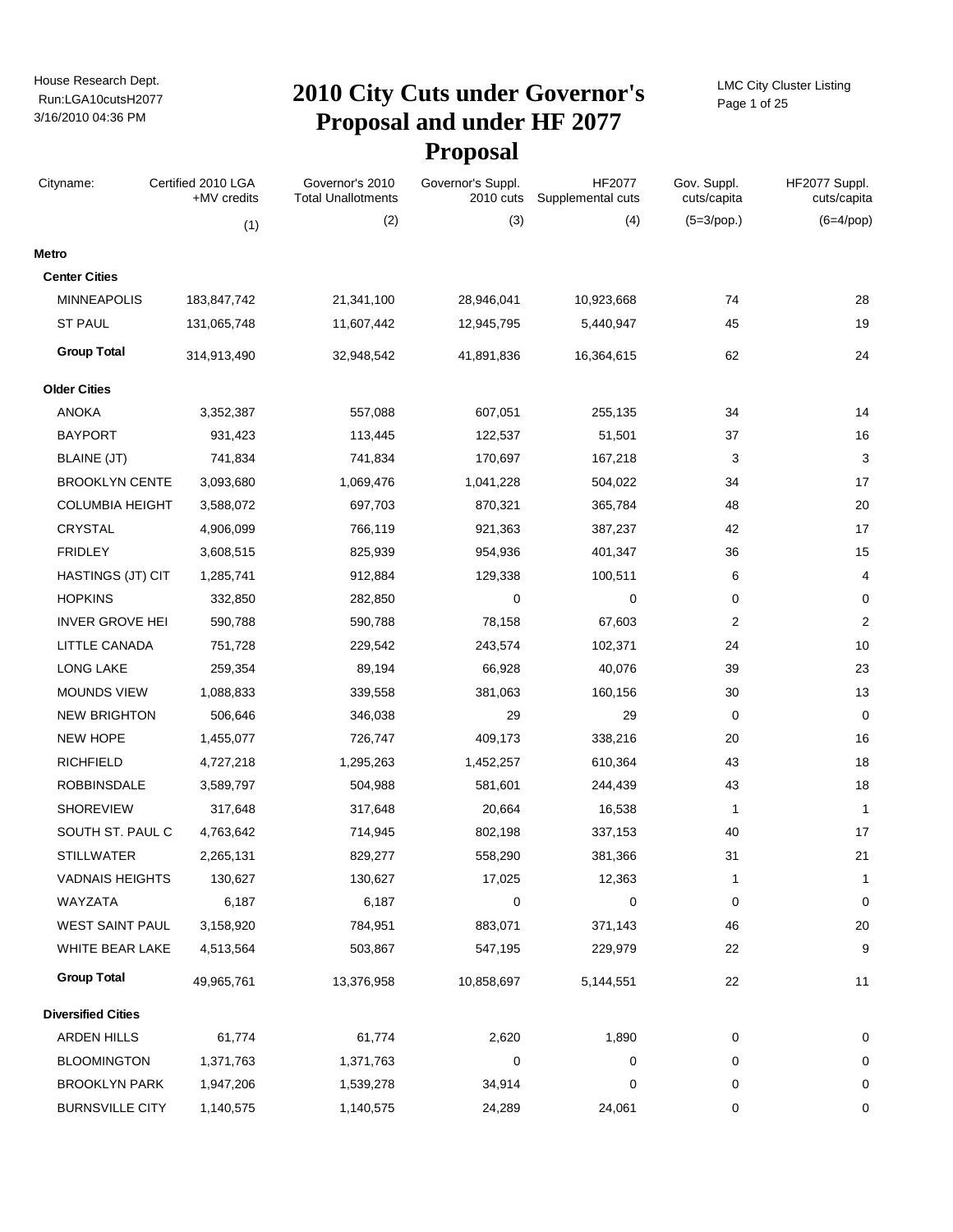# Run:LGA10cutsH2077 **2010 City Cuts under Governor's Proposal and under HF 2077 Proposal**

LMC City Cluster Listing Page 2 of 25

| Cityname:                | Certified 2010 LGA<br>+MV credits | Governor's 2010<br><b>Total Unallotments</b> | Governor's Suppl.<br>2010 cuts | HF2077<br>Supplemental cuts | Gov. Suppl.<br>cuts/capita | HF2077 Suppl.<br>cuts/capita |
|--------------------------|-----------------------------------|----------------------------------------------|--------------------------------|-----------------------------|----------------------------|------------------------------|
|                          | (1)                               | (2)                                          | (3)                            | (4)                         | $(5=3$ /pop.)              | $(6=4$ /pop)                 |
| <b>COON RAPIDS</b>       | 1,572,415                         | 1,347,415                                    | 29,507                         | 37,564                      | 0                          | 1                            |
| <b>EAGAN CITY OF</b>     | 983,023                           | 983,023                                      | 53,523                         | 53,472                      | 1                          | 1                            |
| <b>EDEN PRAIRIE</b>      | 428,529                           | 428,529                                      | 0                              | 0                           | 0                          | 0                            |
| <b>EDINA</b>             | 224,252                           | 224,252                                      | 0                              | 0                           | 0                          | 0                            |
| <b>GOLDEN VALLEY</b>     | 339,716                           | 339,716                                      | $\mathbf 0$                    | 0                           | 0                          | 0                            |
| MAPLE GROVE              | 829,965                           | 829,965                                      | 2,995                          | 7,290                       | 0                          | 0                            |
| MAPLEWOOD                | 566,817                           | 566,817                                      | 7,519                          | 7,610                       | 0                          | 0                            |
| MINNETONKA CITY          | 485,924                           | 485,924                                      | 6                              | 6                           | 0                          | 0                            |
| PLYMOUTH                 | 552,101                           | 552,101                                      | 0                              | 0                           | 0                          | 0                            |
| <b>ROSEVILLE</b>         | 461,500                           | 461,500                                      | 7,117                          | 6,725                       | 0                          | 0                            |
| <b>SHAKOPEE</b>          | 542,513                           | 542,513                                      | $\mathbf 0$                    | 0                           | 0                          | $\mathbf 0$                  |
| <b>ST LOUIS PARK</b>     | 655,095                           | 655,095                                      | 26,994                         | 27,827                      | 1                          | 1                            |
| <b>Group Total</b>       | 12,163,168                        | 11,530,240                                   | 189,484                        | 166,445                     | 0                          | 0                            |
| <b>Hi-income Suburbs</b> |                                   |                                              |                                |                             |                            |                              |
| <b>AFTON</b>             | 22,211                            | 22,211                                       | 3,251                          | 3,254                       | 1                          | 1                            |
| <b>BIRCHWOOD</b>         | 18,029                            | 12,451                                       | 1,764                          | 591                         | 2                          | $\mathbf{1}$                 |
| <b>CIRCLE PINES</b>      | 452,334                           | 175,630                                      | 157,680                        | 79,669                      | 30                         | 15                           |
| CORCORAN                 | 47,492                            | 47,492                                       | 2,424                          | 1,825                       | $\pmb{0}$                  | 0                            |
| DEEPHAVEN                | 830                               | 830                                          | 0                              | 0                           | 0                          | 0                            |
| <b>DELLWOOD</b>          | 308                               | 308                                          | 107                            | 107                         | $\pmb{0}$                  | 0                            |
| <b>GEM LAKE</b>          | 10,293                            | 7,485                                        | 156                            | 0                           | 0                          | 0                            |
| <b>GREENFIELD</b>        | 13,427                            | 13,427                                       | 0                              | 0                           | $\pmb{0}$                  | 0                            |
| <b>GREENWOOD</b>         | 0                                 | 0                                            | 0                              | 0                           | 0                          | $\mathbf 0$                  |
| <b>HAM LAKE</b>          | 163,069                           | 163,069                                      | 0                              | 0                           | $\pmb{0}$                  | 0                            |
| INDEPENDENCE             | 20,796                            | 20,796                                       | 0                              | 0                           | 0                          | 0                            |
| LAKE ELMO                | 33,406                            | 33,406                                       | 5,977                          | 5,013                       | 1                          | 1                            |
| LAKELAND                 | 226,201                           | 81,610                                       | 73,751                         | 38,237                      | 39                         | 20                           |
| LAKELAND SHORE           | 1,812                             | 1,812                                        | 553                            | 555                         | 2                          | 2                            |
| <b>MAHTOMEDI</b>         | 67,316                            | 67,316                                       | 13,224                         | 10,917                      | $\overline{c}$             | 1                            |
| <b>MEDICINE LAKE</b>     | 0                                 | 0                                            | 0                              | 0                           | 0                          | 0                            |
| <b>MENDOTA HEIGHT</b>    | 112,756                           | 112,756                                      | 2,577                          | 2,579                       | 0                          | 0                            |
| MINNETONKA BEA           | 7,325                             | 3,680                                        | 0                              | 0                           | 0                          | 0                            |
| <b>MINNETRISTA</b>       | 12,703                            | 12,703                                       | $\Omega$                       | 0                           | 0                          | 0                            |
| NORTH OAKS               | 819                               | 819                                          | 611                            | 612                         | 0                          | 0                            |
| OAK GROVE                | 452,717                           | 252,717                                      | 72,648                         | 74,694                      | 9                          | 9                            |
| <b>ORONO</b>             | 5,871                             | 5,871                                        | 0                              | 0                           | 0                          | 0                            |
| PINE SPRINGS             | 5,203                             | 2,785                                        | 117                            | 117                         | 0                          | 0                            |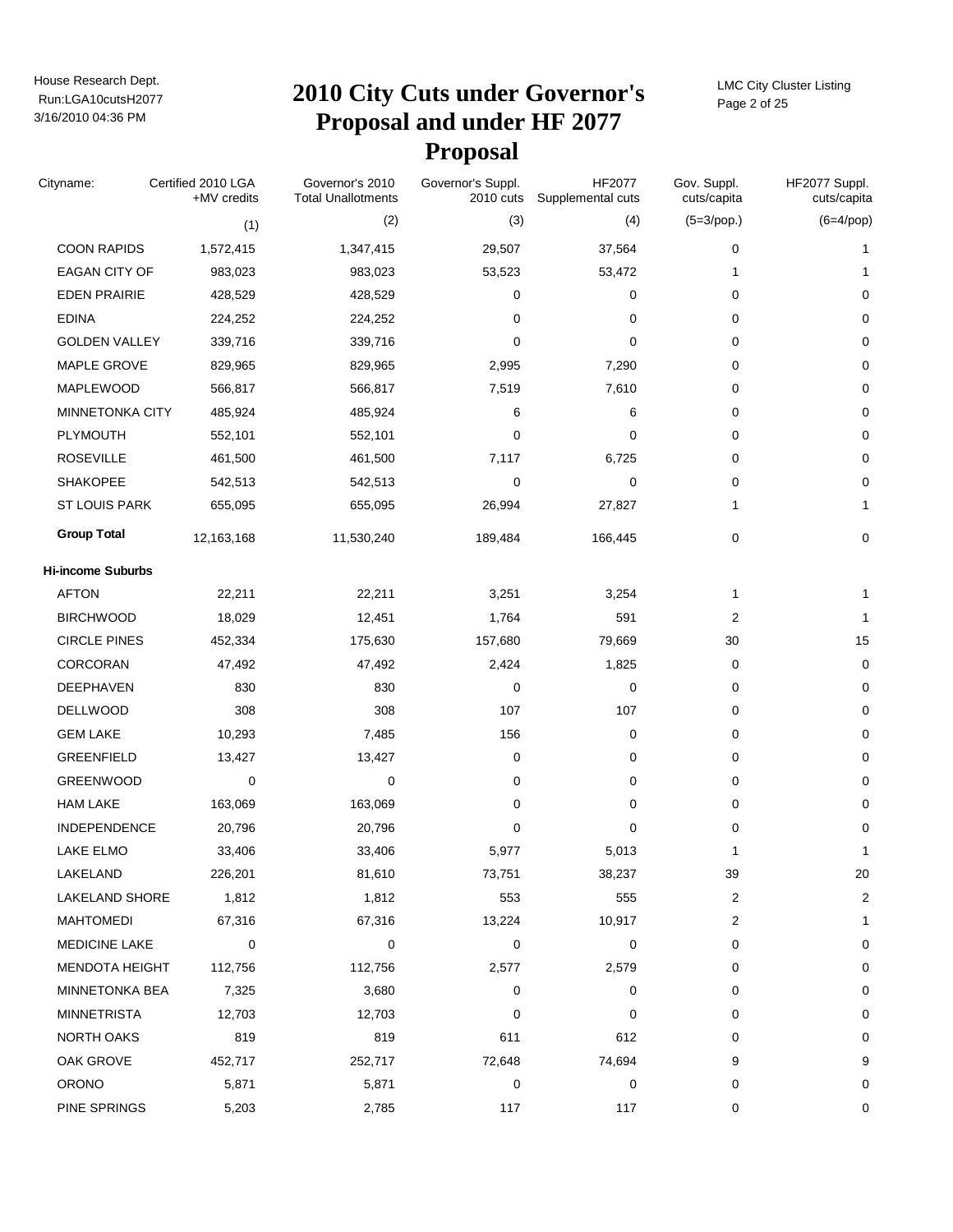# Run:LGA10cutsH2077 **2010 City Cuts under Governor's Proposal and under HF 2077 Proposal**

LMC City Cluster Listing Page 3 of 25

| Cityname:                | Certified 2010 LGA<br>+MV credits | Governor's 2010<br><b>Total Unallotments</b> | Governor's Suppl.<br>2010 cuts | HF2077<br>Supplemental cuts | Gov. Suppl.<br>cuts/capita | HF2077 Suppl.<br>cuts/capita |
|--------------------------|-----------------------------------|----------------------------------------------|--------------------------------|-----------------------------|----------------------------|------------------------------|
|                          | (1)                               | (2)                                          | (3)                            | (4)                         | $(5=3$ /pop.)              | $(6=4$ /pop)                 |
| PRIOR LAKE               | 227,546                           | 227,546                                      | 39,173                         | 39,301                      | 2                          | 2                            |
| <b>SHOREWOOD</b>         | 15,534                            | 15,534                                       | 9                              | 8                           | 0                          | 0                            |
| ST MARY'S POINT          | 8,652                             | 6,132                                        | 406                            | 408                         | 1                          | 1                            |
| SUNFISH LAKE CIT         | 151                               | 151                                          | 179                            | 179                         | 0                          | 0                            |
| <b>TONKA BAY</b>         | 19,689                            | 10,449                                       | 0                              | 0                           | 0                          | 0                            |
| <b>WOODLAND</b>          | 6,336                             | 3,168                                        | 0                              | $\mathbf 0$                 | 0                          | 0                            |
| <b>Group Total</b>       | 1,952,826                         | 1,302,154                                    | 374,607                        | 258,066                     | 3                          | 2                            |
| <b>Hi-growth Suburbs</b> |                                   |                                              |                                |                             |                            |                              |
| ANDOVER                  | 490,049                           | 490,049                                      | 34,108                         | 38,073                      | 1                          | 1                            |
| APPLE VALLEY CIT         | 1,046,140                         | 1,046,140                                    | 12,419                         | 12,385                      | 0                          | 0                            |
| <b>CENTERVILLE</b>       | 68,783                            | 68,783                                       | 12,046                         | 11,385                      | 3                          | 3                            |
| <b>CHAMPLIN</b>          | 946,153                           | 606,598                                      | 6,792                          | 8,481                       | 0                          | 0                            |
| CHANHASSEN (JT)          | 161,864                           | 161,864                                      | 21,141                         | 17,786                      | 1                          | 1                            |
| CHASKA CITY OF           | 927,917                           | 373,985                                      | 215,112                        | 181,747                     | 9                          | 8                            |
| <b>COTTAGE GROVE</b>     | 583,342                           | 583,342                                      | 53,152                         | 53,160                      | 2                          | 2                            |
| DAYTON (JT)              | 71,124                            | 71,124                                       | 552                            | 606                         | 0                          | 0                            |
| <b>FARMINGTION CIT</b>   | 411,798                           | 411,798                                      | 14,292                         | 7,964                       | 1                          | 0                            |
| <b>HUGO</b>              | 262,327                           | 262,327                                      | 15,843                         | 14,757                      | 1                          | 1                            |
| LAKEVILLE CITY O         | 686,471                           | 686,471                                      | 94,769                         | 90,864                      | 2                          | 2                            |
| <b>LINO LAKES</b>        | 241,251                           | 241,251                                      | 19,880                         | 20,389                      | 1                          | 1                            |
| LORETTO                  | 29,418                            | 22,186                                       | 0                              | 0                           | 0                          | 0                            |
| <b>MEDINA</b>            | 6,291                             | 6,291                                        | 0                              | 0                           | 0                          | 0                            |
| <b>NOWTHEN</b>           | 43,808                            | 43,808                                       | 0                              | 0                           | 0                          | 0                            |
| OAKDALE                  | 537,707                           | 537,707                                      | 39,981                         | 40,263                      | 1                          | 1                            |
| <b>RAMSEY</b>            | 441,620                           | 441,620                                      | 20,152                         | 22,659                      | 1                          | 1                            |
| <b>ROGERS</b>            | 86,337                            | 86,337                                       | 0                              | $\pmb{0}$                   | 0                          | 0                            |
| ROSEMOUNT CITY           | 412,564                           | 412,564                                      | 17,525                         | 16,943                      | 1                          | 1                            |
| SAVAGE                   | 430,772                           | 430,772                                      | 66,775                         | 65,977                      | 2                          | 2                            |
| VICTORIA CITY OF         | 50,199                            | 50,199                                       | 4,864                          | 4,297                       | 1                          | 1                            |
| WACONIA CITY OF          | 157,558                           | 157,558                                      | 13,135                         | 1,156                       | 1                          | 0                            |
| <b>WOODBURY</b>          | 695,555                           | 695,555                                      | 108,696                        | 107,500                     | 2                          | 2                            |
| <b>Group Total</b>       | 8,789,048                         | 7,888,329                                    | 771,234                        | 716,392                     | 2                          | $\mathbf{1}$                 |
| <b>Small Cities</b>      |                                   |                                              |                                |                             |                            |                              |
| <b>BELLE PLAINE</b>      | 733,417                           | 302,537                                      | 229,006                        | 143,405                     | 32                         | $20\,$                       |
| <b>BETHEL</b>            | 71,814                            | 0                                            | 22,799                         | 9,582                       | 43                         | 18                           |
| CARVER CITY OF           | 406,011                           | 154,385                                      | 113,538                        | 71,936                      | 39                         | 24                           |
| COATES CITY OF           | 1,653                             | 1,653                                        | 254                            | 254                         | 1                          | $\mathbf{1}$                 |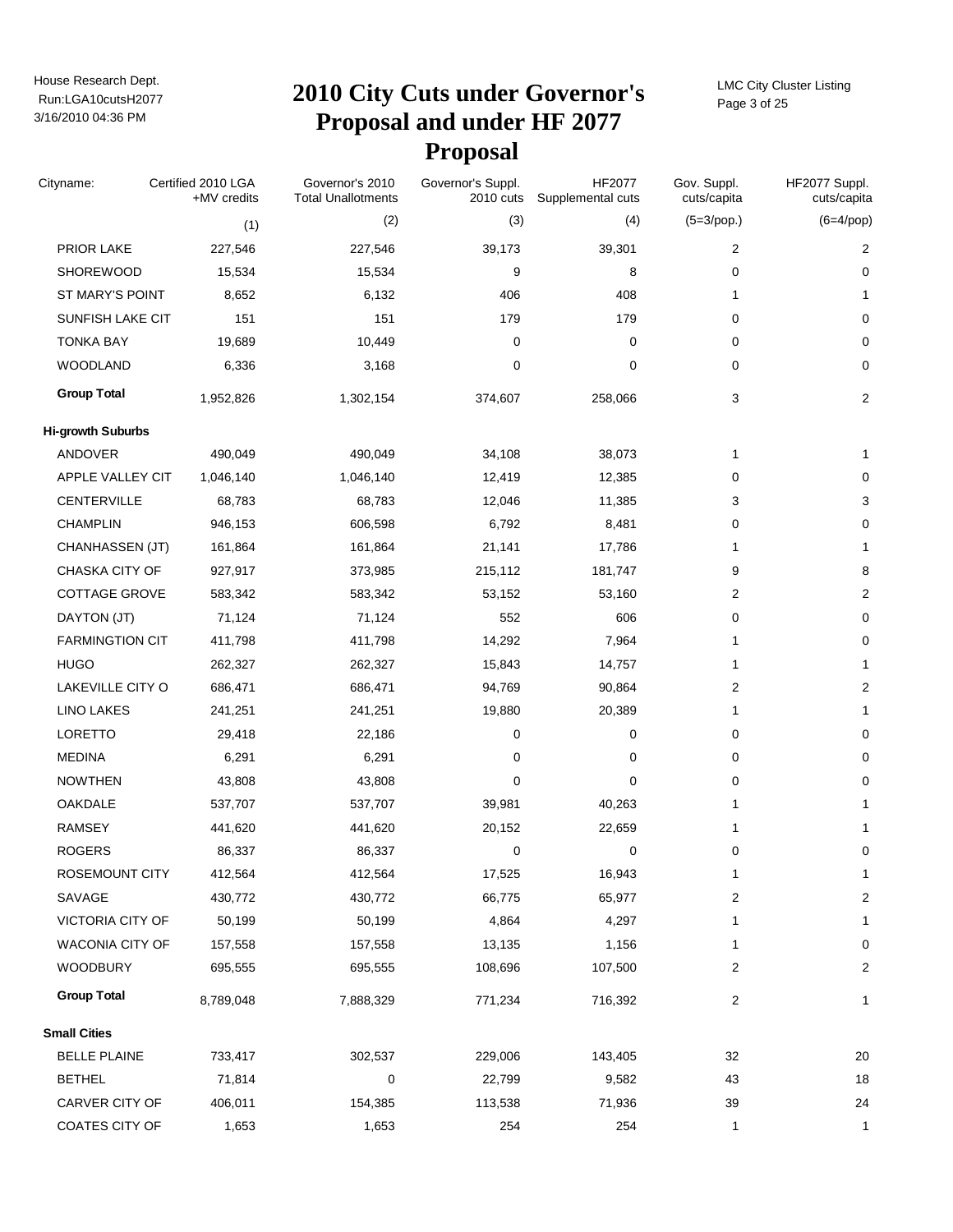### Run:LGA10cutsH2077 **2010 City Cuts under Governor's Proposal and under HF 2077 Proposal**

LMC City Cluster Listing Page 4 of 25

| Cityname:              | Certified 2010 LGA<br>+MV credits | Governor's 2010<br><b>Total Unallotments</b> | Governor's Suppl.<br>2010 cuts | HF2077<br>Supplemental cuts | Gov. Suppl.<br>cuts/capita | HF2077 Suppl.<br>cuts/capita |
|------------------------|-----------------------------------|----------------------------------------------|--------------------------------|-----------------------------|----------------------------|------------------------------|
|                        | (1)                               | (2)                                          | (3)                            | (4)                         | $(5=3$ /pop.)              | $(6=4$ /pop)                 |
| COLOGNE CITY OF        | 244,803                           | 65,260                                       | 72,105                         | 30,305                      | 52                         | 22                           |
| <b>COLUMBUS</b>        | 59,019                            | 59,019                                       | 12,890                         | 13,049                      | 3                          | 3                            |
| <b>EAST BETHEL</b>     | 228,932                           | 228,932                                      | 8,391                          | 11,565                      | 1                          | $\mathbf{1}$                 |
| <b>ELKO/NEW MARKE</b>  | 624,462                           | 156,231                                      | 165,670                        | 69,629                      | 43                         | 18                           |
| <b>EXCELSIOR</b>       | 183,017                           | 100,032                                      | 2,621                          | 2,663                       | 1                          | 1                            |
| <b>FALCON HEIGHTS</b>  | 906,010                           | 107,953                                      | 119,079                        | 50,048                      | 21                         | 9                            |
| <b>FOREST LAKE</b>     | 299,820                           | 299,820                                      | 12,069                         | 12,246                      | 1                          | 1                            |
| <b>GRANT</b>           | 7,237                             | 7,237                                        | 4,066                          | 4,073                       | 1                          | 1                            |
| <b>HAMBURG CITY OF</b> | 122,131                           | 0                                            | 37,727                         | 15,596                      | 68                         | 28                           |
| <b>HAMPTON CITY OF</b> | 187,178                           | $\mathbf 0$                                  | 24,899                         | 10,465                      | 33                         | 14                           |
| <b>HILLTOP</b>         | 271,501                           | $\mathbf 0$                                  | 62,766                         | 22,148                      | 79                         | 28                           |
| <b>JORDAN</b>          | 442,132                           | 244,086                                      | 94,934                         | 95,091                      | 18                         | 18                           |
| LAKE SAINT CROIX       | 103,509                           | 41,702                                       | 40,790                         | 18,636                      | 35                         | 16                           |
| LANDFALL               | 268,893                           | 39,105                                       | 38,803                         | 16,308                      | 55                         | 23                           |
| LAUDERDALE             | 1,276,806                         | 88,196                                       | 96,837                         | 40,699                      | 42                         | 18                           |
| <b>LEXINGTON</b>       | 815,190                           | 104,971                                      | 109,120                        | 45,862                      | 55                         | 23                           |
| LILYDALE CITY OF       | 27,234                            | 23,175                                       | $\mathbf 0$                    | 0                           | 0                          | 0                            |
| <b>MAPLE PLAIN</b>     | 726,194                           | 107,855                                      | 126,490                        | 53,162                      | 66                         | 28                           |
| <b>MARINE ON SAINT</b> | 8,403                             | 8,403                                        | 14                             | 4                           | 0                          | 0                            |
| MAYER CITY OF          | 713,007                           | 101,310                                      | 116,789                        | 49,085                      | 61                         | 26                           |
| MENDOTA CITY OF        | 50,000                            | 10,725                                       | 12,201                         | 5,128                       | 64                         | 27                           |
| MIESVILLE CITY OF      | 4,451                             | 3,449                                        | 1,082                          | 869                         | 6                          | 5                            |
| <b>MOUND</b>           | 161,031                           | 161,031                                      | $\mathbf 0$                    | 0                           | 0                          | 0                            |
| <b>NEW GERMANY CI</b>  | 24,437                            | 0                                            | 17,998                         | 7,564                       | 50                         | 21                           |
| NEW TRIER CITY O       | 1,642                             | $\mathbf 0$                                  | 3,301                          | 1,388                       | 31                         | 13                           |
| <b>NEWPORT</b>         | 1,568,350                         | 194,370                                      | 225,992                        | 94,981                      | 64                         | 27                           |
| NORTH SAINT PAU        | 4,887,951                         | 387,549                                      | 459,088                        | 192,948                     | 40                         | 17                           |
| NORWOOD YOUNG          | 505,928                           | 140,683                                      | 161,991                        | 68,082                      | 45                         | 19                           |
| OAK PARK HEIGHT        | 84,459                            | 84,459                                       | 10,293                         | 3,506                       | 2                          | 1                            |
| OSSEO                  | 1,640,103                         | 136,345                                      | 161,235                        | 67,765                      | 65                         | 27                           |
| RANDOLPH CITY O        | 28,473                            | 0                                            | 6,705                          | 2,818                       | 17                         | 7                            |
| <b>SCANDIA</b>         | 60,069                            | 60,069                                       | 0                              | 0                           | 0                          | 0                            |
| <b>SPRING LAKE PAR</b> | 704,829                           | 258,760                                      | 59,057                         | 59,337                      | 9                          | 9                            |
| <b>SPRING PARK</b>     | 153,943                           | 81,075                                       | 332                            | 339                         | 0                          | 0                            |
| ST ANTHONY (JT)        | 154,686                           | 154,686                                      | 0                              | 0                           | 0                          | 0                            |
| ST BONIFACIUS          | 798,322                           | 80,916                                       | 90,461                         | 38,019                      | 39                         | 16                           |
| <b>ST FRANCIS</b>      | 642,567                           | 232,960                                      | 237,048                        | 109,274                     | 32                         | 15                           |
| ST PAUL PARK           | 570,129                           | 132,864                                      | 144,519                        | 60,740                      | 27                         | 11                           |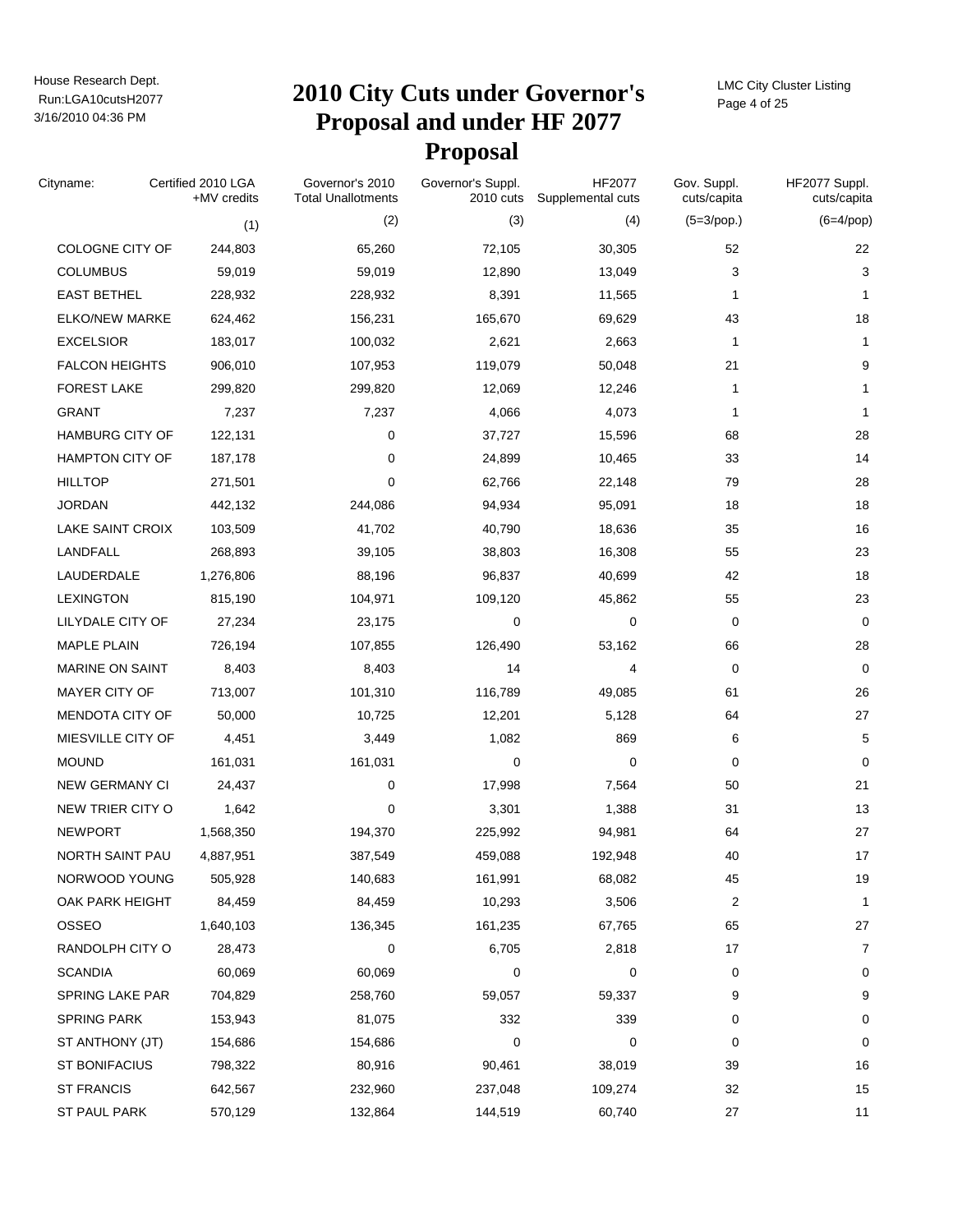# Run:LGA10cutsH2077 **2010 City Cuts under Governor's Proposal and under HF 2077 Proposal**

LMC City Cluster Listing Page 5 of 25

| Cityname:              | Certified 2010 LGA<br>$+MV$ credits |             | Governor's 2010<br><b>Total Unallotments</b> | Governor's Suppl.<br>2010 cuts | <b>HF2077</b><br>Supplemental cuts | Gov. Suppl.<br>cuts/capita | HF2077 Suppl.<br>cuts/capita |
|------------------------|-------------------------------------|-------------|----------------------------------------------|--------------------------------|------------------------------------|----------------------------|------------------------------|
|                        |                                     | (1)         | (2)                                          | (3)                            | (4)                                | $(5=3$ /pop.)              | $(6=4$ /pop)                 |
| <b>VERMILLION CITY</b> |                                     | 11,601      | 0                                            | 14.237                         | 5.984                              | 32                         | 14                           |
| <b>WATERTOWN CITY</b>  |                                     | 235,133     | 133,242                                      | 43,051                         | 42,950                             | 10                         | 10                           |
| <b>WILLERNIE</b>       |                                     | 153,906     | 0                                            | 20.965                         | 8.811                              | 39                         | 16                           |
| <b>Group Total</b>     |                                     | 21,170,383  | 4.495.045                                    | 3,181,213                      | 1.556.314                          | 20                         | 10                           |
| <b>Region total</b>    |                                     | 408,954,676 | 71,541,268                                   | 57,267,071                     | 24,206,383                         | 21                         | 9                            |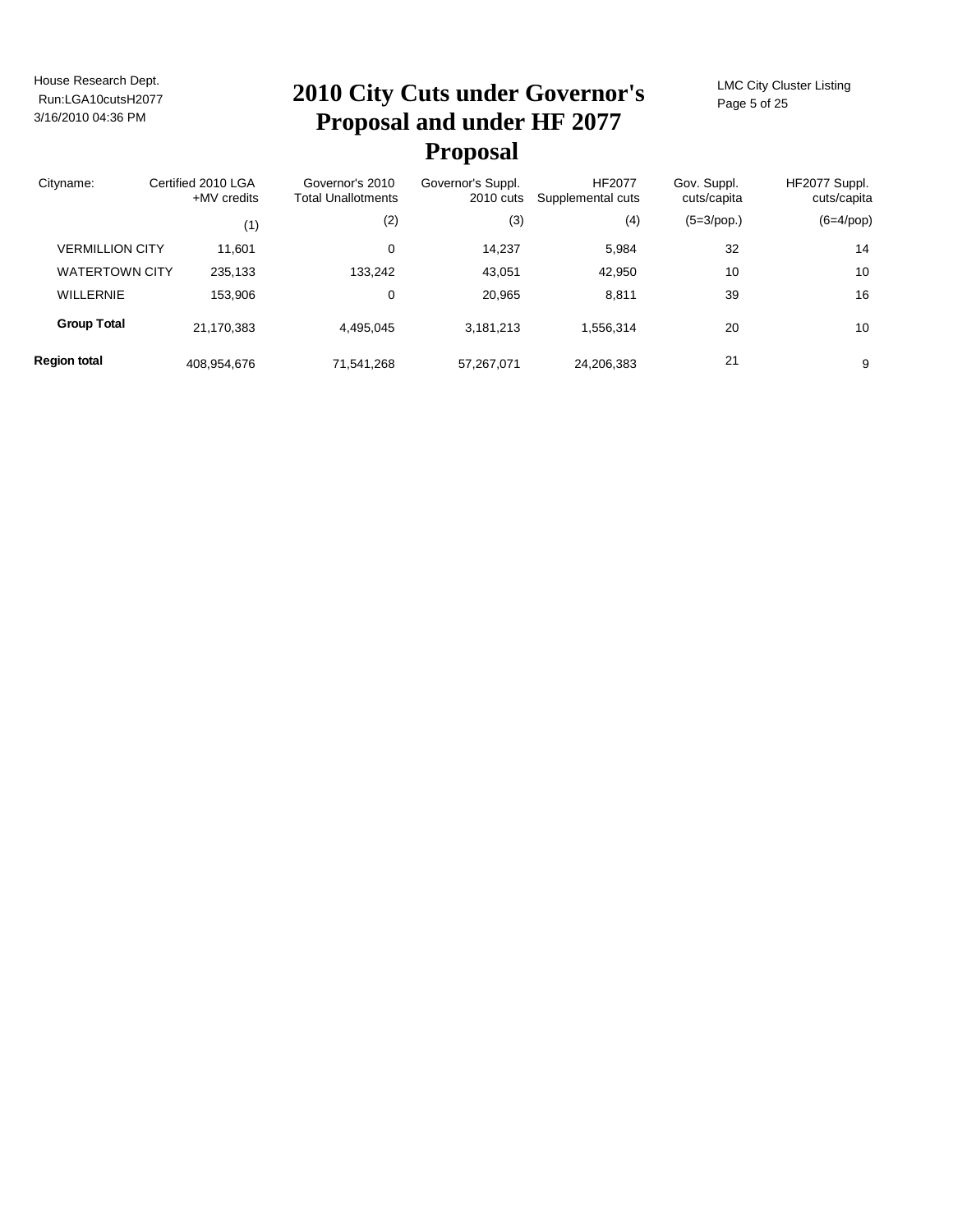# Run:LGA10cutsH2077 **2010 City Cuts under Governor's Proposal and under HF 2077 Proposal**

LMC City Cluster Listing Page 6 of 25

| Cityname:                | Certified 2010 LGA<br>+MV credits | Governor's 2010<br><b>Total Unallotments</b> | Governor's Suppl.<br>2010 cuts | HF2077<br>Supplemental cuts | Gov. Suppl.<br>cuts/capita | HF2077 Suppl.<br>cuts/capita |
|--------------------------|-----------------------------------|----------------------------------------------|--------------------------------|-----------------------------|----------------------------|------------------------------|
|                          | (1)                               | (2)                                          | (3)                            | (4)                         | $(5=3$ /pop.)              | $(6=4$ /pop)                 |
| Non-metro                |                                   |                                              |                                |                             |                            |                              |
| <b>Major Cities</b>      |                                   |                                              |                                |                             |                            |                              |
| DULUTH CITY OF           | 64,526,650                        | 3,529,010                                    | 3,971,809                      | 1,669,299                   | 47                         | 20                           |
| <b>MANKATO CITY OF</b>   | 16,311,785                        | 1,548,797                                    | 1,715,617                      | 721,051                     | 47                         | 20                           |
| MOORHEAD CITY            | 15,863,285                        | 1,127,662                                    | 1,253,439                      | 526,804                     | 35                         | 15                           |
| ROCHESTER CITY           | 17,618,310                        | 3,857,584                                    | 4,342,649                      | 1,825,158                   | 42                         | 18                           |
| ST CLOUD CITY OF         | 26,288,810                        | 2,687,906                                    | 2,927,254                      | 1,230,286                   | 45                         | 19                           |
| <b>Group Total</b>       | 140,608,840                       | 12,750,959                                   | 14,210,768                     | 5,972,598                   | 44                         | 18                           |
| <b>Regional Centers</b>  |                                   |                                              |                                |                             |                            |                              |
| ALBERT LEA CITY          | 11,084,851                        | 778,679                                      | 853,618                        | 358,764                     | 47                         | 20                           |
| AUSTIN CITY OF           | 16,300,473                        | 876,833                                      | 970,744                        | 407,991                     | 41                         | 17                           |
| <b>BEMIDJI CITY OF</b>   | 7,022,306                         | 485,688                                      | 581,298                        | 244,312                     | 43                         | 18                           |
| <b>BRAINERD CITY OF</b>  | 8,641,790                         | 622,858                                      | 683,027                        | 287,067                     | 49                         | 21                           |
| CLOQUET CITY OF          | 5,019,634                         | 449,144                                      | 405,521                        | 170,435                     | 34                         | 14                           |
| <b>EAST GRAND FOR</b>    | 5,727,190                         | 420,019                                      | 464,935                        | 195,406                     | 59                         | 25                           |
| <b>FAIRMONT CITY OF</b>  | 8,653,878                         | 529,092                                      | 579,911                        | 243,729                     | 54                         | 23                           |
| <b>FARIBAULT CITY O</b>  | 11,302,809                        | 904,613                                      | 975,888                        | 410,153                     | 43                         | 18                           |
| <b>FERGUS FALLS CIT</b>  | 8,437,192                         | 628,985                                      | 675,283                        | 283,812                     | 49                         | 21                           |
| <b>HIBBING CITY OF</b>   | 17,813,878                        | 889,350                                      | 1,319,066                      | 451,360                     | 82                         | 28                           |
| <b>HUTCHINSON CITY</b>   | 4,898,525                         | 627,987                                      | 701,241                        | 294,722                     | 50                         | 21                           |
| <b>MARSHALL CITY O</b>   | 5,306,766                         | 537,205                                      | 596,715                        | 250,792                     | 45                         | 19                           |
| NEW ULM CITY OF          | 10,015,790                        | 746,240                                      | 825,929                        | 347,127                     | 61                         | 26                           |
| NORTH MANKATO            | 3,814,240                         | 496,709                                      | 544,055                        | 228,659                     | 42                         | 18                           |
| NORTHFIELD CITY          | 6,109,020                         | 697,032                                      | 739,674                        | 310,875                     | 37                         | 16                           |
| <b>OWATONNA CITY</b>     | 8,439,641                         | 1,047,449                                    | 1,112,862                      | 467,721                     | 44                         | 18                           |
| <b>RED WING CITY OF</b>  | 3,340,577                         | 898,590                                      | 1,107,450                      | 456,400                     | 68                         | 28                           |
| THIEF RIVER FALL         | 5,560,775                         | 326,190                                      | 353,038                        | 148,377                     | 42                         | 17                           |
| VIRGINIA CITY OF         | 9,205,805                         | 480,260                                      | 736,613                        | 243,796                     | 85                         | 28                           |
| WASECA CITY OF           | 5,620,877                         | 471,202                                      | 504,305                        | 211,953                     | 52                         | 22                           |
| <b>WILLMAR CITY OF</b>   | 9,414,513                         | 620,785                                      | 680,563                        | 286,032                     | 36                         | 15                           |
| WINONA CITY OF           | 21,265,587                        | 1,225,750                                    | 1,354,216                      | 569,159                     | 49                         | 21                           |
| <b>WORTHINGTON CI</b>    | 6,263,569                         | 438,891                                      | 474,454                        | 199,407                     | 42                         | 18                           |
| <b>Group Total</b>       | 199,259,686                       | 15,199,551                                   | 17,240,406                     | 7,068,049                   | 49                         | 20                           |
| <b>Sub-regional Cent</b> |                                   |                                              |                                |                             |                            |                              |
| ALEXANDRIA CITY          | 3,448,197                         | 476,915                                      | 535,995                        | 225,272                     | 43                         | 18                           |
| <b>CANNON FALLS CI</b>   | 1,387,015                         | 225,830                                      | 245,016                        | 102,977                     | 60                         | 25                           |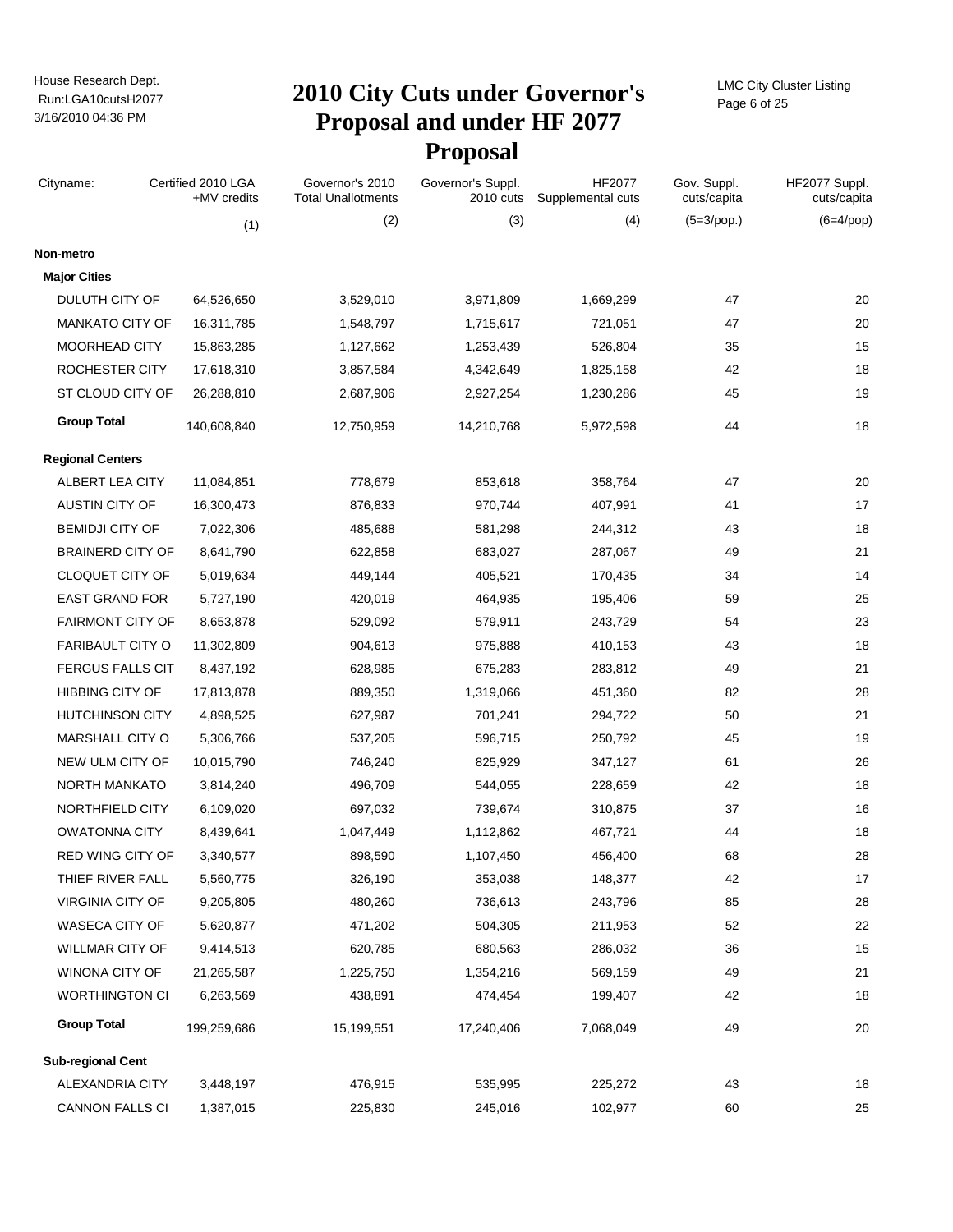### Run:LGA10cutsH2077 **2010 City Cuts under Governor's Proposal and under HF 2077 Proposal**

LMC City Cluster Listing Page 7 of 25

| Cityname:               | Certified 2010 LGA<br>+MV credits | Governor's 2010<br><b>Total Unallotments</b> | Governor's Suppl.<br>2010 cuts | HF2077<br>Supplemental cuts | Gov. Suppl.<br>cuts/capita | HF2077 Suppl.<br>cuts/capita |
|-------------------------|-----------------------------------|----------------------------------------------|--------------------------------|-----------------------------|----------------------------|------------------------------|
|                         | (1)                               | (2)                                          | (3)                            | (4)                         | $(5=3$ /pop.)              | $(6=4$ /pop)                 |
| DETROIT LAKES CI        | 2,027,979                         | 283,755                                      | 334,179                        | 140,451                     | 39                         | 16                           |
| <b>GRAND MARAIS CI</b>  | 325,958                           | 73,647                                       | 79,355                         | 33,352                      | 56                         | 24                           |
| <b>GRAND RAPIDS CI</b>  | 2,796,128                         | 483,104                                      | 519,912                        | 218,512                     | 54                         | 23                           |
| <b>GRANITE FALLS CI</b> | 1,697,725                         | 155,872                                      | 176,754                        | 74,288                      | 59                         | 25                           |
| <b>HINCKLEY CITY OF</b> | 591,055                           | 54,980                                       | 62,822                         | 26,403                      | 44                         | 18                           |
| <b>HOYT LAKES CITY</b>  | 935,152                           | 101,475                                      | 183,991                        | 51,352                      | 100                        | 28                           |
| INTL FALLS CITY O       | 8,240,756                         | 345,565                                      | 498,007                        | 173,012                     | 81                         | 28                           |
| <b>ISANTI CITY OF</b>   | 1,060,391                         | 210,903                                      | 219,526                        | 92,264                      | 40                         | 17                           |
| LITTLE FALLS CITY       | 5,030,116                         | 396,952                                      | 433,844                        | 182,339                     | 52                         | 22                           |
| MAPLE LAKE CITY         | 1,038,927                         | 97,003                                       | 103,691                        | 43,580                      | 52                         | 22                           |
| MORA CITY OF            | 1,669,077                         | 103,600                                      | 113,914                        | 47,876                      | 31                         | 13                           |
| PARK RAPIDS CITY        | 938,394                           | 172,541                                      | 201,486                        | 84,682                      | 58                         | 24                           |
| PEQUOT LAKES CI         | 184,665                           | 109,670                                      | 44,031                         | 42,956                      | 22                         | 22                           |
| PERHAM CITY OF          | 1,139,203                         | 124,155                                      | 138,141                        | 58,059                      | 50                         | 21                           |
| PINE CITY CITY OF       | 1,125,323                         | 118,232                                      | 133,119                        | 55,948                      | 40                         | 17                           |
| PINE RIVER CITY O       | 520,994                           | 0                                            | 51,468                         | 21,631                      | 56                         | 24                           |
| PRINCETON CITY          | 1,532,019                         | 220,800                                      | 239,852                        | 100,807                     | 53                         | 22                           |
| ROSEAU CITY OF          | 1,393,811                         | 131,638                                      | 142,761                        | 60,001                      | 50                         | 21                           |
| RUSH CITY CITY O        | 1,466,384                         | 80,988                                       | 91,705                         | 38,543                      | 30                         | 13                           |
| <b>WAITE PARK CITY</b>  | 531,375                           | 370,095                                      | 2,514                          | 5,986                       | 0                          | $\mathbf{1}$                 |
| <b>WALKER CITY OF</b>   | 283,003                           | 61,875                                       | 94,285                         | 33,208                      | 79                         | 28                           |
| WARROAD CITY OF         | 1,686,848                         | 94,710                                       | 126,536                        | 47,964                      | 74                         | 28                           |
| <b>Group Total</b>      | 41,050,495                        | 4,494,305                                    | 4,772,904                      | 1,961,463                   | 47                         | 19                           |
| <b>Urban Fringe</b>     |                                   |                                              |                                |                             |                            |                              |
| ALBERTVILLE CITY        | 104,307                           | 104,307                                      | 7,852                          | 8,073                       | 1                          | 1                            |
| ANNANDALE CITY          | 771,262                           | 107,189                                      | 124,437                        | 52,299                      | 41                         | 17                           |
| <b>BAXTER CITY OF</b>   | 197,437                           | 197,437                                      | 91                             | 87                          | 0                          | 0                            |
| BECKER CITY OF          | 64,890                            | 64,890                                       | 6,774                          | 2,997                       | 2                          | 1                            |
| <b>BUFFALO CITY OF</b>  | 1,089,027                         | 388,023                                      | 423,013                        | 192,739                     | 30                         | 14                           |
| <b>BYRON CITY OF</b>    | 607,106                           | 175,550                                      | 192,484                        | 80,898                      | 40                         | 17                           |
| <b>CAMBRIDGE CITY</b>   | 1,612,587                         | 403,658                                      | 444,050                        | 186,628                     | 58                         | 24                           |
| <b>CLEARWATER CIT</b>   | 389,355                           | 77,990                                       | 98,888                         | 40,208                      | 69                         | 28                           |
| DELANO CITY OF          | 266,861                           | 170,380                                      | 59,899                         | 60,215                      | 11                         | 11                           |
| EAST GULL LAKE C        | 5,344                             | 5,344                                        | 1,054                          | 991                         | 1                          | 1                            |
| ELK RIVER CITY OF       | 1,594,718                         | 907,898                                      | 185,641                        | 186,915                     | 8                          | 8                            |
| HANOVER (JT)            | 339,137                           | 112,594                                      | 112,920                        | 50,042                      | 42                         | 19                           |
| <b>HERMANTOWN CIT</b>   | 1,105,629                         | 257,007                                      | 312,623                        | 131,391                     | 34                         | 14                           |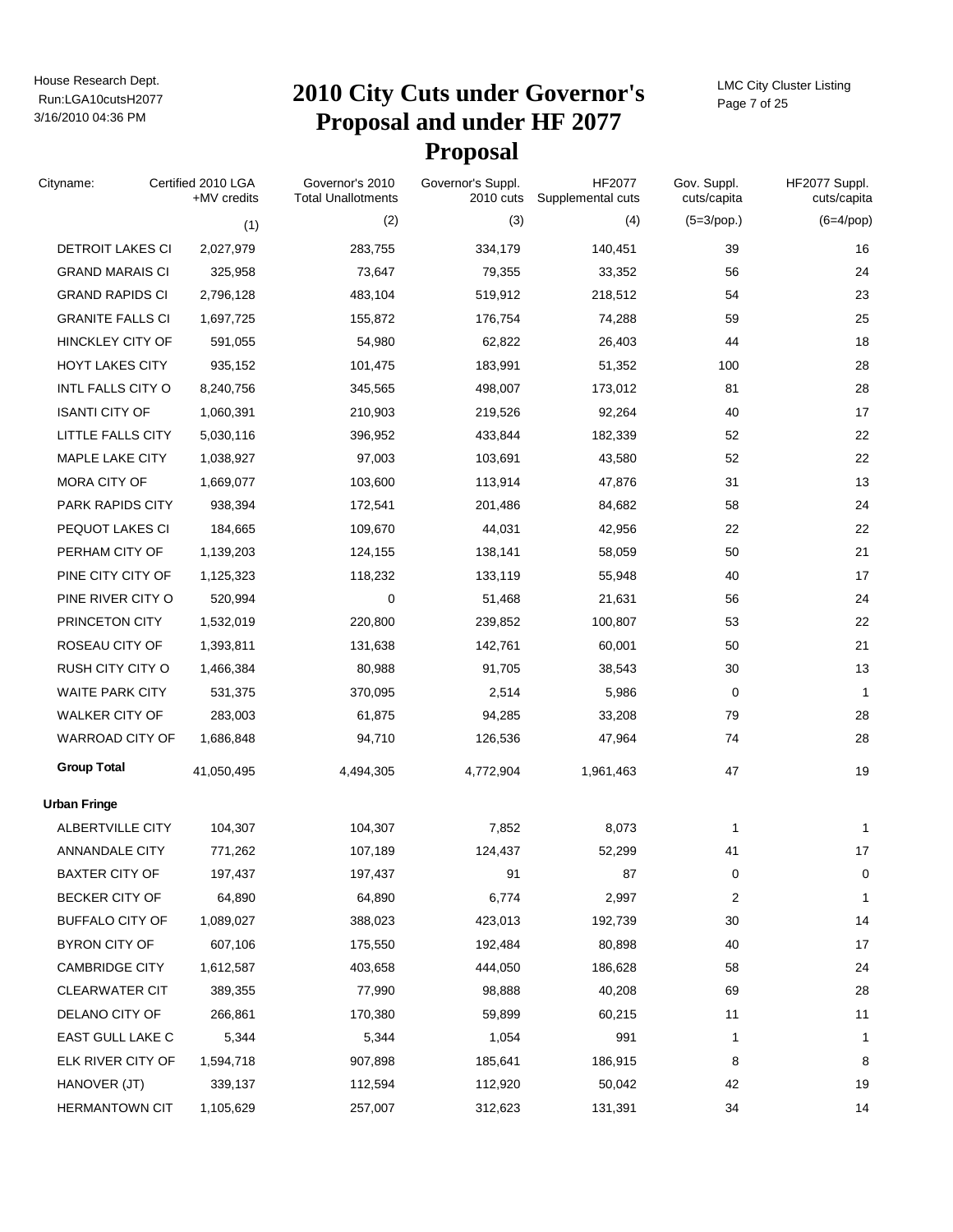# Run:LGA10cutsH2077 **2010 City Cuts under Governor's Proposal and under HF 2077 Proposal**

LMC City Cluster Listing Page 8 of 25

| Cityname:               | Certified 2010 LGA<br>+MV credits | Governor's 2010<br><b>Total Unallotments</b> | Governor's Suppl.<br>2010 cuts | HF2077<br>Supplemental cuts | Gov. Suppl.<br>cuts/capita | HF2077 Suppl.<br>cuts/capita |
|-------------------------|-----------------------------------|----------------------------------------------|--------------------------------|-----------------------------|----------------------------|------------------------------|
|                         | (1)                               | (2)                                          | (3)                            | (4)                         | $(5=3$ /pop.)              | $(6=4$ /pop)                 |
| MONTICELLO CITY         | 257,745                           | 257,745                                      | 19,884                         | 20,567                      | 2                          | $\overline{2}$               |
| NORTH BRANCH CI         | 1,015,151                         | 323,503                                      | 334,099                        | 147,787                     | 32                         | 14                           |
| RICE CITY OF            | 382,108                           | 38,321                                       | 43,573                         | 18,313                      | 32                         | 14                           |
| SARTELL CITY OF         | 692,214                           | 369,775                                      | 208,316                        | 168,010                     | 14                         | 12                           |
| <b>SAUK RAPIDS CITY</b> | 4,127,928                         | 436,470                                      | 467,664                        | 196,553                     | 36                         | 15                           |
| <b>ST AUGUSTA CITY</b>  | 86,402                            | 66,064                                       | 45,739                         | 30,691                      | 14                         | 10                           |
| <b>ST MICHAEL CITY</b>  | 189,149                           | 189,149                                      | 17,615                         | 18,032                      | 1                          | $\mathbf{1}$                 |
| WYOMING CITY OF         | 412,721                           | 87,721                                       | 47,600                         | 43,533                      | $\overline{7}$             | 6                            |
| <b>ZIMMERMAN CITY</b>   | 699,367                           | 113,169                                      | 123,110                        | 51,741                      | 25                         | 10                           |
| <b>Group Total</b>      | 16,010,445                        | 4,854,184                                    | 3,277,326                      | 1,688,710                   | 19                         | 10                           |
| <b>Stable Rural</b>     |                                   |                                              |                                |                             |                            |                              |
| ARLINGTON CITY O        | 1,521,293                         | 108,701                                      | 121,254                        | 50,961                      | 58                         | 24                           |
| AVON CITY OF            | 502,196                           | 70,696                                       | 77,228                         | 32,458                      | 58                         | 24                           |
| <b>BIG LAKE CITY OF</b> | 919,032                           | 293,771                                      | 321,199                        | 134,996                     | 34                         | 14                           |
| <b>BLOOMING PRAIRI</b>  | 1,556,863                         | 108,240                                      | 118,912                        | 49,977                      | 61                         | 25                           |
| <b>BRAHAM CITY OF</b>   | 1,017,322                         | 72,192                                       | 80,819                         | 33,967                      | 49                         | 20                           |
| <b>BROWNTON CITY</b>    | 484,755                           | $\mathbf 0$                                  | 47,245                         | 19,857                      | 58                         | 24                           |
| <b>CENTER CITY CITY</b> | 82,771                            | 15,764                                       | 17,091                         | 7,183                       | 28                         | 12                           |
| CHATFIELD CITY O        | 1,586,710                         | 139,205                                      | 153,318                        | 64,438                      | 60                         | 25                           |
| CHISAGO CITY CIT        | 174,510                           | 140,822                                      | 4,692                          | 4,702                       | 1                          | $\mathbf{1}$                 |
| <b>CLARKS GROVE CI</b>  | 346,430                           | 0                                            | 20,725                         | 8,710                       | 30                         | 13                           |
| <b>CLEVELAND CITY</b>   | 260,101                           | 0                                            | 27,695                         | 11,640                      | 39                         | 16                           |
| <b>COHASSET CITY O</b>  | 39,878                            | 39,878                                       | 1,749                          | 1,086                       | 1                          | $\mathbf 0$                  |
| <b>COKATO CITY OF</b>   | 1,078,160                         | 111,591                                      | 125,602                        | 52,789                      | 46                         | 19                           |
| <b>COLD SPRING CITY</b> | 1,092,326                         | 108,298                                      | 115,560                        | 48,569                      | 30                         | 13                           |
| COTTONWOOD CIT          | 624,523                           | 53,848                                       | 60,165                         | 25,287                      | 52                         | 22                           |
| <b>CROOKSTON CITY</b>   | 6,907,719                         | 385,321                                      | 409,436                        | 172,081                     | 51                         | 21                           |
| <b>CROSSLAKE CITY</b>   | 28,725                            | 28,725                                       | 801                            | 1,201                       | 0                          | 1                            |
| DILWORTH CITY O         | 1,233,402                         | 135,115                                      | 156,756                        | 65,883                      | 43                         | 18                           |
| DODGE CENTER CI         | 1,506,450                         | 141,185                                      | 153,189                        | 64,383                      | 59                         | 25                           |
| <b>EAGLE LAKE CITY</b>  | 1,164,966                         | 76,090                                       | 86,961                         | 36,549                      | 39                         | 16                           |
| ELGIN CITY OF           | 585,099                           | 0                                            | 53,279                         | 22,392                      | 55                         | 23                           |
| ELLENDALE CITY O        | 262,060                           | 0                                            | 32,702                         | 13,744                      | 50                         | 21                           |
| EYOTA CITY OF           | 1,023,517                         | 81,630                                       | 89,080                         | 37,439                      | 49                         | 20                           |
| FOLEY CITY OF           | 1,485,398                         | 121,748                                      | 129,161                        | 54,285                      | 49                         | 21                           |
| FREEPORT CITY O         | 176,644                           | 0                                            | 36,095                         | 14,560                      | 69                         | 28                           |
| GAYLORD CITY OF         | 1,802,941                         | 120,248                                      | 132,611                        | 55,735                      | 59                         | 25                           |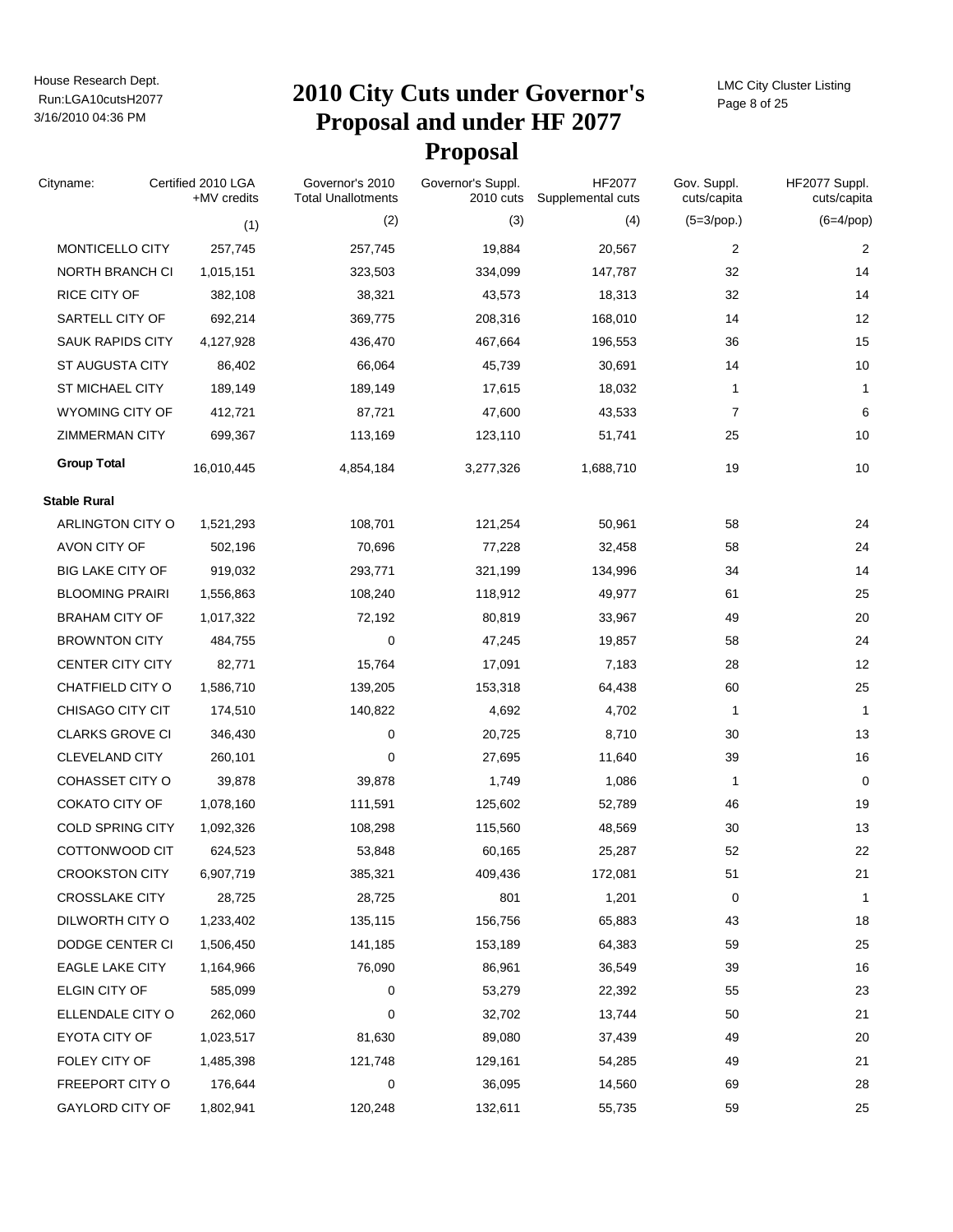# Run:LGA10cutsH2077 **2010 City Cuts under Governor's Proposal and under HF 2077 Proposal**

LMC City Cluster Listing Page 9 of 25

| Cityname:                | Certified 2010 LGA<br>+MV credits | Governor's 2010<br><b>Total Unallotments</b> | Governor's Suppl.<br>2010 cuts | HF2077<br>Supplemental cuts | Gov. Suppl.<br>cuts/capita | HF2077 Suppl.<br>cuts/capita |
|--------------------------|-----------------------------------|----------------------------------------------|--------------------------------|-----------------------------|----------------------------|------------------------------|
|                          | (1)                               | (2)                                          | (3)                            | (4)                         | $(5=3$ /pop.)              | $(6=4$ /pop)                 |
| <b>GLENCOE CITY OF</b>   | 2,672,925                         | 245,079                                      | 275,035                        | 115,593                     | 48                         | 20                           |
| <b>GLENVILLE CITY O</b>  | 380,809                           | 0                                            | 27,705                         | 11,644                      | 42                         | 18                           |
| <b>GLYNDON CITY OF</b>   | 631,075                           | 51,215                                       | 56,165                         | 23,606                      | 48                         | 20                           |
| GOODHUE CITY OF          | 417,812                           | 0                                            | 47,406                         | 19,924                      | 51                         | 22                           |
| GOODVIEW CITY O          | 349,120                           | 115,149                                      | 126,020                        | 52,965                      | 34                         | 14                           |
| <b>GRAND MEADOW</b>      | 561,221                           | 0                                            | 53,063                         | 22,302                      | 58                         | 24                           |
| <b>HARRIS CITY OF</b>    | 391,700                           | 43,181                                       | 51,357                         | 21,585                      | 41                         | 17                           |
| <b>HAWLEY CITY OF</b>    | 1,264,958                         | 73,804                                       | 83,582                         | 35,129                      | 44                         | 18                           |
| <b>HAYFIELD CITY OF</b>  | 865,449                           | 66,587                                       | 71,441                         | 30,026                      | 54                         | 23                           |
| <b>HECTOR CITY OF</b>    | 730,555                           | 63,635                                       | 81,688                         | 32,004                      | 71                         | 28                           |
| HILLS CITY OF            | 294,772                           | 0                                            | 20,129                         | 8,460                       | 37                         | 16                           |
| HOWARD LAKE CIT          | 1,177,099                         | 90,009                                       | 98,250                         | 41,293                      | 49                         | 20                           |
| <b>JANESVILLE CITY</b>   | 1,713,984                         | 111,620                                      | 121,449                        | 51,043                      | 55                         | 23                           |
| KANDIYOHI CITY O         | 200,330                           | 0                                            | 17,197                         | 7,228                       | 33                         | 14                           |
| <b>KASSON CITY OF</b>    | 2,023,454                         | 210,380                                      | 223,863                        | 94,087                      | 40                         | 17                           |
| LACRESCENT CITY          | 1,225,866                         | 193,645                                      | 207,295                        | 87,123                      | 40                         | 17                           |
| LAKE CITY CITY OF        | 1,781,137                         | 254,750                                      | 290,600                        | 122,135                     | 55                         | 23                           |
| LAKE CRYSTAL CIT         | 1,497,788                         | 124,521                                      | 138,084                        | 58,035                      | 53                         | 22                           |
| LAKE SHORE CITY          | 9,664                             | 9,664                                        | 554                            | 574                         | 1                          | $\mathbf{1}$                 |
| LECENTER CITY O          | 1,667,807                         | 94,963                                       | 115,277                        | 48,449                      | 48                         | 20                           |
| <b>LESTER PRAIRIE CI</b> | 1,005,588                         | 80,085                                       | 90,897                         | 38,203                      | 51                         | 21                           |
| LESUEUR CITY OF          | 1,965,181                         | 205,856                                      | 220,377                        | 92,622                      | 51                         | 21                           |
| LEWISTON CITY O          | 937,732                           | 77,699                                       | 86,066                         | 36,172                      | 58                         | 24                           |
| <b>LINDSTROM CITY</b>    | 330,794                           | 135,205                                      | 112,645                        | 60,177                      | 28                         | 15                           |
| LONSDALE CITY O          | 750,774                           | 144,406                                      | 152,896                        | 64,260                      | 53                         | 22                           |
| <b>MADISON LAKE CIT</b>  | 245,410                           | 0                                            | 44,136                         | 18,550                      | 47                         | 20                           |
| <b>MANTORVILLE CIT</b>   | 530,152                           | 50,441                                       | 55,000                         | 23,116                      | 46                         | 19                           |
| MAPLETON CITY O          | 1,156,582                         | 79,232                                       | 91,350                         | 38,393                      | 55                         | 23                           |
| MAZEPPA CITY OF          | 334,270                           | 0                                            | 36,194                         | 15,212                      | 47                         | 20                           |
| MEDFORD CITY OF          | 434,560                           | 47,998                                       | 52,656                         | 22,131                      | 45                         | 19                           |
| MELROSE CITY OF          | 1,566,197                         | 154,359                                      | 165,990                        | 69,763                      | 50                         | 21                           |
| MONTGOMERY CIT           | 1,615,916                         | 164,408                                      | 179,898                        | 75,609                      | 55                         | 23                           |
| MONTROSE CITY O          | 1,156,931                         | 105,070                                      | 114,338                        | 48,055                      | 46                         | 19                           |
| <b>MORRISTOWN CIT</b>    | 557,044                           | 41,678                                       | 44,897                         | 18,870                      | 44                         | 18                           |
| MT IRON CITY OF          | 2,754,467                         | 154,880                                      | 287,507                        | 78,652                      | 102                        | 28                           |
| NEW LONDON CITY          | 664,916                           | 51,241                                       | 57,536                         | 24,182                      | 48                         | 20                           |
| <b>NEW PRAGUE</b>        | 1,716,846                         | 328,474                                      | 369,293                        | 155,209                     | 53                         | 22                           |
| NICOLLET CITY OF         | 428,271                           | 28,286                                       | 34,113                         | 14,337                      | 34                         | 14                           |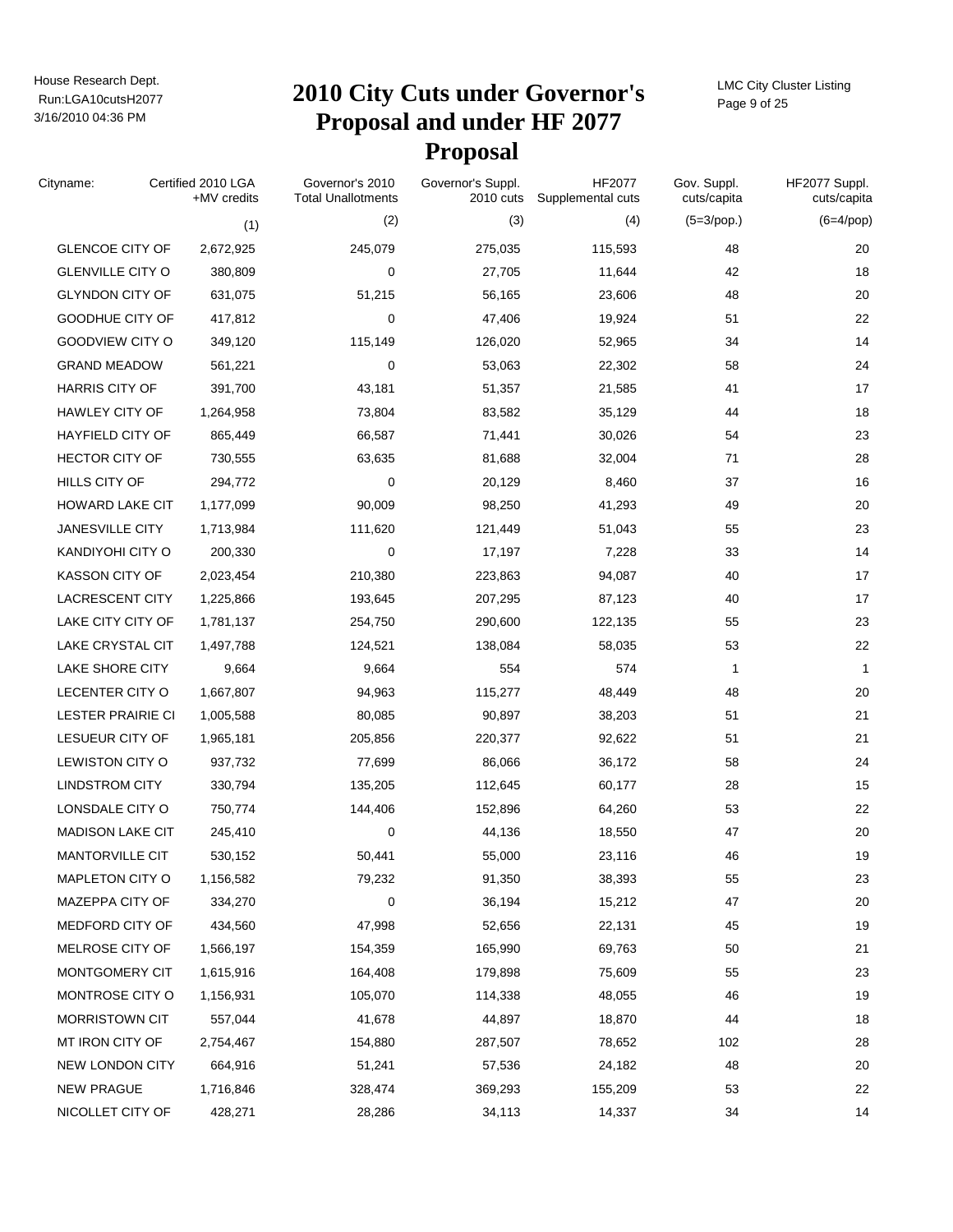# Run:LGA10cutsH2077 **2010 City Cuts under Governor's Proposal and under HF 2077 Proposal**

LMC City Cluster Listing Page 10 of 25

| Cityname:               | Certified 2010 LGA<br>+MV credits | Governor's 2010<br><b>Total Unallotments</b> | Governor's Suppl.<br>2010 cuts | HF2077<br>Supplemental cuts | Gov. Suppl.<br>cuts/capita | HF2077 Suppl.<br>cuts/capita |
|-------------------------|-----------------------------------|----------------------------------------------|--------------------------------|-----------------------------|----------------------------|------------------------------|
|                         | (1)                               | (2)                                          | (3)                            | (4)                         | $(5=3$ /pop.)              | $(6=4$ /pop)                 |
| NISSWA CITY OF          | 49,446                            | 37,158                                       | 0                              | $\mathbf 0$                 | 0                          | 0                            |
| ORONOCO CITY O          | 128,919                           | 39,864                                       | 44,168                         | 20,203                      | 40                         | 18                           |
| OTSEGO CITY OF          | 182,468                           | 182,468                                      | 54,149                         | 54,851                      | 4                          | 4                            |
| PAYNESVILLE CITY        | 1,593,653                         | 99,648                                       | 105,121                        | 44,181                      | 46                         | 19                           |
| PINE ISLAND CITY        | 1,357,260                         | 179,029                                      | 191,092                        | 80,314                      | 57                         | 24                           |
| PLAINVIEW CITY O        | 1,427,485                         | 141,307                                      | 178,006                        | 74,813                      | 52                         | 22                           |
| PRESTON CITY OF         | 1,132,613                         | 76,450                                       | 98,951                         | 38,696                      | 72                         | 28                           |
| PROCTOR CITY OF         | 2,181,229                         | 144,279                                      | 166,906                        | 70,148                      | 58                         | 25                           |
| RICHMOND CITY O         | 617,427                           | 67,800                                       | 73,926                         | 31,070                      | 56                         | 23                           |
| ROCK CREEK CITY         | 273,303                           | 26,692                                       | 28,708                         | 12,066                      | 23                         | 9                            |
| <b>ROCKFORD (JT)</b>    | 683,734                           | 124,824                                      | 137,393                        | 57,744                      | 33                         | 14                           |
| ROCKVILLE CITY O        | 58,211                            | 58,211                                       | 0                              | 0                           | 0                          | 0                            |
| ROLLINGSTONE CI         | 283,622                           | 0                                            | 22,944                         | 9,643                       | 36                         | 15                           |
| <b>RUSHFORD VILLAG</b>  | 138,057                           | 26,658                                       | 33,415                         | 14,044                      | 43                         | 18                           |
| SABIN CITY OF           | 151,772                           | 0                                            | 15,666                         | 6,584                       | 35                         | 15                           |
| <b>SCANLON CITY OF</b>  | 358,826                           | 0                                            | 35,320                         | 14,844                      | 41                         | 17                           |
| SILVER LAKE CITY        | 353,752                           | $\mathbf 0$                                  | 52,570                         | 22,094                      | 65                         | 27                           |
| SPICER CITY OF          | 215,282                           | 63,580                                       | 75,819                         | 31,866                      | 66                         | 28                           |
| <b>ST CHARLES CITY</b>  | 1,764,581                         | 118,574                                      | 136,406                        | 57,329                      | 38                         | 16                           |
| ST CLAIR CITY OF        | 381,008                           | 0                                            | 31,943                         | 13,425                      | 40                         | 17                           |
| ST JOSEPH CITY O        | 1,880,402                         | 204,367                                      | 217,262                        | 91,312                      | 35                         | 15                           |
| ST PETER CITY OF        | 6,110,072                         | 354,970                                      | 407,202                        | 171,141                     | 37                         | 16                           |
| ST STEPHEN CITY         | 222,840                           | 0                                            | 27,345                         | 11,493                      | 32                         | 14                           |
| STACY CITY OF           | 603,770                           | 54,030                                       | 56,903                         | 23,916                      | 40                         | 17                           |
| <b>STEWARTVILLE CI</b>  | 1,642,943                         | 195,197                                      | 222,388                        | 93,467                      | 38                         | 16                           |
| STOCKTON CITY O         | 320,100                           | 0                                            | 21,050                         | 8,847                       | 27                         | 11                           |
| <b>TAYLORS FALLS CI</b> | 412,662                           | 57,860                                       | 66,461                         | 27,933                      | 64                         | 27                           |
| WABASHA CITY OF         | 1,442,109                         | 122,832                                      | 133,711                        | 56,197                      | 50                         | 21                           |
| <b>WANAMINGO CITY</b>   | 464,526                           | 49,256                                       | 54,083                         | 22,730                      | 52                         | 22                           |
| <b>WATERVILLE CITY</b>  | 1,090,738                         | 100,134                                      | 107,523                        | 45,190                      | 57                         | 24                           |
| <b>WAVERLY CITY OF</b>  | 109,370                           | 56,540                                       | 43,917                         | 30,436                      | 40                         | 28                           |
| WEST CONCORD C          | 543,425                           | 0                                            | 71,718                         | 22,708                      | 88                         | 28                           |
| WINSTED CITY OF         | 1,390,036                         | 126,775                                      | 143,874                        | 60,468                      | 62                         | 26                           |
| <b>ZUMBROTA CITY O</b>  | 1,149,913                         | 138,050                                      | 150,491                        | 63,250                      | 47                         | $20\,$                       |
| <b>Group Total</b>      | 96,188,501                        | 8,797,141                                    | 10,081,705                     | 4,244,593                   | 42                         | 18                           |
| Lo-Income Rural         |                                   |                                              |                                |                             |                            |                              |
| ADA CITY OF             | 1,313,504                         | 74,979                                       | 82,125                         | 34,516                      | 50                         | 21                           |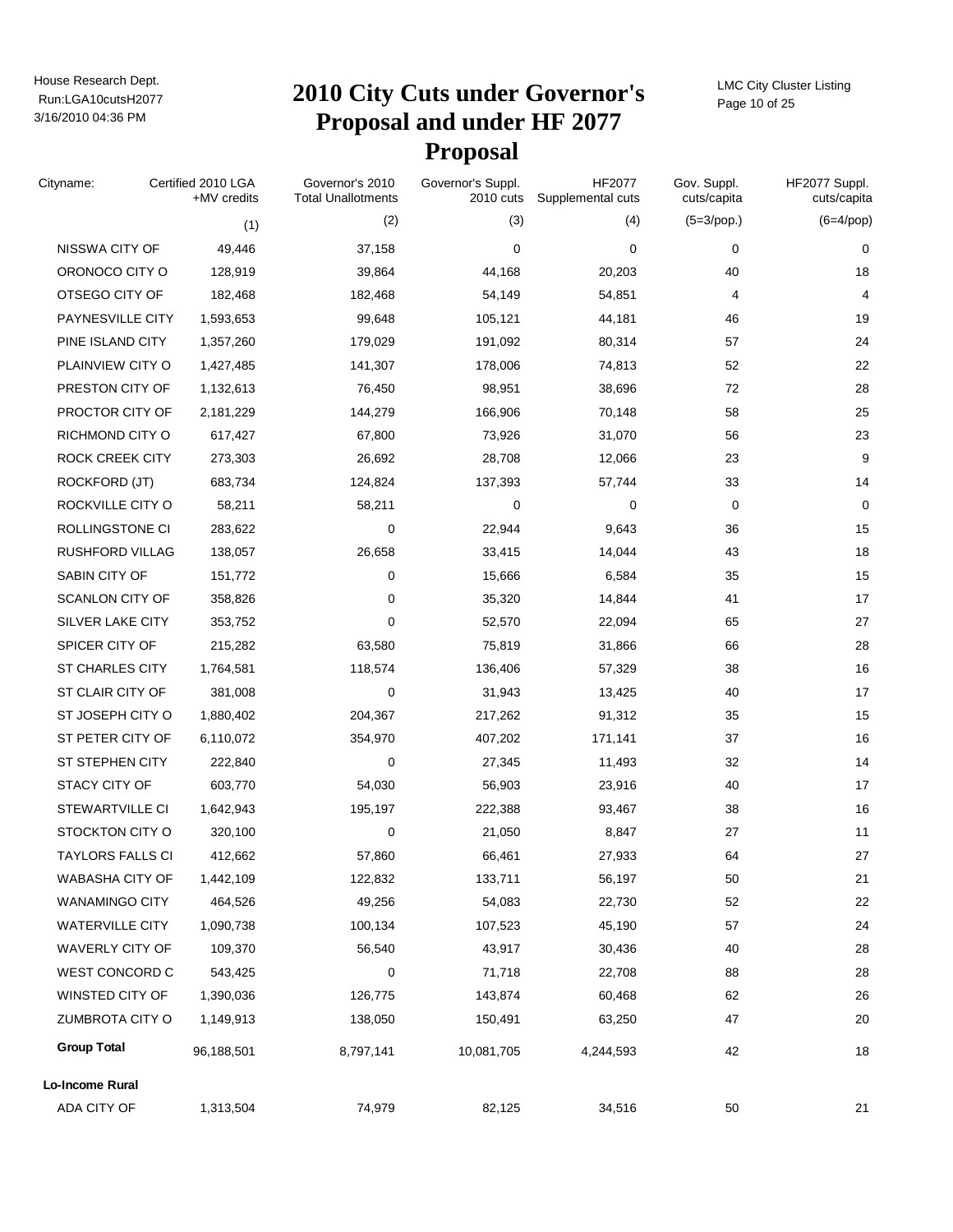### Run:LGA10cutsH2077 **2010 City Cuts under Governor's Proposal and under HF 2077 Proposal**

LMC City Cluster Listing Page 11 of 25

| Cityname:               | Certified 2010 LGA<br>+MV credits |         | Governor's 2010<br><b>Total Unallotments</b> | Governor's Suppl.<br>2010 cuts | <b>HF2077</b><br>Supplemental cuts | Gov. Suppl.<br>cuts/capita | HF2077 Suppl.<br>cuts/capita |
|-------------------------|-----------------------------------|---------|----------------------------------------------|--------------------------------|------------------------------------|----------------------------|------------------------------|
|                         |                                   | (1)     | (2)                                          | (3)                            | (4)                                | $(5=3$ /pop.)              | $(6=4$ /pop)                 |
| ADAMS CITY OF           |                                   | 435,906 | $\mathbf 0$                                  | 34,303                         | 14,417                             | 45                         | 19                           |
| ADRIAN CITY OF          |                                   | 877,199 | 65,830                                       | 73,198                         | 30,764                             | 60                         | 25                           |
| <b>AITKIN CITY OF</b>   | 1,683,191                         |         | 116,215                                      | 132,434                        | 55,660                             | 64                         | 27                           |
| ALBANY CITY OF          | 1,498,526                         |         | 98,820                                       | 109,233                        | 45,909                             | 49                         | 21                           |
| ALDEN CITY OF           |                                   | 304,943 | 0                                            | 26,722                         | 11,231                             | 43                         | 18                           |
| AMBOY CITY OF           |                                   | 263,577 | 0                                            | 27,718                         | 11,650                             | 51                         | 22                           |
| APPLETON CITY O         | 2,202,366                         |         | 144,529                                      | 180,032                        | 74,788                             | 67                         | 28                           |
| ARGYLE CITY OF          |                                   | 412,919 | 0                                            | 25,395                         | 10,673                             | 39                         | 16                           |
| ATWATER CITY OF         |                                   | 567,272 | 46,420                                       | 51,524                         | 21,655                             | 50                         | 21                           |
| AURORA CITY OF          | 1,406,254                         |         | 94,435                                       | 135,644                        | 47,852                             | 79                         | 28                           |
| <b>BABBITT CITY OF</b>  |                                   | 771,538 | 87,890                                       | 145,557                        | 44,604                             | 91                         | 28                           |
| <b>BAGLEY CITY OF</b>   |                                   | 912,825 | 68,585                                       | 75,884                         | 31,893                             | 61                         | 26                           |
| <b>BALATON CITY OF</b>  |                                   | 411,960 | 0                                            | 32,278                         | 13,566                             | 54                         | 23                           |
| <b>BARNESVILLE CITY</b> | 1,419,519                         |         | 82,047                                       | 94,578                         | 39,750                             | 41                         | 17                           |
| <b>BATTLE LAKE CITY</b> |                                   | 158,630 | 40,566                                       | 45,545                         | 19,142                             | 61                         | 26                           |
| <b>BAUDETTE CITY O</b>  |                                   | 653,682 | 41,441                                       | 45,941                         | 19,309                             | 44                         | 19                           |
| <b>BELGRADE CITY O</b>  |                                   | 380,509 | 0                                            | 39,302                         | 16,518                             | 55                         | 23                           |
| <b>BENSON CITY OF</b>   | 1,829,780                         |         | 155,160                                      | 183,811                        | 77,253                             | 54                         | 23                           |
| <b>BERTHA CITY OF</b>   |                                   | 277,691 | 0                                            | 15,328                         | 6,442                              | 33                         | 14                           |
| <b>BIRD ISLAND CITY</b> |                                   | 864,319 | 57,175                                       | 61,620                         | 25,898                             | 56                         | 23                           |
| <b>BIWABIK CITY OF</b>  |                                   | 613,750 | 47,850                                       | 93,702                         | 24,416                             | 107                        | 28                           |
| <b>BLACKDUCK CITY</b>   |                                   | 425,063 | 0                                            | 32,723                         | 13,753                             | 45                         | 19                           |
| <b>BLUE EARTH CITY</b>  | 3,501,626                         |         | 189,200                                      | 235,592                        | 95,060                             | 69                         | 28                           |
| <b>BOVEY CITY OF</b>    |                                   | 509,094 | 0                                            | 43,682                         | 18,359                             | 62                         | 26                           |
| <b>BRECKENRIDGE CI</b>  | 2,684,714                         |         | 148,613                                      | 169,093                        | 71,067                             | 48                         | 20                           |
| BREWSTER CITY O         |                                   | 375,333 | 0                                            | 25,897                         | 10,884                             | 55                         | 23                           |
| <b>BROOTEN CITY OF</b>  |                                   | 287,844 | 0                                            | 28,650                         | 12,041                             | 44                         | 19                           |
| <b>BROWERVILLE CIT</b>  |                                   | 433,795 | 0                                            | 31,841                         | 13,382                             | 45                         | 19                           |
| <b>BROWNS VALLEY</b>    |                                   | 730,187 | 0                                            | 46,801                         | 17,500                             | 75                         | 28                           |
| <b>BROWNSDALE CIT</b>   |                                   | 353,003 | 0                                            | 29,163                         | 12,257                             | 42                         | 18                           |
| <b>BUFFALO LAKE CIT</b> |                                   | 426,707 | 0                                            | 53,912                         | 20,496                             | 74                         | 28                           |
| <b>BUHL CITY OF</b>     |                                   | 662,918 | 0                                            | 59,202                         | 24,882                             | 61                         | 25                           |
| <b>BUTTERFIELD CITY</b> |                                   | 333,791 | 0                                            | 23,360                         | 9,818                              | 46                         | 19                           |
| CALEDONIA CITY O        | 1,945,052                         |         | 109,147                                      | 127,960                        | 53,780                             | 44                         | 19                           |
| CANBY CITY OF           | 1,550,203                         |         | 95,793                                       | 113,208                        | 47,580                             | 63                         | 26                           |
| CARLTON CITY OF         |                                   | 470,927 | 0                                            | 39,321                         | 16,526                             | 50                         | 21                           |
| CASS LAKE CITY O        |                                   | 863,269 | 0                                            | 57,784                         | 23,100                             | 70                         | 28                           |
| CHISHOLM CITY O         | 6,014,185                         |         | 255,475                                      | 389,130                        | 129,612                            | 84                         | 28                           |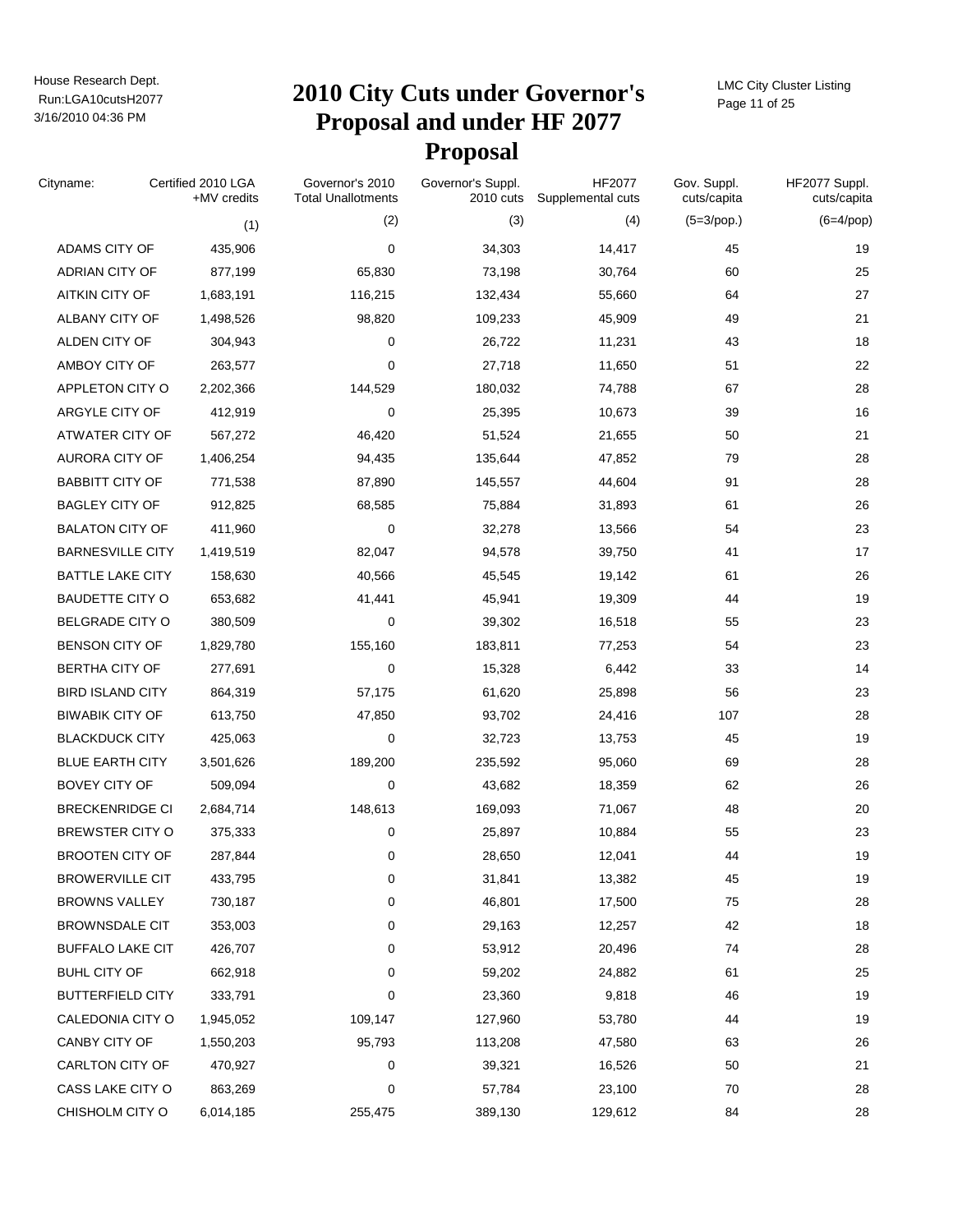# Run:LGA10cutsH2077 **2010 City Cuts under Governor's Proposal and under HF 2077 Proposal**

LMC City Cluster Listing Page 12 of 25

| Cityname:               | Certified 2010 LGA<br>+MV credits | Governor's 2010<br><b>Total Unallotments</b> | Governor's Suppl.<br>2010 cuts | HF2077<br>Supplemental cuts | Gov. Suppl.<br>cuts/capita | HF2077 Suppl.<br>cuts/capita |
|-------------------------|-----------------------------------|----------------------------------------------|--------------------------------|-----------------------------|----------------------------|------------------------------|
|                         | (1)                               | (2)                                          | (3)                            | (4)                         | $(5=3$ /pop.)              | $(6=4$ /pop)                 |
| CHOKIO CITY OF          | 247,328                           | 0                                            | 21,589                         | 9,074                       | 51                         | 22                           |
| <b>CLARA CITY CITY</b>  | 865,535                           | 73,040                                       | 84,144                         | 35,364                      | 64                         | 27                           |
| <b>CLAREMONT CITY</b>   | 318,045                           | 0                                            | 40,937                         | 16,940                      | 68                         | 28                           |
| <b>CLARISSA CITY OF</b> | 329,176                           | 0                                            | 24,652                         | 10,361                      | 40                         | 17                           |
| <b>CLARKFIELD CITY</b>  | 715,496                           | 0                                            | 52,614                         | 22,113                      | 59                         | 25                           |
| <b>CLEARBROOK CIT</b>   | 305,871                           | 0                                            | 26,523                         | 11,147                      | 49                         | 21                           |
| <b>CLINTON CITY OF</b>  | 281,996                           | 0                                            | 15,250                         | 6,409                       | 36                         | 15                           |
| COLERAINE CITY O        | 707,255                           | 62,315                                       | 89,186                         | 31,948                      | 78                         | 28                           |
| COOK CITY OF            | 326,019                           | 0                                            | 37,926                         | 15,940                      | 65                         | 27                           |
| <b>COSMOS CITY OF</b>   | 268,463                           | 0                                            | 28,341                         | 11,911                      | 54                         | 23                           |
| <b>CROSBY CITY OF</b>   | 1,800,395                         | 126,830                                      | 192,321                        | 64,708                      | 83                         | 28                           |
| DANUBE CITY OF          | 280,336                           | 0                                            | 22,175                         | 9,320                       | 46                         | 19                           |
| DASSEL CITY OF          | 741,804                           | 66,522                                       | 71,782                         | 30,169                      | 55                         | 23                           |
| DAWSON CITY OF          | 1,257,243                         | 78,045                                       | 120,197                        | 39,368                      | 85                         | 28                           |
| DEER RIVER CITY         | 592,797                           | 0                                            | 61,955                         | 25,900                      | 67                         | 28                           |
| DEERWOOD CITY           | 64,739                            | 31,680                                       | 22,166                         | 16,240                      | 38                         | 28                           |
| <b>EAGLE BEND CITY</b>  | 328,986                           | 0                                            | 25,055                         | 10,530                      | 42                         | 18                           |
| EDEN VALLEY CITY        | 477,165                           | 0                                            | 51,599                         | 21,686                      | 57                         | 24                           |
| <b>EDGERTON CITY O</b>  | 613,988                           | 0                                            | 49,599                         | 20,846                      | 50                         | 21                           |
| <b>ELBOW LAKE CITY</b>  | 848,982                           | 67,870                                       | 90,248                         | 34,244                      | 74                         | 28                           |
| <b>ELLSWORTH CITY</b>   | 338,560                           | 0                                            | 27,747                         | 11,662                      | 54                         | 23                           |
| <b>ELMORE CITY OF</b>   | 451,673                           | 0                                            | 36,056                         | 15,154                      | 56                         | 24                           |
| ELY CITY OF             | 3,912,908                         | 194,755                                      | 297,252                        | 98,812                      | 84                         | 28                           |
| <b>EMILY CITY OF</b>    | 20,555                            | 20,555                                       | 0                              | 0                           | 0                          | 0                            |
| <b>EVANSVILLE CITY</b>  | 250,504                           | 0                                            | 28,069                         | 11,797                      | 50                         | 21                           |
| EVELETH CITY OF         | 4,843,996                         | 198,935                                      | 330,674                        | 100,632                     | 92                         | 28                           |
| <b>FAIRFAX CITY OF</b>  | 943,561                           | 65,723                                       | 73,109                         | 30,727                      | 59                         | 25                           |
| FERTILE CITY OF         | 546,030                           | 0                                            | 35,495                         | 14,918                      | 42                         | 18                           |
| FLOODWOOD CITY          | 277,143                           | 0                                            | 33,431                         | 14,051                      | 63                         | 26                           |
| <b>FOSSTON CITY OF</b>  | 1,247,771                         | 68,902                                       | 74,954                         | 31,502                      | 50                         | 21                           |
| <b>FRANKLIN CITY OF</b> | 278,704                           | 0                                            | 23,026                         | 9,678                       | 47                         | 20                           |
| FRAZEE CITY OF          | 994,478                           | 54,744                                       | 60,901                         | 25,596                      | 45                         | 19                           |
| FULDA CITY OF           | 917,592                           | 57,961                                       | 62,919                         | 26,444                      | 50                         | 21                           |
| GIBBON CITY OF          | 451,137                           | 0                                            | 48,114                         | 20,222                      | 63                         | 26                           |
| <b>GILBERT CITY OF</b>  | 1,592,535                         | 97,020                                       | 153,493                        | 49,280                      | 87                         | 28                           |
| <b>GLENWOOD CITY</b>    | 1,564,607                         | 131,107                                      | 142,299                        | 59,807                      | 54                         | 23                           |
| <b>GOOD THUNDER CI</b>  | 308,363                           | 0                                            | 34,043                         | 14,308                      | 61                         | 26                           |
| <b>GRACEVILLE CITY</b>  | 392,558                           | 0                                            | 31,100                         | 13,071                      | 54                         | 23                           |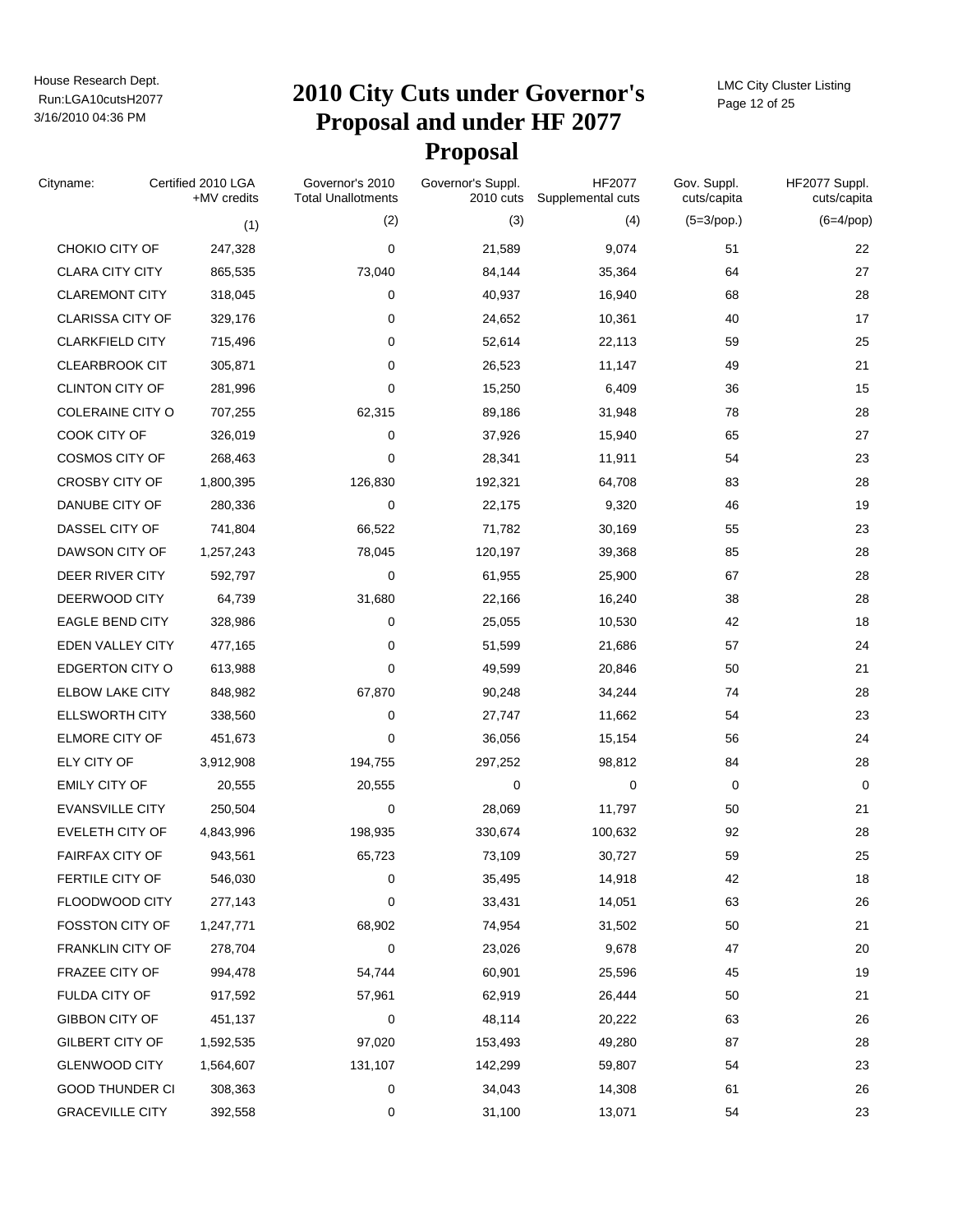# Run:LGA10cutsH2077 **2010 City Cuts under Governor's Proposal and under HF 2077 Proposal**

LMC City Cluster Listing Page 13 of 25

| Cityname:              | Certified 2010 LGA<br>+MV credits | Governor's 2010<br><b>Total Unallotments</b> | Governor's Suppl.<br>2010 cuts | HF2077<br>Supplemental cuts | Gov. Suppl.<br>cuts/capita | HF2077 Suppl.<br>cuts/capita |
|------------------------|-----------------------------------|----------------------------------------------|--------------------------------|-----------------------------|----------------------------|------------------------------|
|                        | (1)                               | (2)                                          | (3)                            | (4)                         | $(5=3$ /pop.)              | $(6=4$ /pop)                 |
| <b>GREENBUSH CITY</b>  | 458,503                           | 0                                            | 33,023                         | 13,879                      | 46                         | 19                           |
| <b>GROVE CITY CITY</b> | 329,340                           | 0                                            | 27,560                         | 11,583                      | 45                         | 19                           |
| <b>HALLOCK CITY OF</b> | 883,408                           | 60,936                                       | 66,382                         | 27,899                      | 59                         | 25                           |
| <b>HALSTAD CITY OF</b> | 340,206                           | 0                                            | 26,983                         | 11,341                      | 46                         | 19                           |
| <b>HANCOCK CITY OF</b> | 482,226                           | 0                                            | 39,413                         | 16,565                      | 56                         | 24                           |
| <b>HARMONY CITY OF</b> | 775,007                           | 61,490                                       | 80,404                         | 31,164                      | 72                         | 28                           |
| <b>HENDERSON CITY</b>  | 551,036                           | 0                                            | 75,387                         | 26,320                      | 80                         | 28                           |
| <b>HENDRICKS CITY</b>  | 447,680                           | 0                                            | 39,388                         | 16,554                      | 57                         | 24                           |
| HENNING CITY OF        | 519,949                           | 0                                            | 36,414                         | 15,304                      | 45                         | 19                           |
| <b>HERON LAKE CITY</b> | 598,095                           | 0                                            | 41,566                         | 17,470                      | 55                         | 23                           |
| HOFFMAN CITY OF        | 289,382                           | 0                                            | 19,657                         | 8,262                       | 31                         | 13                           |
| <b>HOKAH CITY OF</b>   | 319,819                           | 0                                            | 36,909                         | 15,288                      | 68                         | 28                           |
| <b>HOLDINGFORD CIT</b> | 347,020                           | 0                                            | 34,607                         | 14,545                      | 45                         | 19                           |
| <b>HOUSTON CITY OF</b> | 691,478                           | 55,165                                       | 62,433                         | 26,240                      | 63                         | 27                           |
| <b>IRONTON CITY OF</b> | 240,095                           | 0                                            | 39,347                         | 14,896                      | 74                         | 28                           |
| <b>ISLE CITY OF</b>    | 131,533                           | 40,901                                       | 50,235                         | 21,113                      | 61                         | 26                           |
| <b>IVANHOE CITY OF</b> | 420,639                           | 0                                            | 35,976                         | 15,120                      | 59                         | 25                           |
| <b>JACKSON CITY OF</b> | 2,540,776                         | 170,227                                      | 189,133                        | 79,490                      | 55                         | 23                           |
| JASPER CITY OF         | 381,325                           | 0                                            | 26,919                         | 11,314                      | 47                         | 20                           |
| KARLSTAD CITY O        | 489,013                           | 0                                            | 33,528                         | 14,091                      | 47                         | 20                           |
| <b>KASOTA CITY OF</b>  | 293,903                           | $\mathbf 0$                                  | 17,654                         | 7,420                       | 26                         | 11                           |
| <b>KEEWATIN CITY O</b> | 828,853                           | 64,130                                       | 79,238                         | 32,564                      | 68                         | 28                           |
| <b>KENYON CITY OF</b>  | 1,158,626                         | 92,337                                       | 94,011                         | 39,512                      | 54                         | 23                           |
| <b>KERKHOVEN CITY</b>  | 386,939                           | 0                                            | 34,988                         | 14,705                      | 48                         | 20                           |
| KIESTER CITY OF        | 317,235                           | 0                                            | 33,699                         | 13,580                      | 69                         | 28                           |
| <b>KIMBALL CITY OF</b> | 248,639                           | 0                                            | 40,153                         | 16,876                      | 57                         | 24                           |
| LAKE BENTON CIT        | 403,896                           | 0                                            | 33,959                         | 14,273                      | 51                         | 21                           |
| LAKE PARK CITY O       | 485,218                           | 0                                            | 27,551                         | 11,580                      | 33                         | 14                           |
| LAKEFIELD CITY O       | 1,415,173                         | 85,223                                       | 93,965                         | 39,492                      | 56                         | 24                           |
| <b>LAMBERTON CITY</b>  | 598,609                           | 0                                            | 48,441                         | 20,359                      | 61                         | 25                           |
| LANESBORO CITY         | 427,378                           | 0                                            | 51,033                         | 20,384                      | 70                         | 28                           |
| LEROY CITY OF          | 620,152                           | 0                                            | 65,736                         | 25,004                      | 74                         | 28                           |
| LITCHFIELD CITY O      | 3,810,196                         | 308,800                                      | 337,524                        | 141,857                     | 49                         | 21                           |
| <b>LITTLEFORK CITY</b> | 443,501                           | 0                                            | 26,245                         | 11,030                      | 38                         | 16                           |
| LONG PRAIRIE CIT       | 1,734,457                         | 102,437                                      | 116,101                        | 48,796                      | 39                         | 16                           |
| LUVERNE CITY OF        | 2,771,654                         | 177,515                                      | 205,232                        | 86,256                      | 45                         | 19                           |
| LYLE CITY OF           | 340,666                           | 0                                            | 20,541                         | 8,633                       | 37                         | 15                           |
| MABEL CITY OF          | 465,408                           | 0                                            | 44,893                         | 18,868                      | 63                         | 26                           |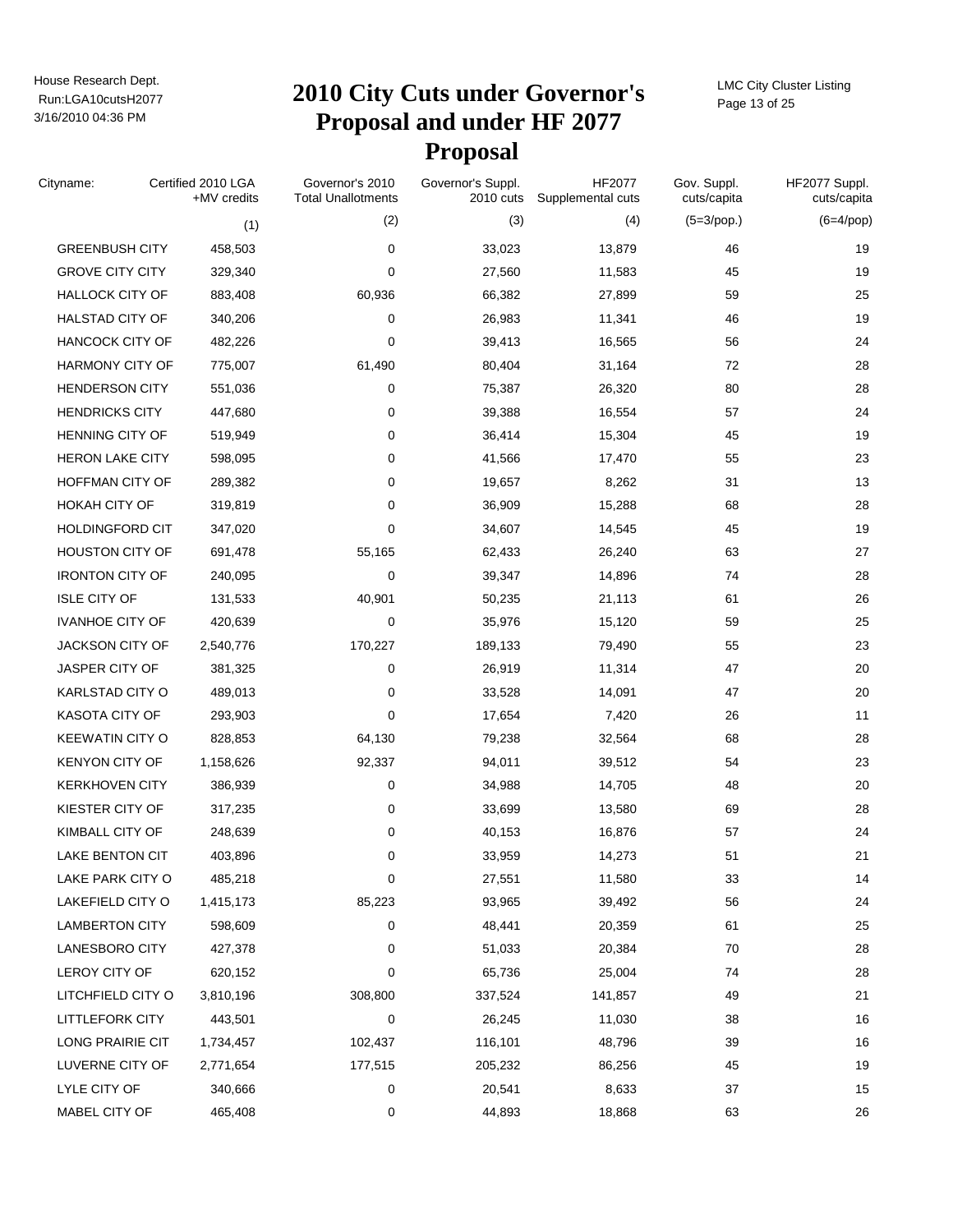# Run:LGA10cutsH2077 **2010 City Cuts under Governor's Proposal and under HF 2077 Proposal**

LMC City Cluster Listing Page 14 of 25

| Cityname:              | Certified 2010 LGA<br>+MV credits | Governor's 2010<br><b>Total Unallotments</b> | Governor's Suppl.<br>2010 cuts | HF2077<br>Supplemental cuts | Gov. Suppl.<br>cuts/capita | HF2077 Suppl.<br>cuts/capita |
|------------------------|-----------------------------------|----------------------------------------------|--------------------------------|-----------------------------|----------------------------|------------------------------|
|                        | (1)                               | (2)                                          | (3)                            | (4)                         | $(5=3$ /pop.)              | $(6=4$ /pop)                 |
| MADELIA CITY OF        | 1,978,712                         | 108,945                                      | 120,407                        | 50,605                      | 53                         | 22                           |
| <b>MADISON CITY OF</b> | 1,655,870                         | 92,455                                       | 111,524                        | 46,424                      | 67                         | 28                           |
| <b>MAHNOMEN CITY</b>   | 1,028,612                         | 55,966                                       | 56,651                         | 23,810                      | 49                         | 20                           |
| MARBLE CITY OF         | 449,988                           | 0                                            | 34,943                         | 14,686                      | 50                         | 21                           |
| MCINTOSH CITY O        | 415,439                           | 0                                            | 28,205                         | 11,854                      | 49                         | 20                           |
| <b>MENAHGA CITY OF</b> | 672,215                           | 49,180                                       | 54,129                         | 22,750                      | 44                         | 19                           |
| MILACA CITY OF         | 1,404,641                         | 107,436                                      | 123,915                        | 52,080                      | 44                         | 18                           |
| MINNEOTA CITY O        | 976,237                           | 67,315                                       | 74,327                         | 31,239                      | 54                         | 23                           |
| MINNESOTA LAKE         | 269,542                           | 0                                            | 31,223                         | 13,123                      | 48                         | 20                           |
| MONTEVIDEO CITY        | 3,836,746                         | 265,914                                      | 292,423                        | 122,902                     | 54                         | 23                           |
| MOOSE LAKE CITY        | 1,288,542                         | 73,516                                       | 83,560                         | 35,119                      | 35                         | 15                           |
| MORGAN CITY OF         | 610,855                           | 0                                            | 51,240                         | 21,536                      | 61                         | 25                           |
| MORRIS CITY OF         | 4,837,749                         | 261,440                                      | 292,169                        | 122,795                     | 56                         | 24                           |
| MT LAKE CITY OF        | 1,876,096                         | 107,215                                      | 118,669                        | 49,875                      | 59                         | 25                           |
| NASHWAUK CITY O        | 816,380                           | 0                                            | 73,641                         | 26,376                      | 78                         | 28                           |
| <b>NEW RICHLAND CI</b> | 774,813                           | 48,735                                       | 53,462                         | 22,470                      | 47                         | 20                           |
| <b>NEW YORK MILLS</b>  | 809,871                           | 56,387                                       | 62,371                         | 26,214                      | 53                         | 22                           |
| OGILVIE CITY OF        | 260,000                           | 0                                            | 15,115                         | 6,353                       | 32                         | 14                           |
| OLIVIA CITY OF         | 1,710,291                         | 125,272                                      | 143,085                        | 60,137                      | 56                         | 24                           |
| ONAMIA CITY OF         | 498,342                           | 0                                            | 36,035                         | 15,145                      | 42                         | 18                           |
| ORTONVILLE CITY        | 1,651,539                         | 103,476                                      | 115,081                        | 48,367                      | 60                         | 25                           |
| <b>OSAKIS CITY OF</b>  | 943,534                           | 69,917                                       | 75,594                         | 31,771                      | 47                         | 20                           |
| <b>PARKERS PRAIRIE</b> | 563,843                           | 53,983                                       | 58,440                         | 24,562                      | 57                         | 24                           |
| PELICAN RAPIDS C       | 2,153,241                         | 127,895                                      | 150,004                        | 63,045                      | 63                         | 26                           |
| PIERZ CITY OF          | 855,794                           | 50,933                                       | 56,648                         | 23,808                      | 40                         | 17                           |
| PIPESTONE CITY O       | 3,609,166                         | 229,459                                      | 264,025                        | 110,966                     | 61                         | 26                           |
| <b>PRINSBURG CITY</b>  | 157,730                           | 0                                            | 24,890                         | 10,461                      | 55                         | 23                           |
| RANDALL CITY OF        | 261,050                           | 0                                            | 20,336                         | 8,547                       | 34                         | 14                           |
| RAYMOND CITY OF        | 418,423                           | 0                                            | 31,557                         | 13,263                      | 40                         | 17                           |
| RED LAKE FALLS C       | 1,290,486                         | 84,742                                       | 92,066                         | 38,694                      | 58                         | 24                           |
| REDWOOD FALLS          | 2,724,783                         | 256,130                                      | 274,295                        | 115,282                     | 52                         | 22                           |
| RENVILLE CITY OF       | 981,516                           | 69,630                                       | 94,815                         | 35,112                      | 76                         | 28                           |
| ROYALTON CITY O        | 386,116                           | 0                                            | 33,379                         | 14,029                      | 37                         | 16                           |
| RUSHFORD CITY O        | 1,350,770                         | 97,112                                       | 113,293                        | 47,616                      | 64                         | $27\,$                       |
| SACRED HEART CI        | 403,864                           | 0                                            | 38,015                         | 14,028                      | 76                         | 28                           |
| SANDSTONE CITY         | 1,936,928                         | 104,456                                      | 115,304                        | 48,461                      | 41                         | 17                           |
| SAUK CENTRE CIT        | 2,355,338                         | 204,492                                      | 218,197                        | 91,705                      | 52                         | 22                           |
| SEBEKA CITY OF         | 357,949                           | 0                                            | 30,696                         | 12,901                      | 46                         | 19                           |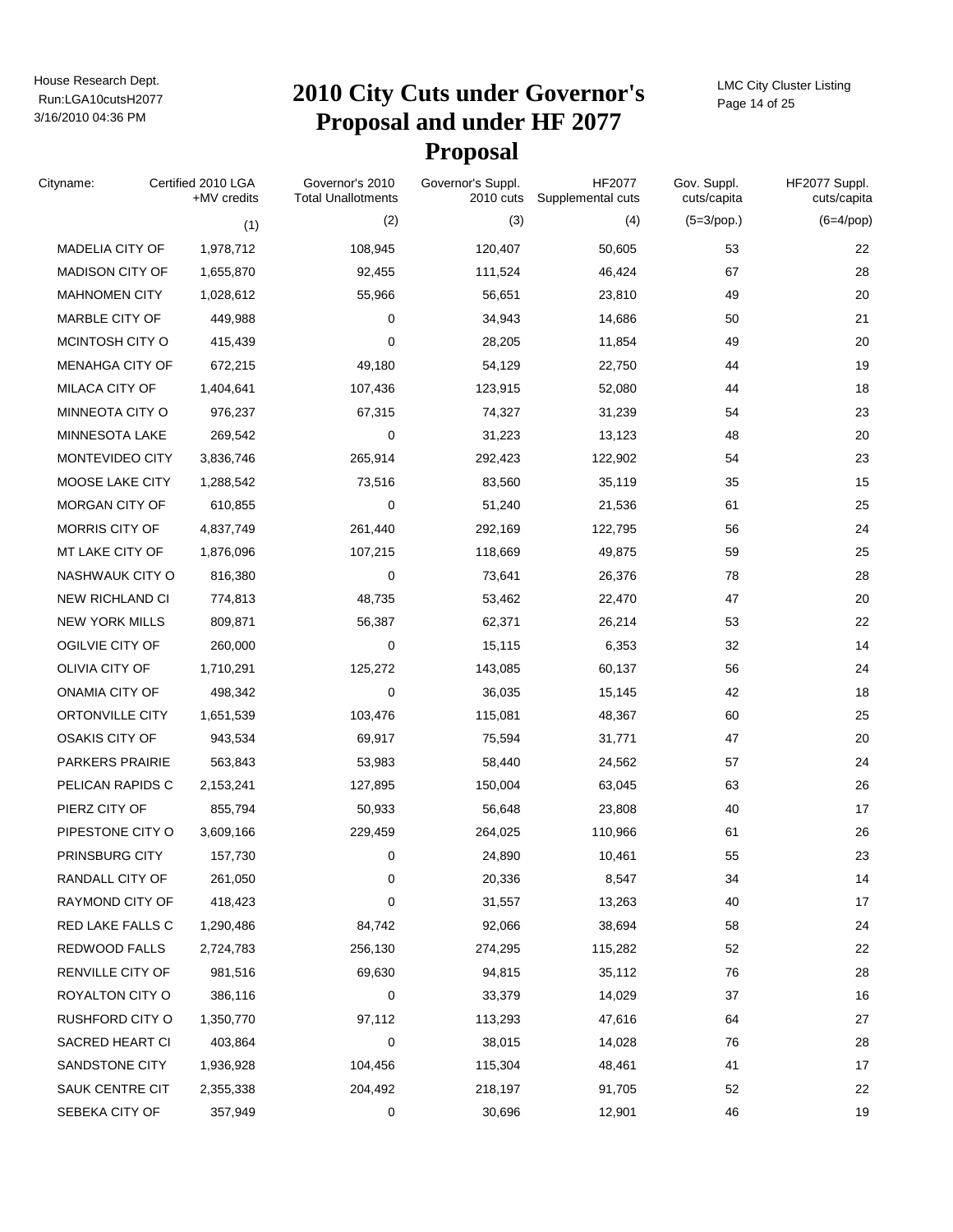# Run:LGA10cutsH2077 **2010 City Cuts under Governor's Proposal and under HF 2077 Proposal**

LMC City Cluster Listing Page 15 of 25

| Cityname:               | Certified 2010 LGA<br>+MV credits | Governor's 2010<br><b>Total Unallotments</b> | Governor's Suppl.<br>2010 cuts | HF2077<br>Supplemental cuts | Gov. Suppl.<br>cuts/capita | HF2077 Suppl.<br>cuts/capita |
|-------------------------|-----------------------------------|----------------------------------------------|--------------------------------|-----------------------------|----------------------------|------------------------------|
|                         | (1)                               | (2)                                          | (3)                            | (4)                         | $(5=3$ /pop.)              | $(6=4$ /pop)                 |
| SHERBURN CITY O         | 713,214                           | 55,880                                       | 69,504                         | 28,028                      | 69                         | 28                           |
| <b>SILVER BAY CITY</b>  | 1,099,470                         | 109,615                                      | 158,039                        | 55,440                      | 80                         | 28                           |
| <b>SLAYTON CITY OF</b>  | 1,760,952                         | 111,815                                      | 125,973                        | 52,945                      | 62                         | 26                           |
| SLEEPY EYE CITY         | 3,009,485                         | 182,886                                      | 211,516                        | 88,897                      | 60                         | 25                           |
| SPRING GROVE CI         | 884,298                           | 67,560                                       | 72,681                         | 30,547                      | 57                         | 24                           |
| SPRING VALLEY CI        | 1,923,703                         | 136,782                                      | 148,054                        | 62,225                      | 58                         | 24                           |
| <b>SPRINGFIELD CITY</b> | 2,016,551                         | 122,650                                      | 146,665                        | 61,642                      | 66                         | 28                           |
| ST JAMES CITY OF        | 3,102,611                         | 177,008                                      | 193,517                        | 81,333                      | 42                         | 18                           |
| STAPLES CITY OF         | 2,216,978                         | 134,326                                      | 147,952                        | 62,182                      | 47                         | 20                           |
| STARBUCK CITY O         | 779,649                           | 73,865                                       | 97,078                         | 37,436                      | 73                         | 28                           |
| STEPHEN CITY OF         | 403,326                           | 0                                            | 26,563                         | 11,164                      | 38                         | 16                           |
| STEWART CITY OF         | 277,031                           | 0                                            | 41,249                         | 14,924                      | 77                         | 28                           |
| <b>TRACY CITY OF</b>    | 2,000,767                         | 118,415                                      | 156,933                        | 59,528                      | 74                         | 28                           |
| TRIMONT CITY OF         | 455,411                           | 0                                            | 38,471                         | 16,169                      | 56                         | 24                           |
| <b>TRUMAN CITY OF</b>   | 909,480                           | 50,195                                       | 55,383                         | 23,277                      | 47                         | 20                           |
| TWIN VALLEY CITY        | 553,054                           | 0                                            | 36,566                         | 15,368                      | 46                         | 19                           |
| <b>TWO HARBORS CIT</b>  | 2,639,726                         | 199,967                                      | 222,470                        | 93,501                      | 62                         | 26                           |
| <b>TYLER CITY OF</b>    | 889,683                           | 48,519                                       | 54,542                         | 22,923                      | 46                         | 19                           |
| ULEN CITY OF            | 286,278                           | 0                                            | 17,571                         | 7,385                       | 33                         | 14                           |
| VERNDALE CITY O         | 274,438                           | 0                                            | 20,327                         | 8,543                       | 37                         | 16                           |
| <b>WABASSO CITY OF</b>  | 384,848                           | 0                                            | 40,361                         | 16,963                      | 63                         | 26                           |
| <b>WADENA CITY OF</b>   | 2,739,553                         | 158,142                                      | 174,536                        | 73,355                      | 42                         | 17                           |
| <b>WALNUT GROVE CI</b>  | 470,280                           | 0                                            | 34,611                         | 14,547                      | 51                         | 21                           |
| <b>WARREN CITY OF</b>   | 1,294,090                         | 69,311                                       | 78,482                         | 32,985                      | 47                         | 20                           |
| WATKINS CITY OF         | 522,309                           | 0                                            | 60,009                         | 25,221                      | 64                         | 27                           |
| <b>WELCOME CITY OF</b>  | 471,337                           | 0                                            | 56,302                         | 18,732                      | 84                         | 28                           |
| WELLS CITY OF           | 2,089,761                         | 118,530                                      | 135,567                        | 56,977                      | 55                         | 23                           |
| WESTBROOK CITY          | 481,849                           | 0                                            | 33,852                         | 14,227                      | 50                         | 21                           |
| <b>WHEATON CITY OF</b>  | 1,315,977                         | 82,500                                       | 105,128                        | 41,720                      | 71                         | 28                           |
| WINDOM CITY OF          | 2,999,509                         | 218,631                                      | 243,572                        | 102,370                     | 56                         | 23                           |
| <b>WINNEBAGO CITY</b>   | 1,153,002                         | 75,106                                       | 84,170                         | 35,375                      | 61                         | 25                           |
| WINTHROP CITY O         | 932,966                           | 73,150                                       | 81,416                         | 34,218                      | 62                         | 26                           |
| <b>Group Total</b>      | 189,143,495                       | 9,892,189                                    | 15,039,151                     | 6,067,767                   | 57                         | 23                           |
| Cities under 500 P      |                                   |                                              |                                |                             |                            |                              |
| AKELEY CITY OF          | 101,593                           | 0                                            | 20,890                         | 8,780                       | 52                         | 22                           |
| ALBERTA CITY OF         | 58,830                            | 0                                            | 7,054                          | 2,965                       | 56                         | 24                           |
| ALDRICH CITY OF         | 13,024                            | 0                                            | 946                            | 398                         | 24                         | 10                           |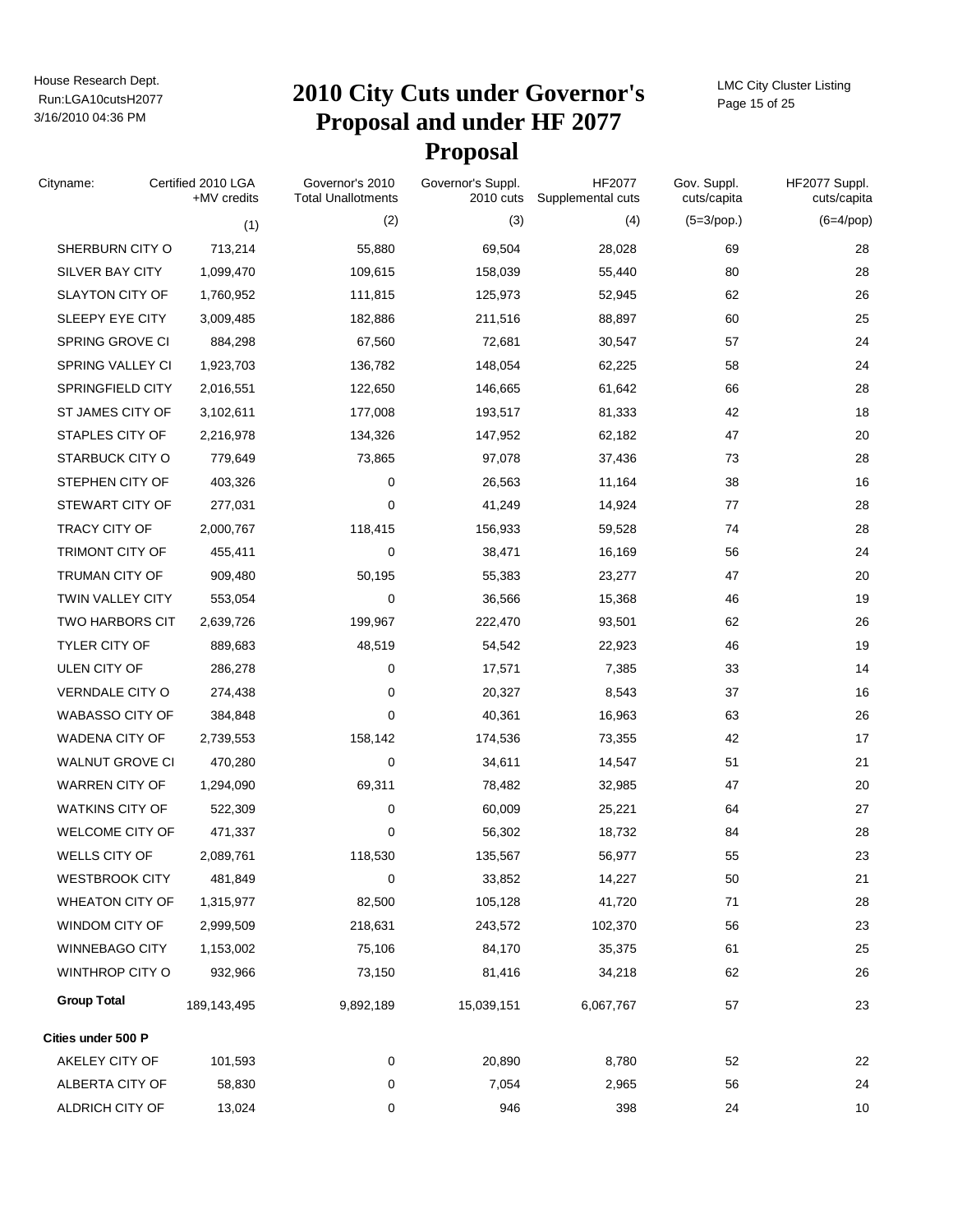# Run:LGA10cutsH2077 **2010 City Cuts under Governor's Proposal and under HF 2077 Proposal**

LMC City Cluster Listing Page 16 of 25

| Cityname:                | Certified 2010 LGA<br>+MV credits | Governor's 2010<br><b>Total Unallotments</b> | Governor's Suppl.<br>2010 cuts | HF2077<br>Supplemental cuts | Gov. Suppl.<br>cuts/capita | HF2077 Suppl.<br>cuts/capita |
|--------------------------|-----------------------------------|----------------------------------------------|--------------------------------|-----------------------------|----------------------------|------------------------------|
|                          | (1)                               | (2)                                          | (3)                            | (4)                         | $(5=3$ /pop.)              | $(6=4$ /pop)                 |
| ALPHA CITY OF            | 73,450                            | 0                                            | 5,917                          | 2,487                       | 49                         | 21                           |
| ALTURA CITY OF           | 93,419                            | 0                                            | 11,702                         | 4,918                       | 28                         | 12                           |
| ALVARADO CITY O          | 113,798                           | 0                                            | 7,354                          | 3,091                       | 20                         | 8                            |
| ARCO CITY OF             | 51,729                            | $\mathbf 0$                                  | 4,125                          | 1,734                       | 45                         | 19                           |
| ASHBY CITY OF            | 215,371                           | 0                                            | 22,501                         | 9,457                       | 47                         | 20                           |
| ASKOV CITY OF            | 133,863                           | 0                                            | 16,127                         | 6,778                       | 44                         | 19                           |
| AUDUBON CITY OF          | 204,931                           | 0                                            | 22,939                         | 9,641                       | 47                         | 20                           |
| AVOCA CITY OF            | 53,677                            | 0                                            | 4,886                          | 2,054                       | 42                         | 18                           |
| <b>BACKUS CITY OF</b>    | 59,506                            | 0                                            | 13,102                         | 5,506                       | 41                         | 17                           |
| <b>BADGER CITY OF</b>    | 210,831                           | 0                                            | 15,416                         | 6,479                       | 34                         | 14                           |
| <b>BARNUM CITY OF</b>    | 271,272                           | 0                                            | 22,594                         | 9,496                       | 38                         | 16                           |
| <b>BARRETT CITY OF</b>   | 121,264                           | 0                                            | 22,423                         | 9,100                       | 69                         | 28                           |
| <b>BARRY CITY OF</b>     | 5,215                             | 0                                            | 872                            | 366                         | 48                         | 20                           |
| <b>BEARDSLEY CITY</b>    | 154,514                           | 0                                            | 9,363                          | 3,935                       | 41                         | 17                           |
| <b>BEAVER BAY CITY</b>   | 43,476                            | 9,955                                        | 17,192                         | 4,956                       | 97                         | 28                           |
| <b>BEAVER CREEK CI</b>   | 85,497                            | 0                                            | 15,045                         | 6,323                       | 62                         | 26                           |
| BEJOU CITY OF            | 40,777                            | $\mathbf 0$                                  | 2,244                          | 943                         | 26                         | 11                           |
| <b>BELLECHESTER CI</b>   | 37,269                            | 0                                            | 3,554                          | 1,494                       | 22                         | 9                            |
| <b>BELLINGHAM CITY</b>   | 124,313                           | 0                                            | 7,056                          | 2,965                       | 43                         | 18                           |
| <b>BELTRAMI CITY OF</b>  | 53,089                            | 0                                            | 4,062                          | 1,707                       | 46                         | 19                           |
| <b>BELVIEW CITY OF</b>   | 216,453                           | 0                                            | 14,833                         | 6,234                       | 42                         | 18                           |
| <b>BENA CITY OF</b>      | 56,046                            | 0                                            | 3,059                          | 1,286                       | 32                         | 14                           |
| <b>BIG FALLS CITY OF</b> | 141,084                           | 0                                            | 9,904                          | 4,163                       | 38                         | 16                           |
| <b>BIGELOW CITY OF</b>   | 101,179                           | 0                                            | 8,207                          | 3,449                       | 36                         | 15                           |
| <b>BIGFORK CITY OF</b>   | 170,614                           | 0                                            | 18,711                         | 7,864                       | 41                         | 17                           |
| <b>BINGHAM LAKE CIT</b>  | 53,550                            | 0                                            | 7,953                          | 3,343                       | 53                         | 22                           |
| <b>BISCAY CITY OF</b>    | 25,830                            | 0                                            | 2,307                          | 970                         | 21                         | 9                            |
| <b>BLOMKEST CITY O</b>   | 34,860                            | 0                                            | 4,480                          | 1,883                       | 26                         | 11                           |
| <b>BLUFFTON CITY O</b>   | 64,872                            | 0                                            | 6,001                          | 2,522                       | 30                         | 13                           |
| <b>BOCK CITY OF</b>      | 31,301                            | 0                                            | 2,884                          | 1,212                       | 28                         | 12                           |
| <b>BORUP CITY OF</b>     | 37,050                            | 0                                            | 2,170                          | 912                         | 27                         | 11                           |
| <b>BOWLUS CITY OF</b>    | 77,110                            | 0                                            | 5,548                          | 2,332                       | 22                         | 9                            |
| BOY RIVER CITY O         | 9,696                             | 0                                            | 706                            | 297                         | 20                         | 8                            |
| BOYD CITY OF             | 133,252                           | 0                                            | 11,875                         | 4,816                       | 69                         | 28                           |
| <b>BRANDON CITY OF</b>   | 184,060                           | 0                                            | 22,380                         | 9,406                       | 50                         | 21                           |
| <b>BREEZY POINT CIT</b>  | 68,545                            | 68,545                                       | 1,578                          | 1,157                       | 1                          | 1                            |
| <b>BRICELYN CITY OF</b>  | 254,535                           | 0                                            | 21,463                         | 9,021                       | 66                         | 28                           |
| <b>BROOK PARK CITY</b>   | 36,827                            | 0                                            | 2,740                          | 1,151                       | 20                         | 8                            |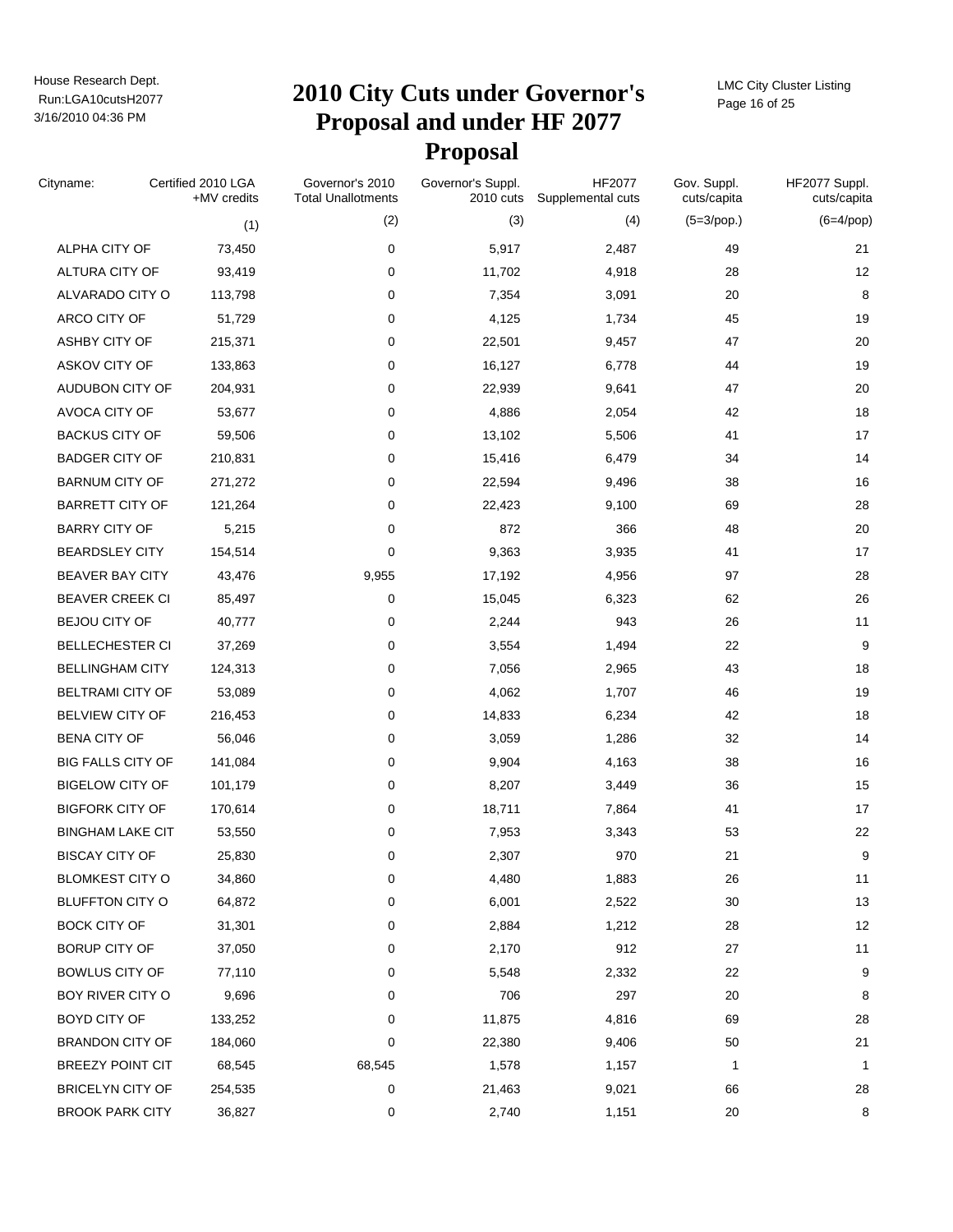# Run:LGA10cutsH2077 **2010 City Cuts under Governor's Proposal and under HF 2077 Proposal**

LMC City Cluster Listing Page 17 of 25

| Cityname:               | Certified 2010 LGA<br>+MV credits | Governor's 2010<br><b>Total Unallotments</b> | Governor's Suppl.<br>2010 cuts | HF2077<br>Supplemental cuts | Gov. Suppl.<br>cuts/capita | HF2077 Suppl.<br>cuts/capita |
|-------------------------|-----------------------------------|----------------------------------------------|--------------------------------|-----------------------------|----------------------------|------------------------------|
|                         | (1)                               | (2)                                          | (3)                            | (4)                         | $(5=3$ /pop.)              | $(6=4$ /pop)                 |
| <b>BROOKS CITY OF</b>   | 58,152                            | 0                                            | 3,905                          | 1,641                       | 28                         | 12                           |
| <b>BROOKSTON CITY</b>   | 13,793                            | 0                                            | 2,621                          | 1,102                       | 29                         | 12                           |
| <b>BROWNSVILLE CIT</b>  | 119,280                           | 0                                            | 14,040                         | 5,901                       | 29                         | 12                           |
| <b>BRUNO CITY OF</b>    | 37,724                            | 0                                            | 2,509                          | 1,055                       | 24                         | 10                           |
| <b>BUCKMAN CITY OF</b>  | 33,918                            | 0                                            | 3,089                          | 1,298                       | 12                         | 5                            |
| <b>BURTRUM CITY OF</b>  | 56,167                            | 0                                            | 3,645                          | 1,532                       | 32                         | 13                           |
| CALLAWAY CITY O         | 71,768                            | 0                                            | 5,893                          | 2,477                       | 29                         | 12                           |
| CALUMET CITY OF         | 241,062                           | 0                                            | 23,121                         | 9,717                       | 63                         | 26                           |
| CAMPBELL CITY O         | 120,688                           | 0                                            | 7,558                          | 3,176                       | 39                         | 16                           |
| CANTON CITY OF          | 164,381                           | 0                                            | 15,142                         | 6,364                       | 48                         | 20                           |
| CARLOS CITY OF          | 98,954                            | 0                                            | 14,847                         | 6,240                       | 37                         | 15                           |
| <b>CEDAR MILLS CITY</b> | 12,384                            | 0                                            | 2,088                          | 877                         | 45                         | 19                           |
| CEYLON CITY OF          | 264,129                           | 0                                            | 22,093                         | 9,285                       | 64                         | 27                           |
| CHANDLER CITY O         | 139,704                           | $\mathbf 0$                                  | 12,730                         | 5,350                       | 53                         | 22                           |
| CHICKAMAW BEAC          | 2,282                             | 2,282                                        | 1,284                          | 1,023                       | 9                          | $\overline{7}$               |
| <b>CLEAR LAKE CITY</b>  | 66,448                            | 24,365                                       | 28,741                         | 12,080                      | 65                         | 27                           |
| <b>CLEMENTS CITY O</b>  | 71,754                            | 0                                            | 6,713                          | 2,821                       | 44                         | 18                           |
| CLIMAX CITY OF          | 92,603                            | 0                                            | 7,787                          | 3,273                       | 36                         | 15                           |
| CLITHERALL CITY         | 34,475                            | 0                                            | 1,976                          | 830                         | 18                         | $\overline{7}$               |
| CLONTARF CITY O         | 44,742                            | 0                                            | 5,027                          | 2,113                       | 31                         | 13                           |
| COBDEN CITY OF          | 7,160                             | 0                                            | 408                            | 172                         | 9                          | 4                            |
| COMFREY CITY OF         | 208,502                           | 0                                            | 22,634                         | 9,513                       | 64                         | 27                           |
| COMSTOCK CITY O         | 35,234                            | 0                                            | 2,728                          | 1,147                       | 25                         | 11                           |
| CONGER CITY OF          | 41,302                            | 0                                            | 6,198                          | 2,605                       | 45                         | 19                           |
| CORRELL CITY OF         | 16,846                            | 0                                            | 1,504                          | 632                         | 44                         | 19                           |
| <b>COURTLAND CITY</b>   | 125,858                           | 0                                            | 14,500                         | 6,094                       | 24                         | 10                           |
| CROMWELL CITY O         | 49,138                            | 0                                            | 11,373                         | 4,780                       | 54                         | 23                           |
| <b>CURRIE CITY OF</b>   | 141,569                           | 0                                            | 13,126                         | 5,517                       | 66                         | 28                           |
| <b>CUYUNA CITY OF</b>   | 22,347                            | 9,506                                        | 10,317                         | 4,336                       | 37                         | 15                           |
| <b>CYRUS CITY OF</b>    | 159,381                           | 0                                            | 9,759                          | 4,102                       | 35                         | 15                           |
| DAKOTA CITY OF          | 74,008                            | 0                                            | 11,834                         | 4,974                       | 36                         | 15                           |
| DALTON CITY OF          | 97,882                            | 0                                            | 8,433                          | 3,544                       | 36                         | 15                           |
| DANVERS CITY OF         | 19,564                            | 0                                            | 3,127                          | 1,314                       | 33                         | 14                           |
| DARFUR CITY OF          | 80,308                            | 0                                            | 5,830                          | 2,450                       | 49                         | 21                           |
| DARWIN CITY OF          | 76,625                            | 0                                            | 7,276                          | 3,058                       | 25                         | 10                           |
| <b>DEER CREEK CITY</b>  | 116,779                           | 0                                            | 9,029                          | 3,795                       | 28                         | 12                           |
| DEGRAFF CITY OF         | 50,538                            | 0                                            | 3,185                          | 1,339                       | 26                         | 11                           |
| DELAVAN CITY OF         | 99,322                            | 0                                            | 12,281                         | 4,928                       | 70                         | 28                           |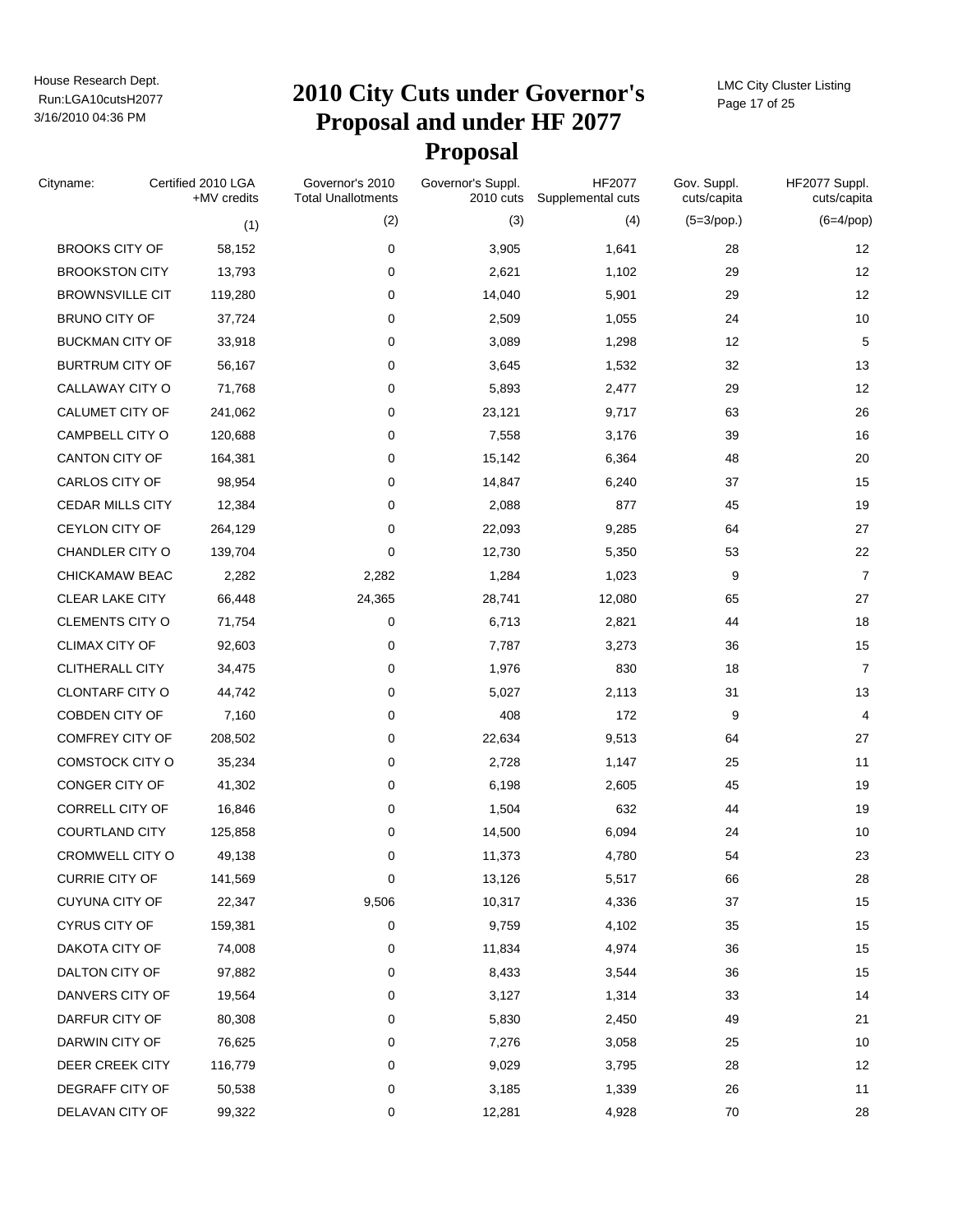# Run:LGA10cutsH2077 **2010 City Cuts under Governor's Proposal and under HF 2077 Proposal**

LMC City Cluster Listing Page 18 of 25

| Cityname:              | Certified 2010 LGA<br>+MV credits | Governor's 2010<br><b>Total Unallotments</b> | Governor's Suppl.<br>2010 cuts | HF2077<br>Supplemental cuts | Gov. Suppl.<br>cuts/capita | HF2077 Suppl.<br>cuts/capita |
|------------------------|-----------------------------------|----------------------------------------------|--------------------------------|-----------------------------|----------------------------|------------------------------|
|                        | (1)                               | (2)                                          | (3)                            | (4)                         | $(5=3$ /pop.)              | $(6=4$ /pop)                 |
| DELHI CITY OF          | 32,387                            | 0                                            | 2,630                          | 1,105                       | 37                         | 16                           |
| DENHAM CITY OF         | 468                               | 0                                            | 634                            | 267                         | 19                         | 8                            |
| DENNISON CITY O        | 29,777                            | 8,238                                        | 8,684                          | 3,650                       | 51                         | 21                           |
| DENT CITY OF           | 88,020                            | 0                                            | 8,649                          | 3,635                       | 47                         | 20                           |
| DEXTER CITY OF         | 143,884                           | 0                                            | 15,989                         | 6,720                       | 50                         | 21                           |
| <b>DONALDSON CITY</b>  | 9,954                             | 0                                            | 1,807                          | 759                         | 62                         | 26                           |
| DONNELLY CITY O        | 106,279                           | 0                                            | 7,721                          | 3,245                       | 33                         | 14                           |
| DORAN CITY OF          | 24,491                            | 0                                            | 1,993                          | 838                         | 50                         | 21                           |
| DOVER CITY OF          | 196,803                           | $\mathbf 0$                                  | 24,208                         | 10,174                      | 40                         | 17                           |
| DOVRAY CITY OF         | 27,923                            | 0                                            | 2,302                          | 968                         | 35                         | 15                           |
| DUMONT CITY OF         | 41,856                            | 0                                            | 4,758                          | 2,000                       | 42                         | 18                           |
| DUNDAS CITY OF         | 238,377                           | 52,030                                       | 64,121                         | 26,949                      | 66                         | 28                           |
| DUNDEE CITY OF         | 43,782                            | 0                                            | 3,313                          | 1,393                       | 40                         | 17                           |
| DUNNELL CITY OF        | 127,895                           | 0                                            | 12,769                         | 5,068                       | 71                         | 28                           |
| <b>EASTON CITY OF</b>  | 65,272                            | 0                                            | 12,655                         | 5,264                       | 67                         | 28                           |
| ECHO CITY OF           | 146,641                           | 0                                            | 16,244                         | 6,692                       | 68                         | 28                           |
| EFFIE CITY OF          | 19,831                            | 0                                            | 2,742                          | 1,152                       | 29                         | 12                           |
| EITZEN CITY OF         | 69,175                            | 0                                            | 10,550                         | 4,434                       | 47                         | 20                           |
| ELBA CITY OF           | 63,265                            | 0                                            | 5,477                          | 2,302                       | 27                         | 12                           |
| ELIZABETH CITY O       | 62,609                            | 0                                            | 5,096                          | 2,142                       | 30                         | 13                           |
| ELKTON CITY OF         | 24,452                            | 0                                            | 3,969                          | 1,668                       | 28                         | 12                           |
| <b>ELMDALE CITY OF</b> | 10,849                            | 0                                            | 1,803                          | 758                         | 18                         | $\overline{7}$               |
| ELROSA CITY OF         | 51,100                            | 0                                            | 4,340                          | 1,824                       | 28                         | 12                           |
| <b>ELYSIAN CITY OF</b> | 98,491                            | 31,295                                       | 44,266                         | 16,240                      | 76                         | 28                           |
| <b>EMMONS CITY OF</b>  | 171,383                           | 0                                            | 18,172                         | 7,638                       | 45                         | 19                           |
| <b>ERHARD CITY OF</b>  | 54,026                            | 0                                            | 4,313                          | 1,813                       | 33                         | 14                           |
| <b>ERSKINE CITY OF</b> | 200,428                           | 0                                            | 21,055                         | 8,849                       | 50                         | 21                           |
| EVAN CITY OF           | 30,329                            | 0                                            | 2,365                          | 994                         | 28                         | 12                           |
| <b>FARWELL CITY OF</b> | 29,100                            | 0                                            | 1,987                          | 835                         | 43                         | 18                           |
| FEDERAL DAM CIT        | 5,714                             | 3,976                                        | 1,007                          | 1,003                       | 11                         | 11                           |
| FELTON CITY OF         | 53,209                            | 0                                            | 3,667                          | 1,541                       | 19                         | 8                            |
| FIFTY LAKES CITY       | 7,951                             | 7,951                                        | 226                            | 153                         | 1                          | 0                            |
| FINLAYSON CITY O       | 76,617                            | 0                                            | 11,800                         | 4,959                       | 36                         | 15                           |
| FISHER CITY OF         | 147,124                           | 0                                            | 14,424                         | 6,062                       | 38                         | $16\,$                       |
| <b>FLENSBURG CITY</b>  | 43,252                            | 0                                            | 3,934                          | 1,654                       | 17                         | 7                            |
| <b>FLORENCE CITY O</b> | 19,021                            | 0                                            | 1,684                          | 708                         | 37                         | 16                           |
| FORADA CITY OF         | 5,562                             | 5,562                                        | 49                             | 75                          | 0                          | 0                            |
| FORESTON CITY O        | 144,050                           | 0                                            | 15,468                         | 6,501                       | 30                         | 13                           |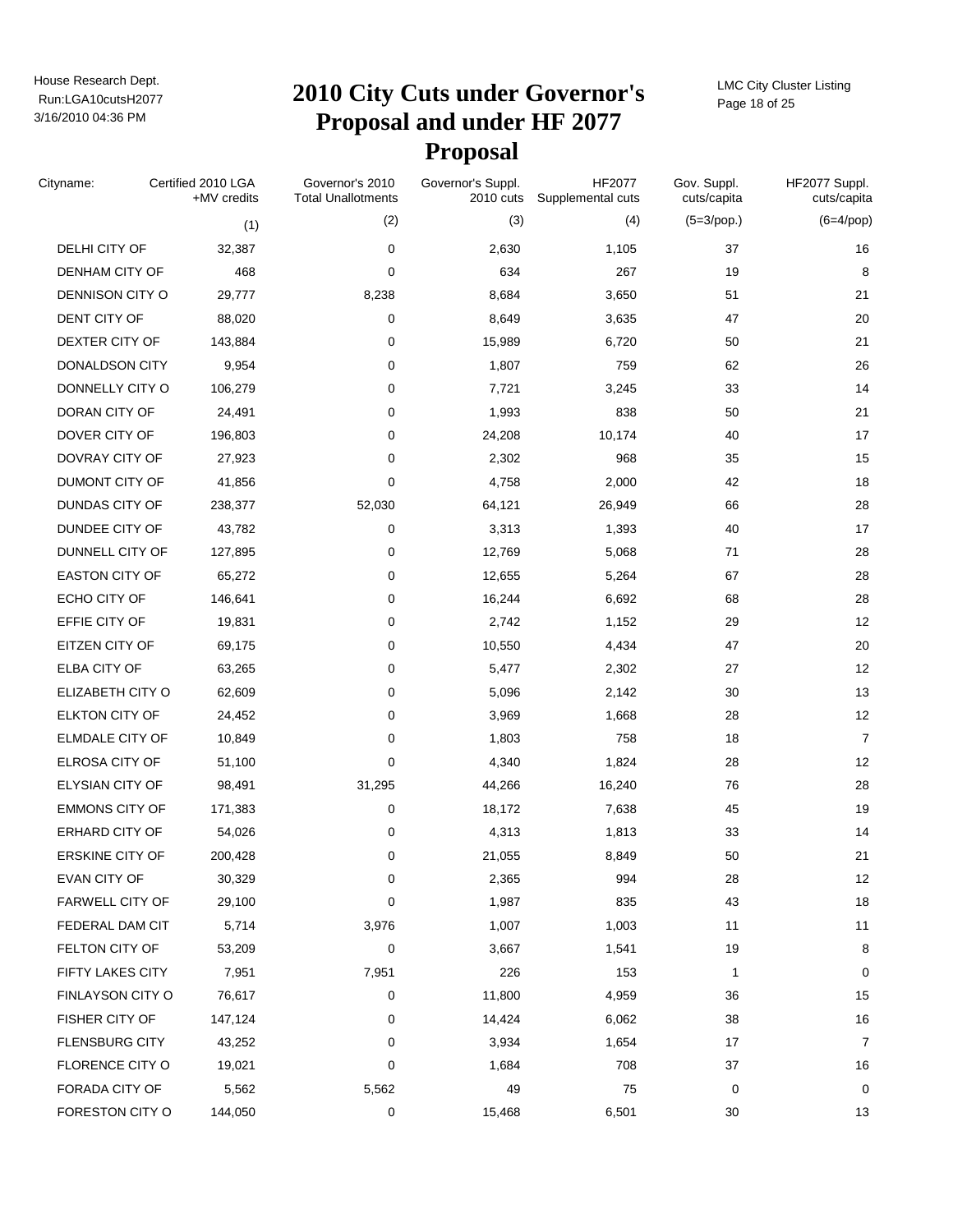# Run:LGA10cutsH2077 **2010 City Cuts under Governor's Proposal and under HF 2077 Proposal**

LMC City Cluster Listing Page 19 of 25

| Cityname:               | Certified 2010 LGA<br>+MV credits | Governor's 2010<br><b>Total Unallotments</b> | Governor's Suppl.<br>2010 cuts | HF2077<br>Supplemental cuts | Gov. Suppl.<br>cuts/capita | HF2077 Suppl.<br>cuts/capita |
|-------------------------|-----------------------------------|----------------------------------------------|--------------------------------|-----------------------------|----------------------------|------------------------------|
|                         | (1)                               | (2)                                          | (3)                            | (4)                         | $(5=3$ /pop.)              | $(6=4$ /pop)                 |
| FORT RIPLEY CITY        | 1,261                             | 1,261                                        | 967                            | 566                         | 15                         | 9                            |
| FOUNTAIN CITY OF        | 128,504                           | 0                                            | 17,945                         | 7,542                       | 48                         | 20                           |
| FOXHOME CITY OF         | 49,631                            | 0                                            | 3,462                          | 1,455                       | 35                         | 15                           |
| FREEBORN CITY O         | 123,161                           | 0                                            | 11,736                         | 4,932                       | 43                         | 18                           |
| FROST CITY OF           | 104,856                           | 0                                            | 12,434                         | 5,226                       | 57                         | 24                           |
| FUNKLEY CITY OF         | 284                               | 0                                            | 93                             | 39                          | 8                          | 4                            |
| <b>GARFIELD CITY OF</b> | 65,689                            | 0                                            | 9,339                          | 3,925                       | 30                         | 13                           |
| <b>GARRISON CITY O</b>  | 5,566                             | 5,566                                        | 0                              | $\mathbf 0$                 | 0                          | $\mathbf 0$                  |
| <b>GARVIN CITY OF</b>   | 72,970                            | 0                                            | 7,274                          | 3,057                       | 53                         | 22                           |
| <b>GARY CITY OF</b>     | 100,714                           | 0                                            | 7,556                          | 3,176                       | 40                         | 17                           |
| <b>GENEVA CITY OF</b>   | 132,798                           | 0                                            | 13,368                         | 5,618                       | 29                         | 12                           |
| <b>GENOLA CITY OF</b>   | 3,311                             | 1,114                                        | 1,188                          | 499                         | 19                         | 8                            |
| <b>GEORGETOWN CIT</b>   | 24,499                            | 0                                            | 2,568                          | 1,079                       | 22                         | 9                            |
| <b>GHENT CITY OF</b>    | 164,767                           | 0                                            | 14,433                         | 6,066                       | 41                         | 17                           |
| <b>GILMAN CITY OF</b>   | 20,807                            | 0                                            | 2,135                          | 897                         | 9                          | 4                            |
| <b>GONVICK CITY OF</b>  | 125,517                           | 0                                            | 12,343                         | 5,187                       | 45                         | 19                           |
| <b>GOODRIDGE CITY</b>   | 46,732                            | 0                                            | 2,642                          | 1,111                       | 23                         | 10                           |
| <b>GRANADA CITY OF</b>  | 190,406                           | 0                                            | 10,602                         | 4,456                       | 37                         | 16                           |
| <b>GRASSTON CITY O</b>  | 29,894                            | 0                                            | 2,317                          | 974                         | 15                         | 6                            |
| <b>GREEN ISLE CITY</b>  | 116,687                           | 0                                            | 41,974                         | 14,224                      | 83                         | 28                           |
| <b>GREENWALD CITY</b>   | 56,773                            | 0                                            | 4,733                          | 1,989                       | 26                         | 11                           |
| <b>GREY EAGLE CITY</b>  | 124,532                           | 0                                            | 13,671                         | 5,746                       | 41                         | 17                           |
| <b>GRYGLA CITY OF</b>   | 89,366                            | 0                                            | 7,638                          | 3,210                       | 32                         | 14                           |
| <b>GULLY CITY OF</b>    | 34,770                            | $\mathbf 0$                                  | 2,079                          | 874                         | 22                         | 9                            |
| <b>HACKENSACK CITY</b>  | 22,647                            | 17,105                                       | 1,055                          | 1,044                       | 3                          | 3                            |
| HADLEY CITY OF          | 31,307                            | 0                                            | 3,496                          | 1,469                       | 58                         | 24                           |
| <b>HALMA CITY OF</b>    | 23,084                            | 0                                            | 1,610                          | 677                         | 26                         | 11                           |
| <b>HAMMOND CITY OF</b>  | 88,464                            | $\mathbf 0$                                  | 5,530                          | 2,324                       | 24                         | 10                           |
| <b>HANLEY FALLS CIT</b> | 152,593                           | 0                                            | 13,152                         | 5,528                       | 44                         | 19                           |
| <b>HANSKA CITY OF</b>   | 235,131                           | 0                                            | 18,981                         | 7,978                       | 47                         | $20\,$                       |
| HARDING CITY OF         | 2,395                             | 0                                            | 833                            | 350                         | 8                          | 3                            |
| <b>HARDWICK CITY O</b>  | 95,552                            | 0                                            | 5,975                          | 2,511                       | 30                         | 12                           |
| HARTLAND CITY O         | 101,532                           | 0                                            | 13,893                         | 5,839                       | 53                         | 22                           |
| <b>HATFIELD CITY OF</b> | 7,799                             | 0                                            | 976                            | 410                         | 23                         | $10$                         |
| HAYWARD CITY OF         | 59,972                            | 0                                            | 13,699                         | 5,758                       | 59                         | 25                           |
| HAZEL RUN CITY O        | 28,945                            | 0                                            | 1,910                          | 803                         | 35                         | 15                           |
| HEIDELBERG CITY         | 2,102                             | 2,102                                        | 533                            | 130                         | 5                          | 1                            |
| HENDRUM CITY OF         | 121,093                           | 0                                            | 14,224                         | 5,978                       | 48                         | 20                           |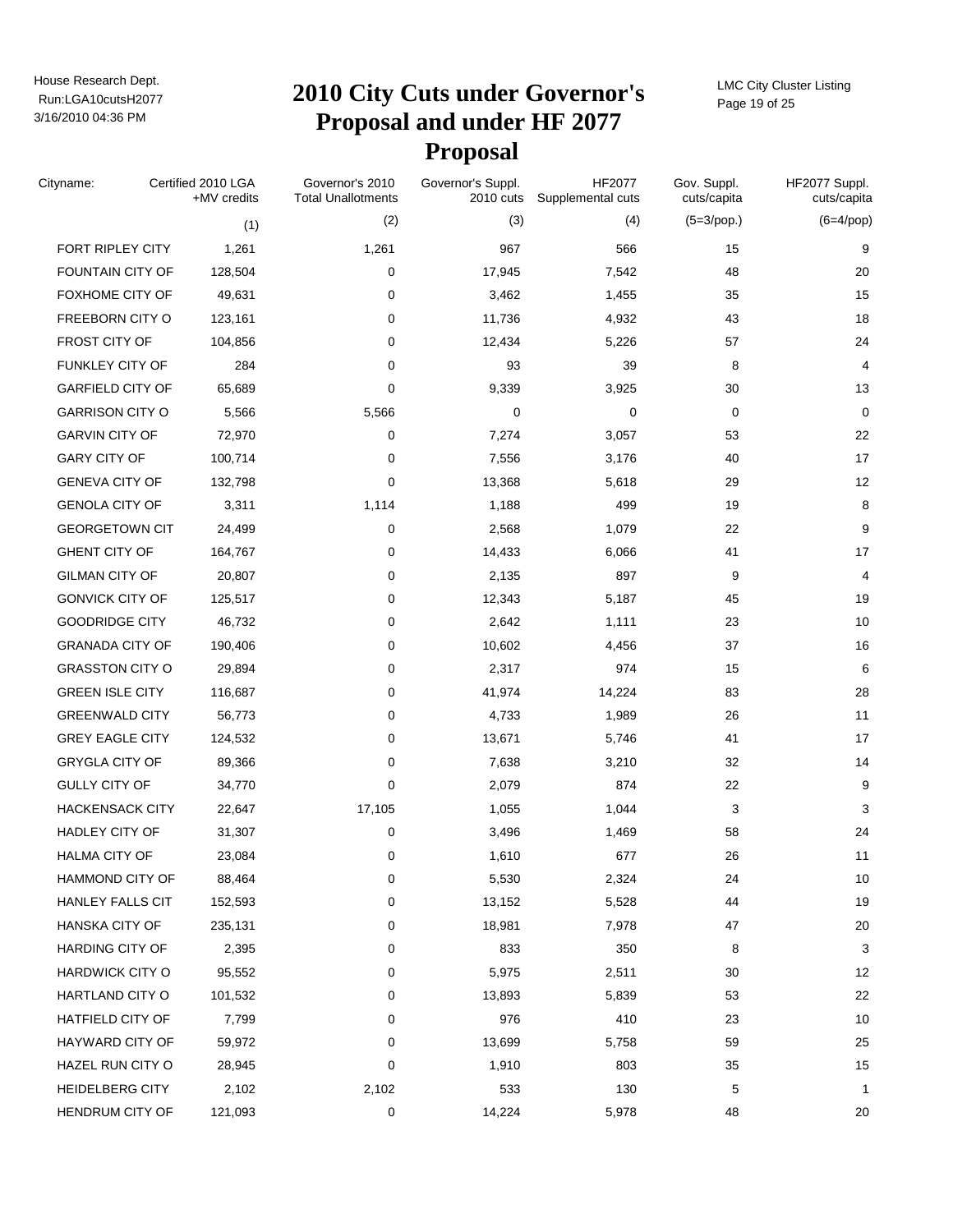# Run:LGA10cutsH2077 **2010 City Cuts under Governor's Proposal and under HF 2077 Proposal**

LMC City Cluster Listing Page 20 of 25

| Cityname:               | Certified 2010 LGA<br>+MV credits | Governor's 2010<br><b>Total Unallotments</b> | Governor's Suppl.<br>2010 cuts | HF2077<br>Supplemental cuts | Gov. Suppl.<br>cuts/capita | HF2077 Suppl.<br>cuts/capita |
|-------------------------|-----------------------------------|----------------------------------------------|--------------------------------|-----------------------------|----------------------------|------------------------------|
|                         | (1)                               | (2)                                          | (3)                            | (4)                         | $(5=3$ /pop.)              | $(6=4$ /pop)                 |
| HENRIETTE CITY O        | 22,252                            | 0                                            | 2,854                          | 1,199                       | 29                         | 12                           |
| <b>HERMAN CITY OF</b>   | 220,014                           | 0                                            | 29,397                         | 11,648                      | 71                         | 28                           |
| <b>HEWITT CITY OF</b>   | 124,285                           | 0                                            | 8,911                          | 3,745                       | 33                         | 14                           |
| HILL CITY CITY OF       | 107,412                           | 0                                            | 24,344                         | 10,232                      | 54                         | 23                           |
| <b>HILLMAN CITY OF</b>  | 5,639                             | 0                                            | 599                            | 252                         | 29                         | 12                           |
| HITTERDAL CITY O        | 80,446                            | 0                                            | 5,773                          | 2,426                       | 34                         | 14                           |
| HOLLAND CITY OF         | 96,198                            | 0                                            | 6,135                          | 2,578                       | 31                         | 13                           |
| HOLLANDALE CITY         | 79,412                            | 0                                            | 12,107                         | 5,088                       | 45                         | 19                           |
| HOLLOWAY CITY O         | 28,340                            | 5,610                                        | 13,271                         | 2,828                       | 131                        | 28                           |
| HOLT CITY OF            | 31,758                            | 0                                            | 1,683                          | 707                         | 18                         | $\overline{7}$               |
| HUMBOLDT CITY O         | 24,578                            | 0                                            | 1,138                          | 478                         | 24                         | 10                           |
| <b>IHLEN CITY OF</b>    | 35,032                            | 0                                            | 2,724                          | 1,145                       | 32                         | 14                           |
| <b>IONA CITY OF</b>     | 76,152                            | 0                                            | 6,232                          | 2,619                       | 43                         | 18                           |
| <b>IRON JUNCTION CI</b> | 25,478                            | 0                                            | 1,962                          | 825                         | 23                         | 10                           |
| JEFFERS CITY OF         | 233,973                           | 0                                            | 16,064                         | 6,752                       | 47                         | 20                           |
| JENKINS CITY OF         | 22,591                            | 18,473                                       | 2,732                          | 2,881                       | 8                          | 8                            |
| JOHNSON CITY OF         | 14,229                            | 0                                            | 1,161                          | 488                         | 41                         | 17                           |
| KELLIHER CITY OF        | 218,794                           | 0                                            | 12,164                         | 5,112                       | 39                         | 16                           |
| KELLOGG CITY OF         | 175,686                           | 0                                            | 24,208                         | 10,174                      | 52                         | 22                           |
| KENNEDY CITY OF         | 139,358                           | 0                                            | 11,974                         | 5,033                       | 57                         | 24                           |
| KENNETH CITY OF         | 21,170                            | 0                                            | 1,659                          | 697                         | 33                         | 14                           |
| <b>KENSINGTON CITY</b>  | 111,378                           | 0                                            | 8,997                          | 3,781                       | 31                         | 13                           |
| <b>KENT CITY OF</b>     | 43,582                            | 0                                            | 2,501                          | 1,051                       | 22                         | 9                            |
| <b>KERRICK CITY OF</b>  | 7,260                             | 0                                            | 1,436                          | 604                         | 21                         | 9                            |
| KETTLE RIVER CIT        | 46,821                            | 0                                            | 8,759                          | 3,681                       | 50                         | 21                           |
| KILKENNY CITY OF        | 75,222                            | $\mathbf 0$                                  | 6,287                          | 2,642                       | 40                         | 17                           |
| KINBRAE CITY OF         | 1,046                             | 344                                          | 367                            | 154                         | 22                         | 9                            |
| KINGSTON CITY OF        | 27,279                            | 0                                            | 2,771                          | 1,165                       | 18                         | 8                            |
| KINNEY CITY OF          | 121,540                           | 0                                            | 22,090                         | 4,732                       | 131                        | 28                           |
| LAFAYETTE CITY O        | 248,586                           | 0                                            | 18,169                         | 7,636                       | 38                         | 16                           |
| LAKE BRONSON CI         | 149,399                           | 0                                            | 10,668                         | 4,483                       | 46                         | 19                           |
| LAKE HENRY CITY         | 12,035                            | 0                                            | 2,048                          | 861                         | 26                         | 11                           |
| LAKE LILLIAN CITY       | 68,570                            | 0                                            | 9,660                          | 4,060                       | 43                         | 18                           |
| <b>LAKE WILSON CITY</b> | 155,924                           | 0                                            | 8,782                          | 3,691                       | 35                         | 15                           |
| LANCASTER CITY          | 155,071                           | 0                                            | 11,054                         | 4,646                       | 34                         | 14                           |
| LAPORTE CITY OF         | 25,364                            | 0                                            | 5,254                          | 2,208                       | 37                         | 15                           |
| LAPRAIRIE CITY OF       | 136,048                           | 0                                            | 21,656                         | 9,102                       | 35                         | 15                           |
| LASALLE CITY OF         | 34,819                            | 0                                            | 2,853                          | 1,199                       | 34                         | 14                           |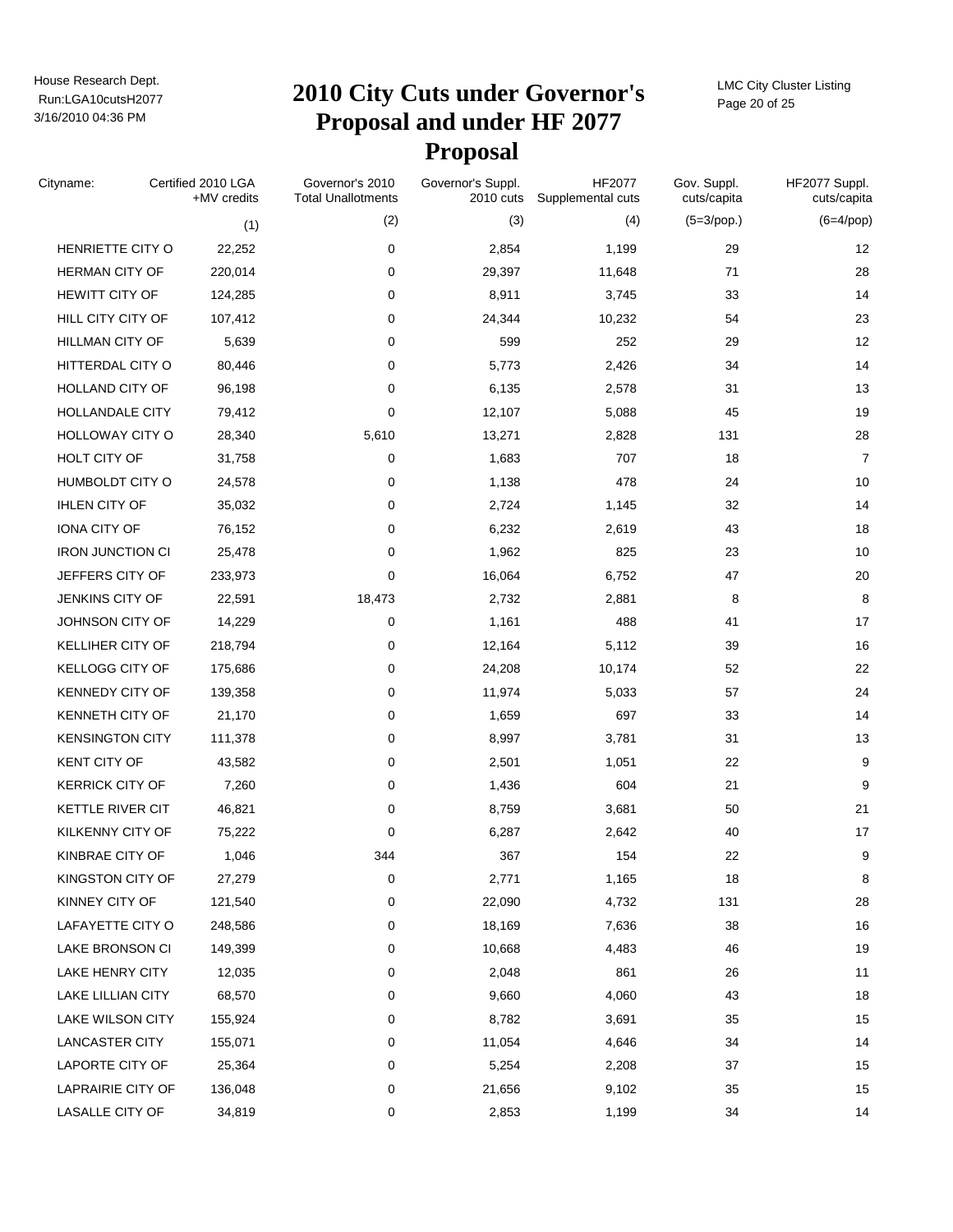# Run:LGA10cutsH2077 **2010 City Cuts under Governor's Proposal and under HF 2077 Proposal**

LMC City Cluster Listing Page 21 of 25

| Cityname:              | Certified 2010 LGA<br>+MV credits | Governor's 2010<br><b>Total Unallotments</b> | Governor's Suppl.<br>2010 cuts | HF2077<br>Supplemental cuts | Gov. Suppl.<br>cuts/capita | HF2077 Suppl.<br>cuts/capita |
|------------------------|-----------------------------------|----------------------------------------------|--------------------------------|-----------------------------|----------------------------|------------------------------|
|                        | (1)                               | (2)                                          | (3)                            | (4)                         | $(5=3$ /pop.)              | $(6=4$ /pop)                 |
| <b>LASTRUP CITY OF</b> | 5,540                             | 0                                            | 1,427                          | 600                         | 16                         | 7                            |
| LENGBY CITY OF         | 44,542                            | 0                                            | 2,498                          | 1,050                       | 35                         | 15                           |
| <b>LEONARD CITY OF</b> | 8,435                             | 0                                            | 557                            | 234                         | 23                         | 10                           |
| LEONIDAS CITY OF       | 69,910                            | 0                                            | 5,238                          | 1,596                       | 92                         | 28                           |
| LEWISVILLE CITY        | 141,194                           | 0                                            | 9,891                          | 4,157                       | 41                         | 17                           |
| LISMORE CITY OF        | 133,276                           | 0                                            | 13,765                         | 5,785                       | 63                         | 27                           |
| LONG BEACH CITY        | 4,405                             | 4,405                                        | 638                            | 720                         | 2                          | $\overline{\mathbf{c}}$      |
| LONGVILLE CITY O       | 6,769                             | 6,769                                        | 0                              | $\mathbf 0$                 | 0                          | 0                            |
| LOUISBURG CITY         | 17,108                            | 0                                            | 1,628                          | 684                         | 35                         | 15                           |
| LOWRY CITY OF          | 103,519                           | 0                                            | 12,024                         | 5,053                       | 43                         | 18                           |
| LUCAN CITY OF          | 105,022                           | 0                                            | 10,719                         | 4,505                       | 53                         | 22                           |
| LYND CITY OF           | 113,803                           | 0                                            | 15,132                         | 6,360                       | 39                         | 16                           |
| MAGNOLIA CITY O        | 89,869                            | 0                                            | 5,937                          | 2,495                       | 29                         | 12                           |
| MANCHESTER CIT         | 30,442                            | 0                                            | 2,023                          | 850                         | 28                         | 12                           |
| <b>MANHATTAN BEAC</b>  | 1,620                             | 1,620                                        | 0                              | 0                           | 0                          | $\mathbf 0$                  |
| <b>MAPLEVIEW CITY</b>  | 102,004                           | 0                                            | 6,676                          | 2,806                       | 40                         | 17                           |
| MARIETTA CITY OF       | 103,218                           | 0                                            | 5,603                          | 2,355                       | 35                         | 15                           |
| MAYNARD CITY OF        | 253,740                           | 0                                            | 21,188                         | 8,905                       | 60                         | 25                           |
| MCGRATH CITY OF        | 14,174                            | 0                                            | 1,198                          | 504                         | 16                         | $\overline{7}$               |
| <b>MCGREGOR CITY</b>   | 188,339                           | 0                                            | 25,487                         | 10,712                      | 65                         | 27                           |
| MCKINLEY CITY OF       | 103,134                           | 0                                            | 6,608                          | 2,380                       | 78                         | 28                           |
| <b>MEADOWLANDS CI</b>  | 44,583                            | 0                                            | 5,861                          | 2,463                       | 46                         | 19                           |
| MEIRE GROVE CIT        | 24,606                            | 0                                            | 2,839                          | 1,193                       | 19                         | 8                            |
| <b>MENTOR CITY OF</b>  | 68,511                            | 0                                            | 5,440                          | 2,286                       | 44                         | 18                           |
| MIDDLE RIVER CIT       | 163,593                           | 0                                            | 12,097                         | 5,084                       | 38                         | 16                           |
| <b>MILAN CITY OF</b>   | 180,332                           | 0                                            | 17,021                         | 7,154                       | 60                         | 25                           |
| MILLERVILLE CITY       | 16,832                            | 0                                            | 1,655                          | 696                         | 14                         | 6                            |
| MILLVILLE CITY OF      | 38,968                            | 0                                            | 3,573                          | 1,502                       | 22                         | 9                            |
| MILROY CITY OF         | 119,859                           | 0                                            | 15,802                         | 6,642                       | 64                         | 27                           |
| <b>MILTONA CITY OF</b> | 71,886                            | 0                                            | 14,393                         | 6,049                       | 40                         | $17$                         |
| MINNEISKA CITY O       | 12,051                            | 0                                            | 1,411                          | 593                         | 15                         | 6                            |
| MINNESOTA CITY         | 82,300                            | 0                                            | 5,326                          | 2,238                       | 25                         | 10                           |
| MIZPAH CITY OF         | 12,742                            | 0                                            | 713                            | 300                         | 12                         | 5                            |
| <b>MORTON CITY OF</b>  | 273,329                           | 0                                            | 24,246                         | 10,190                      | 58                         | 25                           |
| MOTLEY CITY OF         | 273,717                           | 0                                            | 36,940                         | 15,526                      | 55                         | 23                           |
| MURDOCK CITY OF        | 146,226                           | 0                                            | 12,028                         | 5,055                       | 42                         | 18                           |
| MYRTLE CITY OF         | 23,745                            | 0                                            | 1,704                          | 716                         | 32                         | 14                           |
| NASHUA CITY OF         | 879                               | 562                                          | 436                            | 330                         | 9                          | $\overline{7}$               |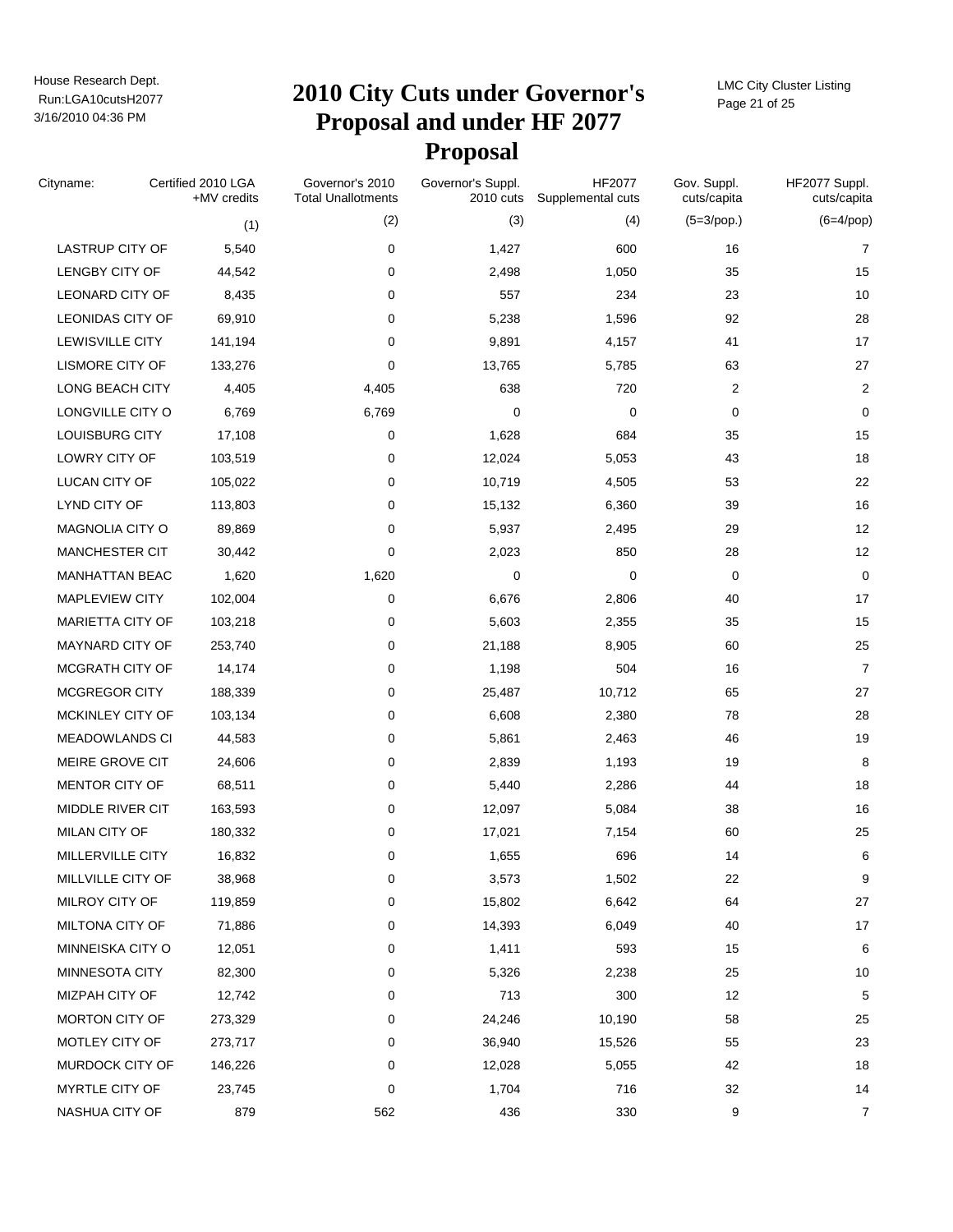# Run:LGA10cutsH2077 **2010 City Cuts under Governor's Proposal and under HF 2077 Proposal**

LMC City Cluster Listing Page 22 of 25

| Cityname:              | Certified 2010 LGA<br>+MV credits | Governor's 2010<br><b>Total Unallotments</b> | Governor's Suppl.<br>2010 cuts | HF2077<br>Supplemental cuts | Gov. Suppl.<br>cuts/capita | HF2077 Suppl.<br>cuts/capita |
|------------------------|-----------------------------------|----------------------------------------------|--------------------------------|-----------------------------|----------------------------|------------------------------|
|                        | (1)                               | (2)                                          | (3)                            | (4)                         | $(5=3$ /pop.)              | $(6=4$ /pop)                 |
| NASSAU CITY OF         | 35,844                            | 0                                            | 2,672                          | 1,123                       | 38                         | 16                           |
| NELSON CITY OF         | 49,307                            | 0                                            | 4,959                          | 2,084                       | 32                         | 13                           |
| NERSTRAND CITY         | 42,256                            | 0                                            | 4,514                          | 1,897                       | 18                         | 8                            |
| NEVIS CITY OF          | 86,830                            | 0                                            | 20,434                         | 8,588                       | 53                         | 22                           |
| <b>NEW AUBURN CITY</b> | 223,023                           | 0                                            | 24,391                         | 10,251                      | 49                         | 20                           |
| <b>NEW MUNICH CITY</b> | 146,400                           | 0                                            | 13,189                         | 5,543                       | 36                         | 15                           |
| NEWFOLDEN CITY         | 157,507                           | 0                                            | 10,676                         | 4,487                       | 30                         | 12                           |
| NIELSVILLE CITY O      | 46,082                            | 0                                            | 4,074                          | 1,712                       | 50                         | 21                           |
| NIMROD CITY OF         | 5,169                             | 0                                            | 1,724                          | 724                         | 25                         | 11                           |
| NORCROSS CITY O        | 33,564                            | 0                                            | 3,467                          | 1,457                       | 61                         | 26                           |
| NORTHOME CITY O        | 135,151                           | 0                                            | 9,508                          | 3,996                       | 41                         | 17                           |
| NORTHROP CITY O        | 95,181                            | 0                                            | 7,762                          | 3,262                       | 33                         | 14                           |
| ODESSA CITY OF         | 76,906                            | 0                                            | 4,849                          | 2,038                       | 51                         | 21                           |
| ODIN CITY OF           | 51,928                            | 0                                            | 3,679                          | 1,546                       | 35                         | 15                           |
| OGEMA CITY OF          | 55,170                            | 0                                            | 4,557                          | 1,915                       | 36                         | 15                           |
| OKABENA CITY OF        | 104,435                           | 0                                            | 12,047                         | 4,872                       | 69                         | 28                           |
| OKLEE CITY OF          | 221,995                           | 0                                            | 20,854                         | 8,765                       | 53                         | 22                           |
| ORMSBY CITY OF         | 50,409                            | 0                                            | 4,078                          | 1,714                       | 29                         | 12                           |
| ORR CITY OF            | 87,021                            | 0                                            | 11,108                         | 4,668                       | 47                         | 20                           |
| OSLO CITY OF           | 158,145                           | 0                                            | 18,238                         | 7,665                       | 57                         | 24                           |
| <b>OSTRANDER CITY</b>  | 109,681                           | 0                                            | 12,796                         | 5,378                       | 52                         | 22                           |
| OTTERTAIL CITY O       | 10,653                            | 10,653                                       | 0                              | 0                           | 0                          | 0                            |
| PALISADE CITY OF       | 29,324                            | 0                                            | 5,097                          | 2,142                       | 34                         | 14                           |
| PEASE CITY OF          | 34,334                            | 0                                            | 4,524                          | 1,901                       | 22                         | 9                            |
| PEMBERTON CITY         | 52,781                            | 0                                            | 13,295                         | 5,588                       | 53                         | 22                           |
| PENNOCK CITY OF        | 228,385                           | 0                                            | 19,178                         | 8,060                       | 39                         | 16                           |
| PERLEY CITY OF         | 46,097                            | 0                                            | 3,557                          | 1,495                       | 33                         | 14                           |
| PETERSON CITY O        | 94,353                            | 0                                            | 9,422                          | 3,960                       | 39                         | 16                           |
| PILLAGER CITY OF       | 256,014                           | 0                                            | 27,484                         | 11,551                      | 56                         | 23                           |
| PLATO CITY OF          | 47,951                            | 0                                            | 15,356                         | 6,454                       | 49                         | 21                           |
| PLUMMER CITY OF        | 104,217                           | 0                                            | 14,141                         | 5,943                       | 57                         | 24                           |
| PORTER CITY OF         | 73,702                            | 0                                            | 6,303                          | 2,649                       | 41                         | 17                           |
| <b>QUAMBA CITY OF</b>  | 31,255                            | 0                                            | 3,530                          | 1,484                       | 32                         | 13                           |
| RACINE CITY OF         | 124,751                           | 0                                            | 17,753                         | 7,461                       | 44                         | $18$                         |
| RANIER CITY OF         | 44,616                            | 0                                            | 4,387                          | 1,844                       | 26                         | 11                           |
| REGAL CITY OF          | 4,250                             | 0                                            | 745                            | 313                         | 26                         | 11                           |
| REMER CITY OF          | 119,798                           | 0                                            | 19,936                         | 8,379                       | 55                         | 23                           |
| REVERE CITY OF         | 44,075                            | 0                                            | 4,030                          | 1,694                       | 44                         | 19                           |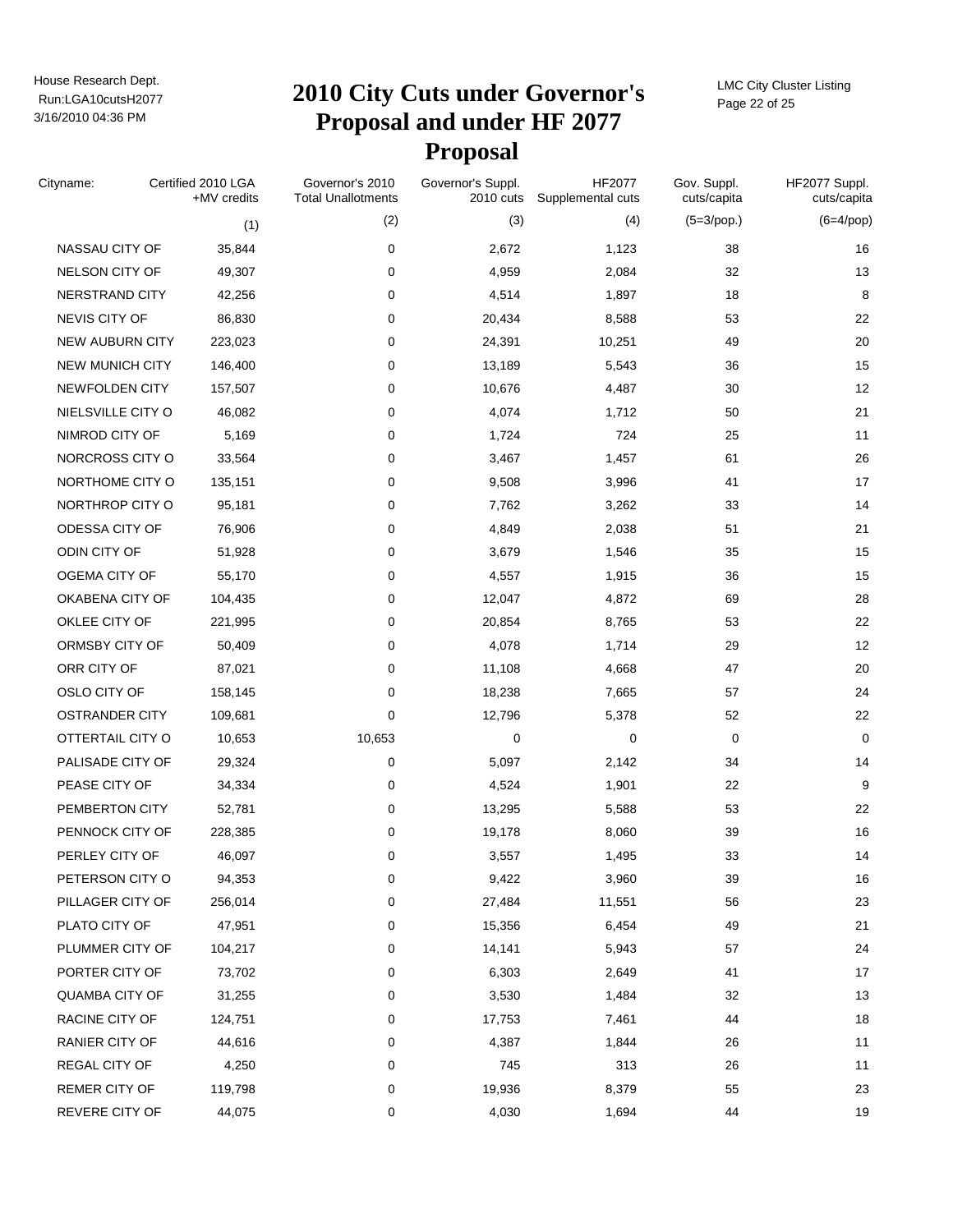# Run:LGA10cutsH2077 **2010 City Cuts under Governor's Proposal and under HF 2077 Proposal**

LMC City Cluster Listing Page 23 of 25

| Cityname:              | Certified 2010 LGA<br>+MV credits | Governor's 2010<br><b>Total Unallotments</b> | Governor's Suppl.<br>2010 cuts | HF2077<br>Supplemental cuts | Gov. Suppl.<br>cuts/capita | HF2077 Suppl.<br>cuts/capita |
|------------------------|-----------------------------------|----------------------------------------------|--------------------------------|-----------------------------|----------------------------|------------------------------|
|                        | (1)                               | (2)                                          | (3)                            | (4)                         | $(5=3$ /pop.)              | $(6=4$ /pop)                 |
| RICHVILLE CITY OF      | 29,092                            | 0                                            | 2,716                          | 1,141                       | 27                         | 11                           |
| RIVERTON CITY OF       | 11,626                            | 0                                            | 4,464                          | 1,876                       | 43                         | 18                           |
| ROOSEVELT CITY         | 38,694                            | 0                                            | 2,663                          | 1,119                       | 20                         | 8                            |
| ROSCOE CITY OF         | 44,188                            | 0                                            | 3,303                          | 1,388                       | 30                         | 13                           |
| <b>ROSE CREEK CITY</b> | 146,010                           | 0                                            | 15,493                         | 6,511                       | 41                         | 17                           |
| ROTHSAY CITY OF        | 245,175                           | 0                                            | 20,645                         | 8,677                       | 41                         | 17                           |
| ROUND LAKE CITY        | 249,675                           | 0                                            | 16,732                         | 7,032                       | 41                         | 17                           |
| RUSHMORE CITY O        | 210,383                           | 0                                            | 17,281                         | 7,263                       | 48                         | 20                           |
| RUSSELL CITY OF        | 170,428                           | 0                                            | 13,852                         | 5,822                       | 42                         | 17                           |
| RUTHTON CITY OF        | 167,497                           | 0                                            | 13,513                         | 5,680                       | 54                         | 23                           |
| RUTLEDGE CITY O        | 6,546                             | 0                                            | 3,732                          | 1,568                       | 21                         | 9                            |
| SANBORN CITY OF        | 255,667                           | 0                                            | 16,536                         | 6,950                       | 42                         | 17                           |
| SARGEANT CITY O        | 25,023                            | 0                                            | 2,640                          | 1,110                       | 37                         | 16                           |
| SEAFORTH CITY O        | 33,872                            | 0                                            | 2,207                          | 928                         | 34                         | 14                           |
| SEDAN CITY OF          | 14,268                            | 0                                            | 1,775                          | 746                         | 34                         | 14                           |
| SHAFER CITY OF         | 288,670                           | 0                                            | 39,314                         | 16,523                      | 46                         | 19                           |
| SHELLY CITY OF         | 135,809                           | 0                                            | 7,248                          | 3,046                       | 30                         | 13                           |
| SHEVLIN CITY OF        | 50,262                            | 0                                            | 4,109                          | 1,727                       | 25                         | 10                           |
| SKYLINE CITY OF        | 8,877                             | 0                                            | 4,041                          | 1,698                       | 14                         | 6                            |
| SOBIESKI CITY OF       | 27,751                            | 0                                            | 4,379                          | 1,841                       | 25                         | 11                           |
| SOLWAY CITY OF         | 10,321                            | 0                                            | 1,578                          | 663                         | 21                         | 9                            |
| SOUTH HAVEN CIT        | 69,268                            | 0                                            | 10,704                         | 4,499                       | 50                         | 21                           |
| SPRING HILL CITY       | 4,449                             | 0                                            | 1,264                          | 531                         | 21                         | 9                            |
| <b>SQUAW LAKE CITY</b> | 18,792                            | 0                                            | 2,277                          | 957                         | 24                         | 10                           |
| ST ANTHONY CITY        | 14,535                            | 0                                            | 751                            | 315                         | 9                          | 4                            |
| ST HILAIRE CITY O      | 139,821                           | 0                                            | 8,466                          | 3,558                       | 31                         | 13                           |
| ST LEO CITY OF         | 35,261                            | 0                                            | 2,452                          | 1,031                       | 26                         | 11                           |
| ST MARTIN CITY O       | 89,049                            | 0                                            | 12,748                         | 5,358                       | 37                         | 16                           |
| ST ROSA CITY OF        | 2,196                             | 1,384                                        | 1,365                          | 616                         | 40                         | 18                           |
| ST VINCENT CITY        | 43,144                            | 0                                            | 2,528                          | 1,063                       | 32                         | 13                           |
| STEEN CITY OF          | 69,140                            | 0                                            | 4,486                          | 1,886                       | 27                         | 11                           |
| STORDEN CITY OF        | 143,940                           | 0                                            | 14,784                         | 6,214                       | 61                         | 26                           |
| STRANDQUIST CIT        | 37,023                            | 0                                            | 2,007                          | 844                         | 26                         | 11                           |
| STRATHCONA CITY        | 7,661                             | 0                                            | 514                            | 216                         | 21                         | 9                            |
| <b>STURGEON LAKE</b>   | 52,450                            | 0                                            | 21,914                         | 9,210                       | 56                         | 24                           |
| SUNBURG CITY OF        | 51,841                            | 0                                            | 5,170                          | 2,173                       | 56                         | 24                           |
| SWANVILLE CITY O       | 179,185                           | 0                                            | 13,113                         | 5,511                       | 37                         | 16                           |
| TACONITE CITY OF       | 188,778                           | 0                                            | 19,623                         | 8,247                       | 59                         | 25                           |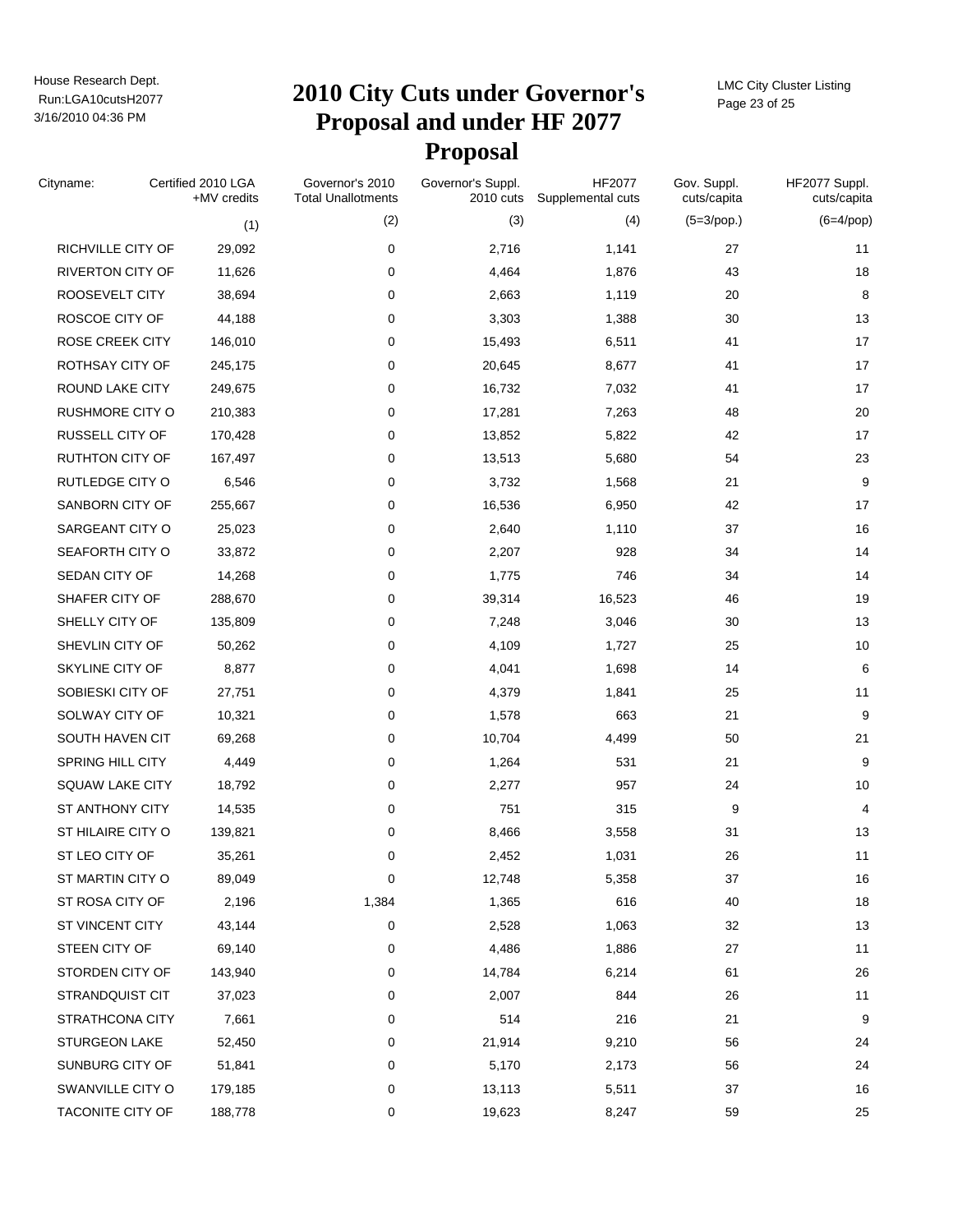# Run:LGA10cutsH2077 **2010 City Cuts under Governor's Proposal and under HF 2077 Proposal**

LMC City Cluster Listing Page 24 of 25

| Cityname:               | Certified 2010 LGA<br>+MV credits | Governor's 2010<br><b>Total Unallotments</b> | Governor's Suppl.<br>2010 cuts | HF2077<br>Supplemental cuts | Gov. Suppl.<br>cuts/capita | HF2077 Suppl.<br>cuts/capita |
|-------------------------|-----------------------------------|----------------------------------------------|--------------------------------|-----------------------------|----------------------------|------------------------------|
|                         | (1)                               | (2)                                          | (3)                            | (4)                         | $(5=3$ /pop.)              | $(6=4$ /pop)                 |
| <b>TAMARACK CITY O</b>  | 5,330                             | 0                                            | 2,095                          | 880                         | 40                         | 17                           |
| <b>TAOPI CITY OF</b>    | 18,744                            | 0                                            | 1,191                          | 500                         | 15                         | 6                            |
| <b>TAUNTON CITY OF</b>  | 87,134                            | 0                                            | 6,452                          | 2,712                       | 36                         | 15                           |
| TENNEY CITY OF          | 2,140                             | 220                                          | 886                            | 112                         | 222                        | 28                           |
| TENSTRIKE CITY O        | 5,987                             | 0                                            | 2,450                          | 1,030                       | 13                         | 6                            |
| THOMSON CITY OF         | 18,862                            | 0                                            | 7,881                          | 3,312                       | 47                         | 20                           |
| TINTAH CITY OF          | 25,006                            | 0                                            | 2,135                          | 897                         | 33                         | 14                           |
| TOWER CITY OF           | 165,292                           | 0                                            | 33,450                         | 13,944                      | 67                         | 28                           |
| TRAIL CITY OF           | 4,881                             | 0                                            | 859                            | 361                         | 14                         | 6                            |
| TROMMALD CITY O         | 14,479                            | 0                                            | 3,071                          | 1,291                       | 26                         | 11                           |
| TROSKY CITY OF          | 38,403                            | 0                                            | 3,207                          | 1,348                       | 30                         | 13                           |
| TURTLE RIVER CIT        | 0                                 | 0                                            | 1,509                          | 634                         | 20                         | 8                            |
| <b>TWIN LAKES CITY</b>  | 53,772                            | 0                                            | 3,618                          | 1,521                       | 24                         | 10                           |
| UNDERWOOD CITY          | 145,054                           | 0                                            | 12,390                         | 5,207                       | 38                         | 16                           |
| UPSALA CITY OF          | 133,758                           | 0                                            | 17,771                         | 7,469                       | 42                         | 18                           |
| URBANK CITY OF          | 13,897                            | 0                                            | 825                            | 347                         | 16                         | $\overline{7}$               |
| UTICA CITY OF           | 63,812                            | 0                                            | 6,650                          | 2,795                       | 28                         | 12                           |
| <b>VERGAS CITY OF</b>   | 62,127                            | 0                                            | 12,609                         | 5,300                       | 40                         | 17                           |
| <b>VERNON CENTER</b>    | 137,059                           | 0                                            | 21,120                         | 8,876                       | 64                         | 27                           |
| <b>VESTA CITY OF</b>    | 172,259                           | 0                                            | 15,954                         | 6,705                       | 51                         | 21                           |
| VIKING CITY OF          | 37,974                            | 0                                            | 2,805                          | 1,179                       | 36                         | 15                           |
| VILLARD CITY OF         | 78,111                            | 0                                            | 9,179                          | 3,858                       | 39                         | 17                           |
| VINING CITY OF          | 18,894                            | $\mathbf 0$                                  | 1,798                          | 756                         | 33                         | 14                           |
| <b>WAHKON CITY OF</b>   | 25,182                            | 15,020                                       | 1,694                          | 1,694                       | 5                          | $\mathbf 5$                  |
| WALDORF CITY OF         | 85,452                            | 0                                            | 8,755                          | 3,679                       | 40                         | 17                           |
| <b>WALTERS CITY OF</b>  | 38,736                            | 0                                            | 3,098                          | 1,302                       | 40                         | 17                           |
| <b>WALTHAM CITY OF</b>  | 67,965                            | 0                                            | 4,843                          | 2,036                       | 26                         | 11                           |
| WANDA CITY OF           | 46,309                            | 0                                            | 4,675                          | 1,965                       | 56                         | 24                           |
| WARBA CITY OF           | 25,360                            | 0                                            | 4,398                          | 1,848                       | 24                         | 10                           |
| <b>WATSON CITY OF</b>   | 124,560                           | 0                                            | 9,838                          | 4,135                       | 47                         | $20\,$                       |
| WAUBUN CITY OF          | 193,610                           | 0                                            | 15,725                         | 6,609                       | 41                         | 17                           |
| WENDELL CITY OF         | 72,225                            | 0                                            | 8,055                          | 3,385                       | 46                         | 19                           |
| <b>WEST UNION CITY</b>  | 12,001                            | 0                                            | 935                            | 393                         | 12                         | 5                            |
| <b>WESTPORT CITY O</b>  | 12,269                            | 0                                            | 867                            | 364                         | 13                         | 5                            |
| <b>WHALAN CITY OF</b>   | 16,552                            | 0                                            | 2,482                          | 1,043                       | 45                         | 19                           |
| WILDER CITY OF          | 33,469                            | 0                                            | 3,400                          | 1,429                       | 55                         | 23                           |
| <b>WILLIAMS CITY OF</b> | 86,969                            | 0                                            | 8,327                          | 3,500                       | 42                         | 18                           |
| WILLOW RIVER CIT        | 94,255                            | 0                                            | 10,803                         | 4,540                       | 27                         | 11                           |